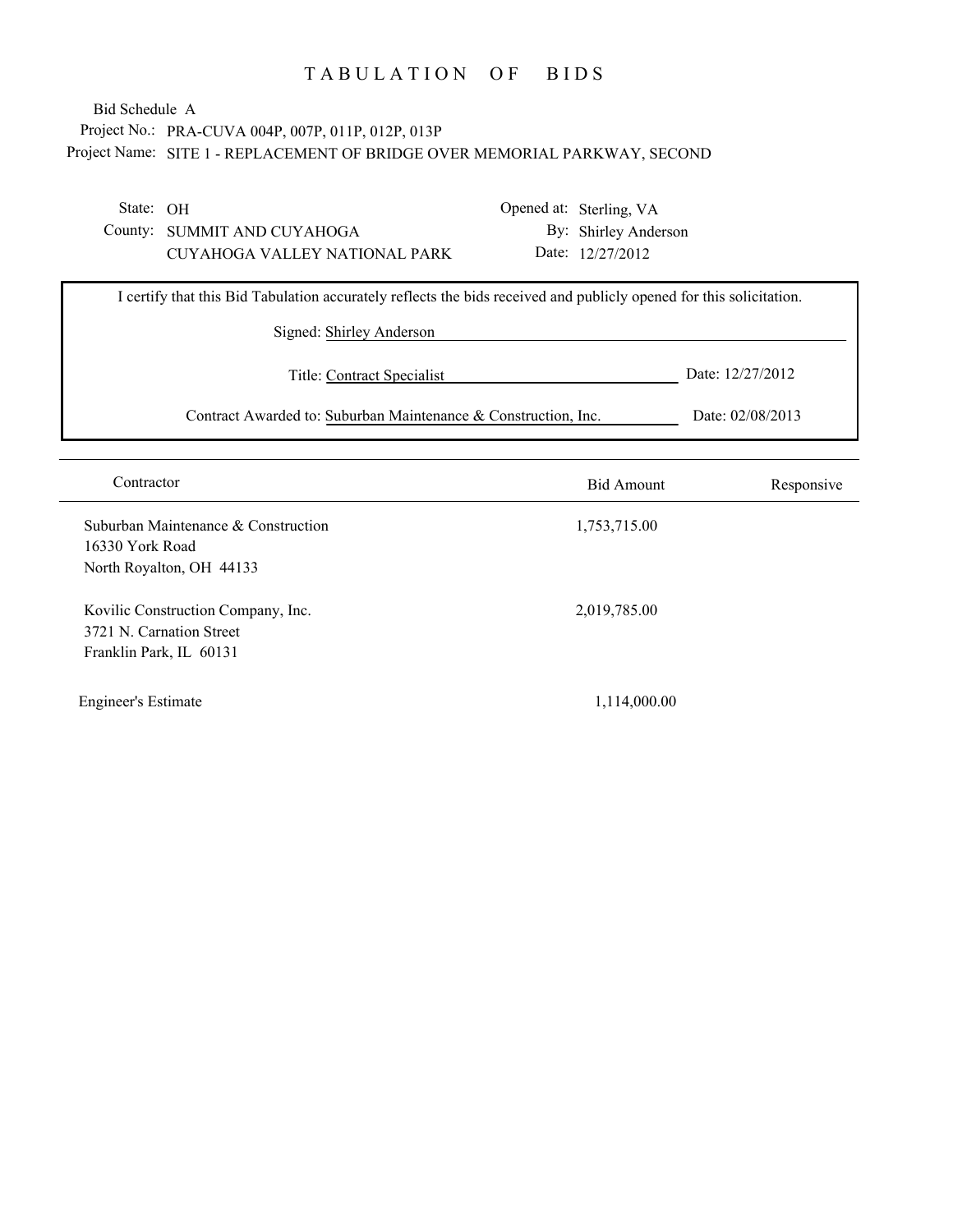Project No.: PRA-CUVA 004P, 007P, 011P, 012P, 013P

| Item<br>No. | Item<br>Unit                                                                                                           | Item<br>Description                           | Quantity   | Unit<br>Price                          | Amount                                 |
|-------------|------------------------------------------------------------------------------------------------------------------------|-----------------------------------------------|------------|----------------------------------------|----------------------------------------|
| 15101-0000  | <b>LPSM</b><br>Suburban Maintenance & Construction<br>Kovilic Construction Company, Inc.<br><b>ENGINEER'S ESTIMATE</b> | <b>MOBILIZATION</b>                           | ALL        | 295,000.00<br>150,000.00<br>102,355.50 | 295,000.00<br>150,000.00<br>102,355.50 |
| 15201-0000  | <b>LPSM</b>                                                                                                            | CONSTRUCTION SURVEY AND STAKING               |            |                                        |                                        |
|             | Suburban Maintenance & Construction<br>Kovilic Construction Company, Inc.<br><b>ENGINEER'S ESTIMATE</b>                |                                               | <b>ALL</b> | 13,000.00<br>10,000.00<br>23,000.00    | 13,000.00<br>10,000.00<br>23,000.00    |
| 15401-0000  | <b>LPSM</b><br>Suburban Maintenance & Construction<br>Kovilic Construction Company, Inc.<br><b>ENGINEER'S ESTIMATE</b> | <b>CONTRACTOR TESTING</b>                     | ALL        | 13,000.00<br>20,000.00<br>23,000.00    | 13,000.00<br>20,000.00<br>23,000.00    |
| 15705-0100  | <b>LNFT</b><br>Suburban Maintenance & Construction<br>Kovilic Construction Company, Inc.<br><b>ENGINEER'S ESTIMATE</b> | SOIL EROSION CONTROL, SILT FENCE              | 2,960      | 3.50<br>3.00<br>3.00                   | 10,360.00<br>8,880.00<br>8,880.00      |
| 15706-0100  | <b>EACH</b>                                                                                                            | SOIL EROSION CONTROL, STRAW BALE              |            |                                        |                                        |
|             | Suburban Maintenance & Construction<br>Kovilic Construction Company, Inc.<br><b>ENGINEER'S ESTIMATE</b>                |                                               | 56         | 15.00<br>50.00<br>12.00                | 840.00<br>2,800.00<br>672.00           |
| 15706-1500  | <b>EACH</b>                                                                                                            | SOIL EROSION CONTROL, INLET PROTECTION TYPE E |            |                                        |                                        |
|             | Suburban Maintenance & Construction<br>Kovilic Construction Company, Inc.<br><b>ENGINEER'S ESTIMATE</b>                |                                               | 6          | 250.00<br>200.00<br>260.00             | 1,500.00<br>1,200.00<br>1,560.00       |
| 20103-0000  | SQYD                                                                                                                   | <b>CLEARING AND GRUBBING</b>                  |            |                                        |                                        |
|             | Suburban Maintenance & Construction<br>Kovilic Construction Company, Inc.<br><b>ENGINEER'S ESTIMATE</b>                |                                               | 5,420      | 2.50<br>2.00<br>7.00                   | 13,550.00<br>10,840.00<br>37,940.00    |
| 20302-2600  | <b>LNFT</b><br>Suburban Maintenance & Construction<br>Kovilic Construction Company, Inc.<br><b>ENGINEER'S ESTIMATE</b> | REMOVAL OF PAVEMENT MARKINGS                  | 4,050      | 1.00<br>1.00<br>1.00                   | 4,050.00<br>4,050.00<br>4,050.00       |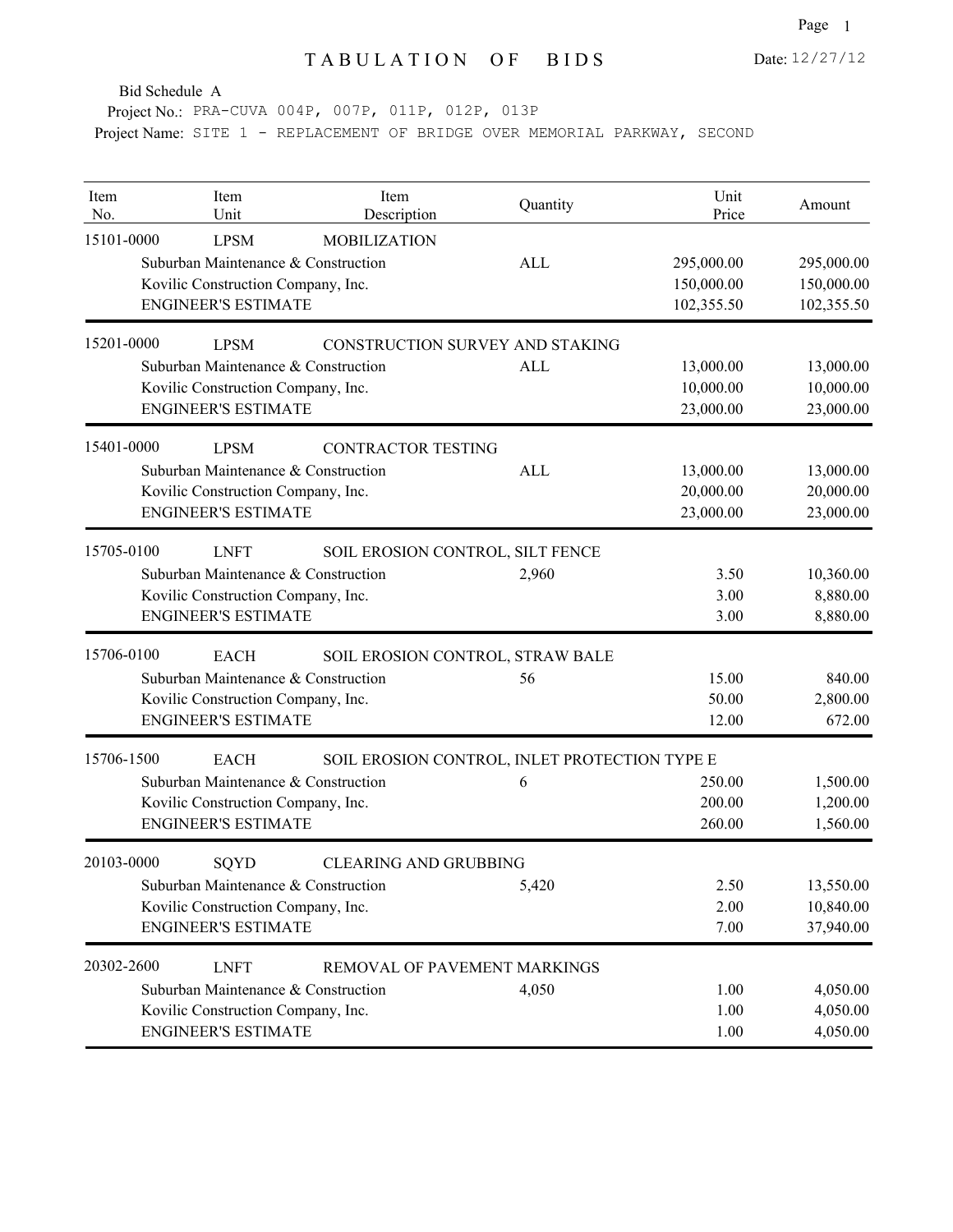Page 2

Bid Schedule A

Project No.: PRA-CUVA 004P, 007P, 011P, 012P, 013P

| Item<br>No. | Item<br>Unit                        | Item<br>Description               | Quantity   | Unit<br>Price | Amount     |
|-------------|-------------------------------------|-----------------------------------|------------|---------------|------------|
| 20304-4000  | <b>LPSM</b>                         | REMOVAL OF BRIDGE SUPERSTRUCTURE  |            |               |            |
|             | Suburban Maintenance & Construction |                                   | <b>ALL</b> | 75,000.00     | 75,000.00  |
|             | Kovilic Construction Company, Inc.  |                                   |            | 95,000.00     | 95,000.00  |
|             | <b>ENGINEER'S ESTIMATE</b>          |                                   |            | 25,000.00     | 25,000.00  |
| 20401-0000  | <b>CUYD</b>                         | <b>ROADWAY EXCAVATION</b>         |            |               |            |
|             | Suburban Maintenance & Construction |                                   | 2,340      | 5.00          | 11,700.00  |
|             | Kovilic Construction Company, Inc.  |                                   |            | 40.00         | 93,600.00  |
|             | <b>ENGINEER'S ESTIMATE</b>          |                                   |            | 17.00         | 39,780.00  |
| 20403-0000  | <b>CUYD</b>                         | UNCLASSIFIED BORROW               |            |               |            |
|             | Suburban Maintenance & Construction |                                   | 145        | 15.00         | 2,175.00   |
|             | Kovilic Construction Company, Inc.  |                                   |            | 50.00         | 7,250.00   |
|             | <b>ENGINEER'S ESTIMATE</b>          |                                   |            | 49.00         | 7,105.00   |
| 20420-0000  | <b>CUYD</b>                         | <b>EMBANKMENT CONSTRUCTION</b>    |            |               |            |
|             | Suburban Maintenance & Construction |                                   | 145        | 15.00         | 2,175.00   |
|             | Kovilic Construction Company, Inc.  |                                   |            | 50.00         | 7,250.00   |
|             | <b>ENGINEER'S ESTIMATE</b>          |                                   |            | 16.00         | 2,320.00   |
| 20441-0000  | <b>CUYD</b>                         | <b>WASTE</b>                      |            |               |            |
|             | Suburban Maintenance & Construction |                                   | 2,340      | 12.00         | 28,080.00  |
|             | Kovilic Construction Company, Inc.  |                                   |            | 50.00         | 117,000.00 |
|             | <b>ENGINEER'S ESTIMATE</b>          |                                   |            | 11.00         | 25,740.00  |
| 55201-0200  | <b>CUYD</b>                         | STRUCTURAL CONCRETE, CLASS A (AE) |            |               |            |
|             | Suburban Maintenance & Construction |                                   | 40         | 800.00        | 32,000.00  |
|             | Kovilic Construction Company, Inc.  |                                   |            | 1,250.00      | 50,000.00  |
|             | <b>ENGINEER'S ESTIMATE</b>          |                                   |            | 900.00        | 36,000.00  |
| 55205-0000  | SQYD                                | REPAIR CONCRETE                   |            |               |            |
|             | Suburban Maintenance & Construction |                                   | 30         | 630.00        | 18,900.00  |
|             | Kovilic Construction Company, Inc.  |                                   |            | 1,350.00      | 40,500.00  |
|             | <b>ENGINEER'S ESTIMATE</b>          |                                   |            | 1,700.00      | 51,000.00  |
| 55401-1000  | LB                                  | <b>REINFORCING STEEL</b>          |            |               |            |
|             | Suburban Maintenance & Construction |                                   | 4,200      | 2.00          | 8,400.00   |
|             | Kovilic Construction Company, Inc.  |                                   |            | 5.00          | 21,000.00  |
|             | <b>ENGINEER'S ESTIMATE</b>          |                                   |            | 1.00          | 4,200.00   |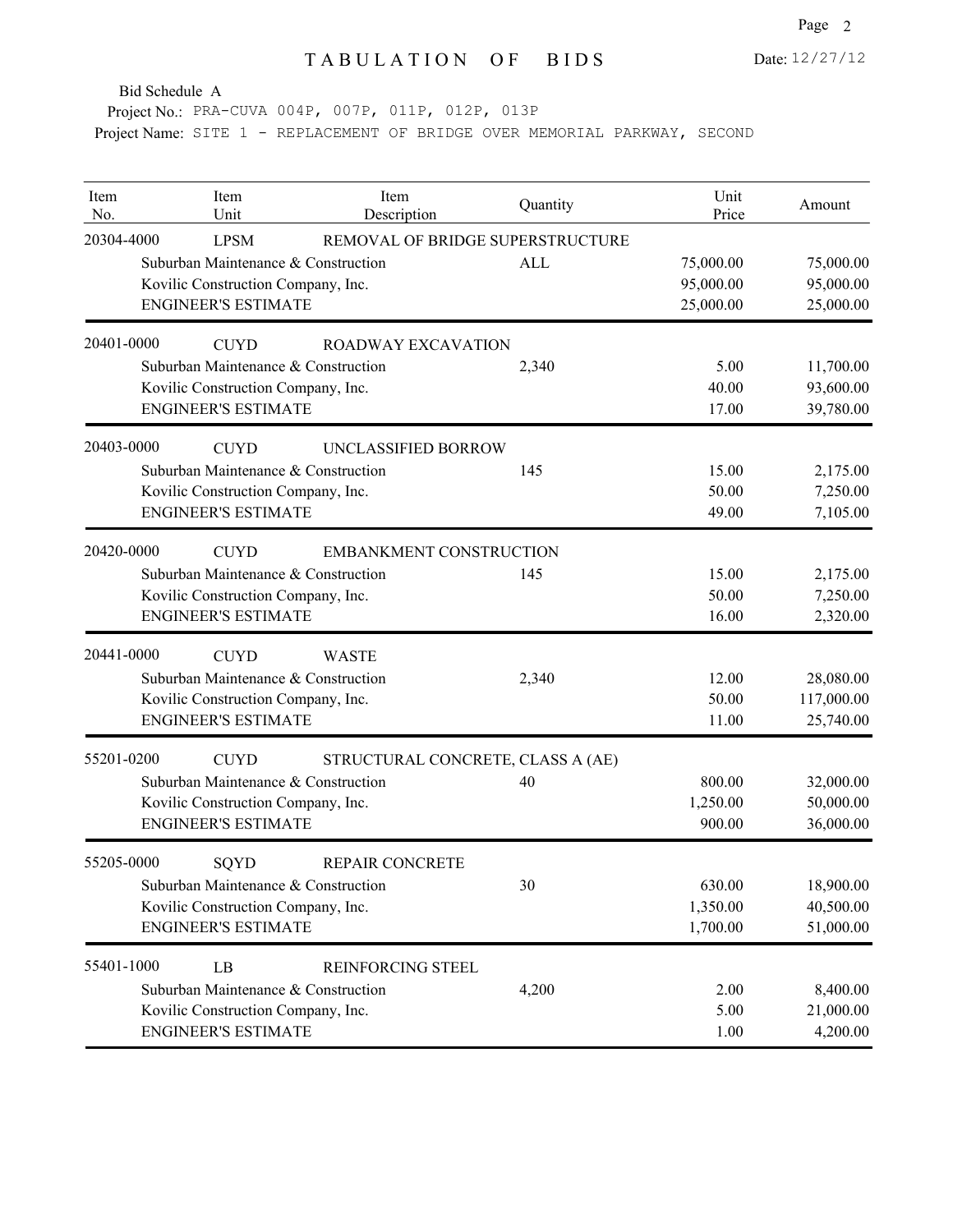Page 3

Bid Schedule A

Project No.: PRA-CUVA 004P, 007P, 011P, 012P, 013P

| Item<br>No. | Item<br>Unit                        | Item<br>Description                      | Quantity   | Unit<br>Price | Amount     |
|-------------|-------------------------------------|------------------------------------------|------------|---------------|------------|
| 55501-0000  | <b>LPSM</b>                         | STRUCTURAL STEEL                         |            |               |            |
|             | Suburban Maintenance & Construction |                                          | <b>ALL</b> | 510,000.00    | 510,000.00 |
|             | Kovilic Construction Company, Inc.  |                                          |            | 392,000.00    | 392,000.00 |
|             | <b>ENGINEER'S ESTIMATE</b>          |                                          |            | 250,000.00    | 250,000.00 |
| 56401-1000  | <b>EACH</b>                         | BEARING DEVICE, ELASTOMERIC              |            |               |            |
|             | Suburban Maintenance & Construction |                                          | 8          | 2,500.00      | 20,000.00  |
|             | Kovilic Construction Company, Inc.  |                                          |            | 3,000.00      | 24,000.00  |
|             | <b>ENGINEER'S ESTIMATE</b>          |                                          |            | 2,000.00      | 16,000.00  |
| 62502-0000  | SQYD                                | TURF ESTABLISHMENT                       |            |               |            |
|             | Suburban Maintenance & Construction |                                          | 5,420      | 2.50          | 13,550.00  |
|             | Kovilic Construction Company, Inc.  |                                          |            | 8.00          | 43,360.00  |
|             | <b>ENGINEER'S ESTIMATE</b>          |                                          |            | 1.00          | 5,420.00   |
| 62901-0300  | SQYD                                | ROLLED EROSION CONTROL PRODUCT, TYPE 1.C |            |               |            |
|             | Suburban Maintenance & Construction |                                          | 3,965      | 2.50          | 9,912.50   |
|             | Kovilic Construction Company, Inc.  |                                          |            | 3.00          | 11,895.00  |
|             | <b>ENGINEER'S ESTIMATE</b>          |                                          |            | 5.50          | 21,807.50  |
| 62901-1100  | SQYD                                | ROLLED EROSION CONTROL PRODUCT, TYPE 4   |            |               |            |
|             | Suburban Maintenance & Construction |                                          | 1,195      | 3.50          | 4,182.50   |
|             | Kovilic Construction Company, Inc.  |                                          |            | 3.00          | 3,585.00   |
|             | <b>ENGINEER'S ESTIMATE</b>          |                                          |            | 4.00          | 4,780.00   |
| 63304-0900  | <b>SQFT</b>                         | SIGNS, ALUMINUM PANELS, TYPE 3 SHEETING  |            |               |            |
|             | Suburban Maintenance & Construction |                                          | 30         | 30.00         | 900.00     |
|             | Kovilic Construction Company, Inc.  |                                          |            | 100.00        | 3,000.00   |
|             | <b>ENGINEER'S ESTIMATE</b>          |                                          |            | 110.00        | 3,300.00   |
| 63316-1000  | <b>EACH</b>                         | <b>REMOVE AND RESET SIGN</b>             |            |               |            |
|             | Suburban Maintenance & Construction |                                          |            | 250.00        | 500.00     |
|             | Kovilic Construction Company, Inc.  |                                          |            | 250.00        | 500.00     |
|             | <b>ENGINEER'S ESTIMATE</b>          |                                          |            | 320.00        | 640.00     |
| 63401-1500  | <b>LNFT</b>                         | PAVEMENT MARKINGS, TYPE H, SOLID         |            |               |            |
|             | Suburban Maintenance & Construction |                                          | 2,480      | 1.50          | 3,720.00   |
|             | Kovilic Construction Company, Inc.  |                                          |            | 2.00          | 4,960.00   |
|             | <b>ENGINEER'S ESTIMATE</b>          |                                          |            | 2.00          | 4,960.00   |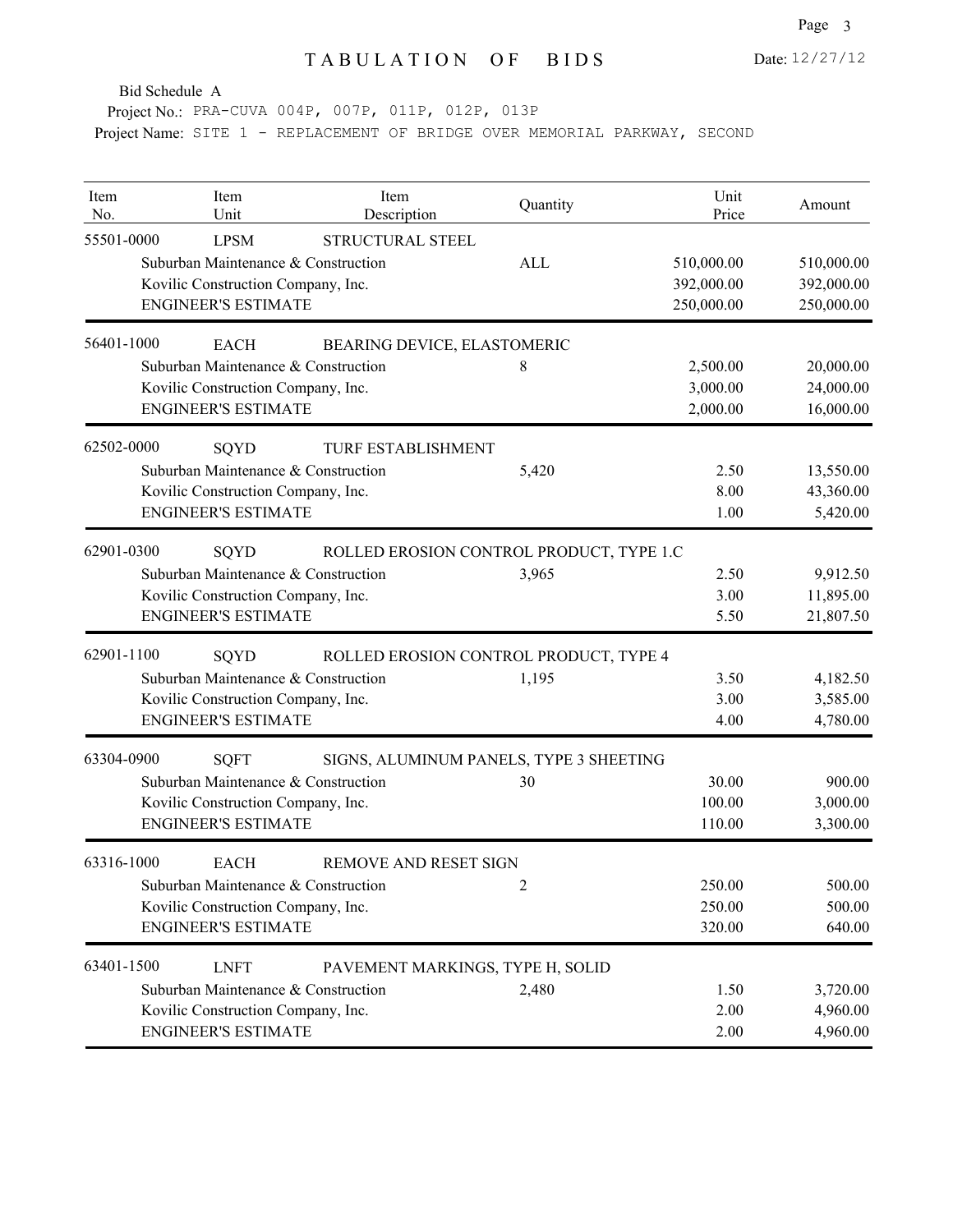Project No.: PRA-CUVA 004P, 007P, 011P, 012P, 013P

| Item<br>No. | Item<br>Unit                        | Item<br>Description                                               | Quantity                                    | Unit<br>Price | Amount    |
|-------------|-------------------------------------|-------------------------------------------------------------------|---------------------------------------------|---------------|-----------|
| 63401-1600  | <b>LNFT</b>                         | PAVEMENT MARKINGS, TYPE H, BROKEN                                 |                                             |               |           |
|             | Suburban Maintenance & Construction |                                                                   | 1,570                                       | 1.00          | 1,570.00  |
|             | Kovilic Construction Company, Inc.  |                                                                   |                                             | 2.00          | 3,140.00  |
|             | <b>ENGINEER'S ESTIMATE</b>          |                                                                   |                                             | 2.00          | 3,140.00  |
| 63502-0100  | <b>EACH</b>                         | TEMPORARY TRAFFIC CONTROL, ADVANCE WARNING ARROW PANEL,<br>TYPE A |                                             |               |           |
|             | Suburban Maintenance & Construction |                                                                   | 2                                           | 1,000.00      | 2,000.00  |
|             | Kovilic Construction Company, Inc.  |                                                                   |                                             | 2,500.00      | 5,000.00  |
|             | <b>ENGINEER'S ESTIMATE</b>          |                                                                   |                                             | 4,800.00      | 9,600.00  |
| 63502-1300  | <b>EACH</b>                         | TEMPORARY TRAFFIC CONTROL, DRUM                                   |                                             |               |           |
|             | Suburban Maintenance & Construction |                                                                   | 170                                         | 5.00          | 850.00    |
|             | Kovilic Construction Company, Inc.  |                                                                   |                                             | 50.00         | 8,500.00  |
|             | <b>ENGINEER'S ESTIMATE</b>          |                                                                   |                                             | 77.00         | 13,090.00 |
| 63502-1500  | <b>EACH</b>                         | TEMPORARY TRAFFIC CONTROL, WARNING LIGHT TYPE A                   |                                             |               |           |
|             | Suburban Maintenance & Construction |                                                                   | 95                                          | 5.00          | 475.00    |
|             | Kovilic Construction Company, Inc.  |                                                                   |                                             | 25.00         | 2,375.00  |
|             | <b>ENGINEER'S ESTIMATE</b>          |                                                                   |                                             | 36.00         | 3,420.00  |
| 63502-1600  | <b>EACH</b>                         | TEMPORARY TRAFFIC CONTROL, WARNING LIGHT TYPE B                   |                                             |               |           |
|             | Suburban Maintenance & Construction |                                                                   | 4                                           | 50.00         | 200.00    |
|             | Kovilic Construction Company, Inc.  |                                                                   |                                             | 25.00         | 100.00    |
|             | <b>ENGINEER'S ESTIMATE</b>          |                                                                   |                                             | 210.00        | 840.00    |
| 63503-0300  | <b>LNFT</b>                         | TEMPORARY TRAFFIC CONTROL, BARRICADE TYPE 3                       |                                             |               |           |
|             | Suburban Maintenance & Construction |                                                                   | 80                                          | 10.00         | 800.00    |
|             | Kovilic Construction Company, Inc.  |                                                                   |                                             | 50.00         | 4,000.00  |
|             | <b>ENGINEER'S ESTIMATE</b>          |                                                                   |                                             | 26.00         | 2,080.00  |
| 63503-0400  | <b>LNFT</b>                         |                                                                   | TEMPORARY TRAFFIC CONTROL, CONCRETE BARRIER |               |           |
|             | Suburban Maintenance & Construction |                                                                   | 345                                         | 32.00         | 11,040.00 |
|             | Kovilic Construction Company, Inc.  |                                                                   |                                             | 40.00         | 13,800.00 |
|             | <b>ENGINEER'S ESTIMATE</b>          |                                                                   |                                             | 26.00         | 8,970.00  |
| 63503-0500  | <b>LNFT</b>                         | TEMPORARY TRAFFIC CONTROL, MOVING CONCRETE BARRIER                |                                             |               |           |
|             | Suburban Maintenance & Construction |                                                                   | 345                                         | 32.00         | 11,040.00 |
|             | Kovilic Construction Company, Inc.  |                                                                   |                                             | 10.00         | 3,450.00  |
|             | <b>ENGINEER'S ESTIMATE</b>          |                                                                   |                                             | 11.00         | 3,795.00  |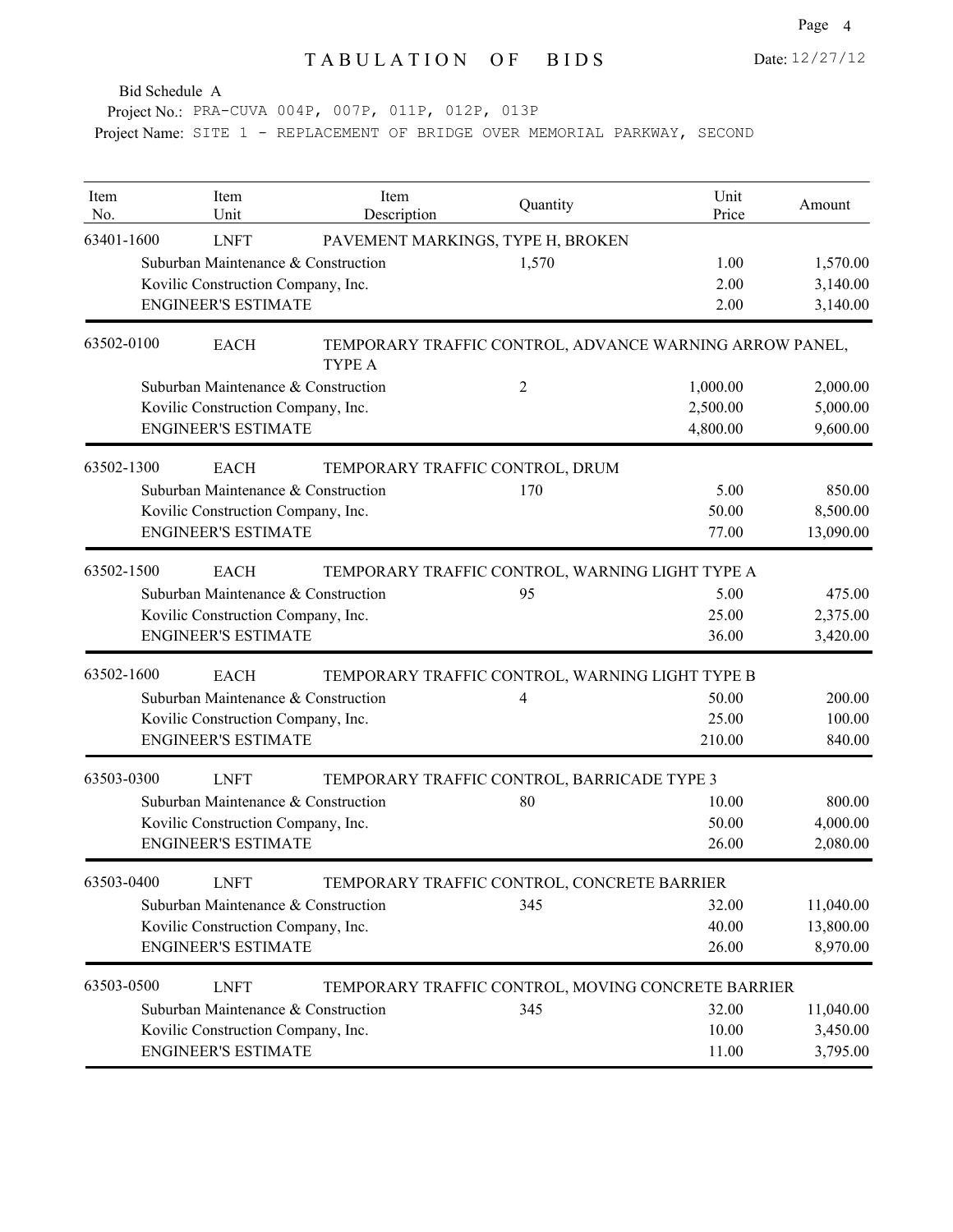Project No.: PRA-CUVA 004P, 007P, 011P, 012P, 013P Project Name: SITE 1 - REPLACEMENT OF BRIDGE OVER MEMORIAL PARKWAY, SECOND

| Item<br>No. | Item<br>Unit                        | Item<br>Description            | Quantity                                            | Unit<br>Price | Amount     |
|-------------|-------------------------------------|--------------------------------|-----------------------------------------------------|---------------|------------|
| 63503-0700  | <b>LNFT</b>                         |                                | TEMPORARY TRAFFIC CONTROL, PAVEMENT MARKINGS        |               |            |
|             | Suburban Maintenance & Construction |                                | 5,400                                               | 0.75          | 4,050.00   |
|             | Kovilic Construction Company, Inc.  |                                |                                                     | 2.00          | 10,800.00  |
|             | <b>ENGINEER'S ESTIMATE</b>          |                                |                                                     | 2.00          | 10,800.00  |
| 63503-0800  | <b>LNFT</b>                         |                                | TEMPORARY TRAFFIC CONTROL, PAVEMENT MARKING REMOVAL |               |            |
|             | Suburban Maintenance & Construction |                                | 5,400                                               | 0.75          | 4,050.00   |
|             | Kovilic Construction Company, Inc.  |                                |                                                     | 1.00          | 5,400.00   |
|             | <b>ENGINEER'S ESTIMATE</b>          |                                |                                                     | 2.50          | 13,500.00  |
| 63504-1000  | <b>SQFT</b>                         |                                | TEMPORARY TRAFFIC CONTROL, CONSTRUCTION SIGN        |               |            |
|             | Suburban Maintenance & Construction |                                | 240                                                 | 4.00          | 960.00     |
|             | Kovilic Construction Company, Inc.  |                                |                                                     | 25.00         | 6,000.00   |
|             | <b>ENGINEER'S ESTIMATE</b>          |                                |                                                     | 27.00         | 6,480.00   |
| 63511-0100  | <b>CTSM</b>                         |                                | TEMPORARY TRAFFIC CONTROL, RAILROAD FLAGGER         |               |            |
|             | Suburban Maintenance & Construction |                                | 1                                                   | 4,000.00      | 4,000.00   |
|             | Kovilic Construction Company, Inc.  |                                |                                                     | 4,000.00      | 4,000.00   |
|             | <b>ENGINEER'S ESTIMATE</b>          |                                |                                                     | 4,000.00      | 4,000.00   |
| 63701-0000  | <b>EACH</b>                         | <b>FIELD OFFICE</b>            |                                                     |               |            |
|             | Suburban Maintenance & Construction |                                | 1                                                   | 2,000.00      | 2,000.00   |
|             | Kovilic Construction Company, Inc.  |                                |                                                     | 30,000.00     | 30,000.00  |
|             | <b>ENGINEER'S ESTIMATE</b>          |                                |                                                     | 33,000.00     | 33,000.00  |
| 64604-1000  | <b>LNFT</b>                         | FIXTURE, HANDRAIL              |                                                     |               |            |
|             | Suburban Maintenance & Construction |                                | 66                                                  | 300.00        | 19,800.00  |
|             | Kovilic Construction Company, Inc.  |                                |                                                     | 150.00        | 9,900.00   |
|             | <b>ENGINEER'S ESTIMATE</b>          |                                |                                                     | 75.00         | 4,950.00   |
| 65201-3000  | <b>LNFT</b>                         | REMOVE EXISTING RAILS AND TIES |                                                     |               |            |
|             | Suburban Maintenance & Construction |                                | 1,765                                               | 12.00         | 21,180.00  |
|             | Kovilic Construction Company, Inc.  |                                |                                                     | 100.00        | 176,500.00 |
|             | <b>ENGINEER'S ESTIMATE</b>          |                                |                                                     | 15.00         | 26,475.00  |
| 65211-3000  | <b>LNFT</b>                         | PLACE RAILROAD RAILS AND TIES  |                                                     |               |            |
|             | Suburban Maintenance & Construction |                                | 25                                                  | 200.00        | 5,000.00   |
|             | Kovilic Construction Company, Inc.  |                                |                                                     | 250.00        | 6,250.00   |
|             | <b>ENGINEER'S ESTIMATE</b>          |                                |                                                     | 150.00        | 3,750.00   |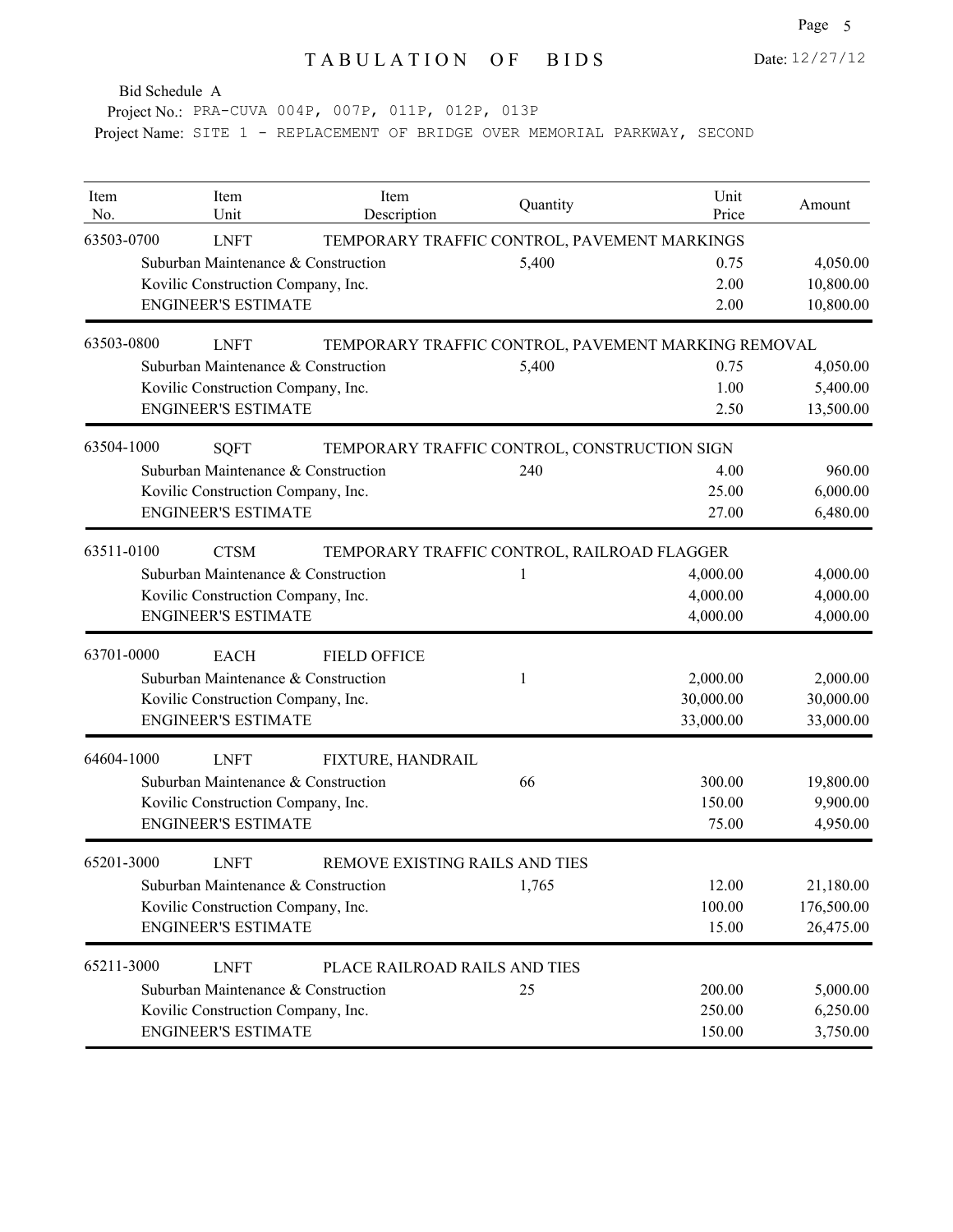Project No.: PRA-CUVA 004P, 007P, 011P, 012P, 013P

| Item<br>No. | <b>Item</b><br>Unit                 | <b>Item</b><br>Description    | Quantity                                            | Unit<br>Price | Amount     |
|-------------|-------------------------------------|-------------------------------|-----------------------------------------------------|---------------|------------|
| 65215-3000  | <b>LNFT</b>                         | RESET RAILROAD RAILS AND TIES |                                                     |               |            |
|             | Suburban Maintenance & Construction |                               | 1,765                                               | 55.00         | 97,075.00  |
|             | Kovilic Construction Company, Inc.  |                               |                                                     | 150.00        | 264,750.00 |
|             | <b>ENGINEER'S ESTIMATE</b>          |                               |                                                     | 50.00         | 88,250.00  |
| 65216-1000  | <b>CUYD</b>                         |                               | REMOVE AND RESET RAILROAD BALLAST AND SUB BALLAST   |               |            |
|             | Suburban Maintenance & Construction |                               | 2,720                                               | 160.00        | 435,200.00 |
|             | Kovilic Construction Company, Inc.  |                               |                                                     | 75.00         | 204,000.00 |
|             | <b>ENGINEER'S ESTIMATE</b>          |                               |                                                     | 50.00         | 136,000.00 |
| 65220-1000  | <b>LNFT</b>                         |                               | PLACE BRIDGE TIMBERS, GUARDRAILS, AND APPROACH TIES |               |            |
|             | Suburban Maintenance & Construction |                               | 121                                                 | 330.00        | 39,930.00  |
|             | Kovilic Construction Company, Inc.  |                               |                                                     | 1,150.00      | 139,150.00 |
|             | <b>ENGINEER'S ESTIMATE</b>          |                               |                                                     | 350.00        | 42,350.00  |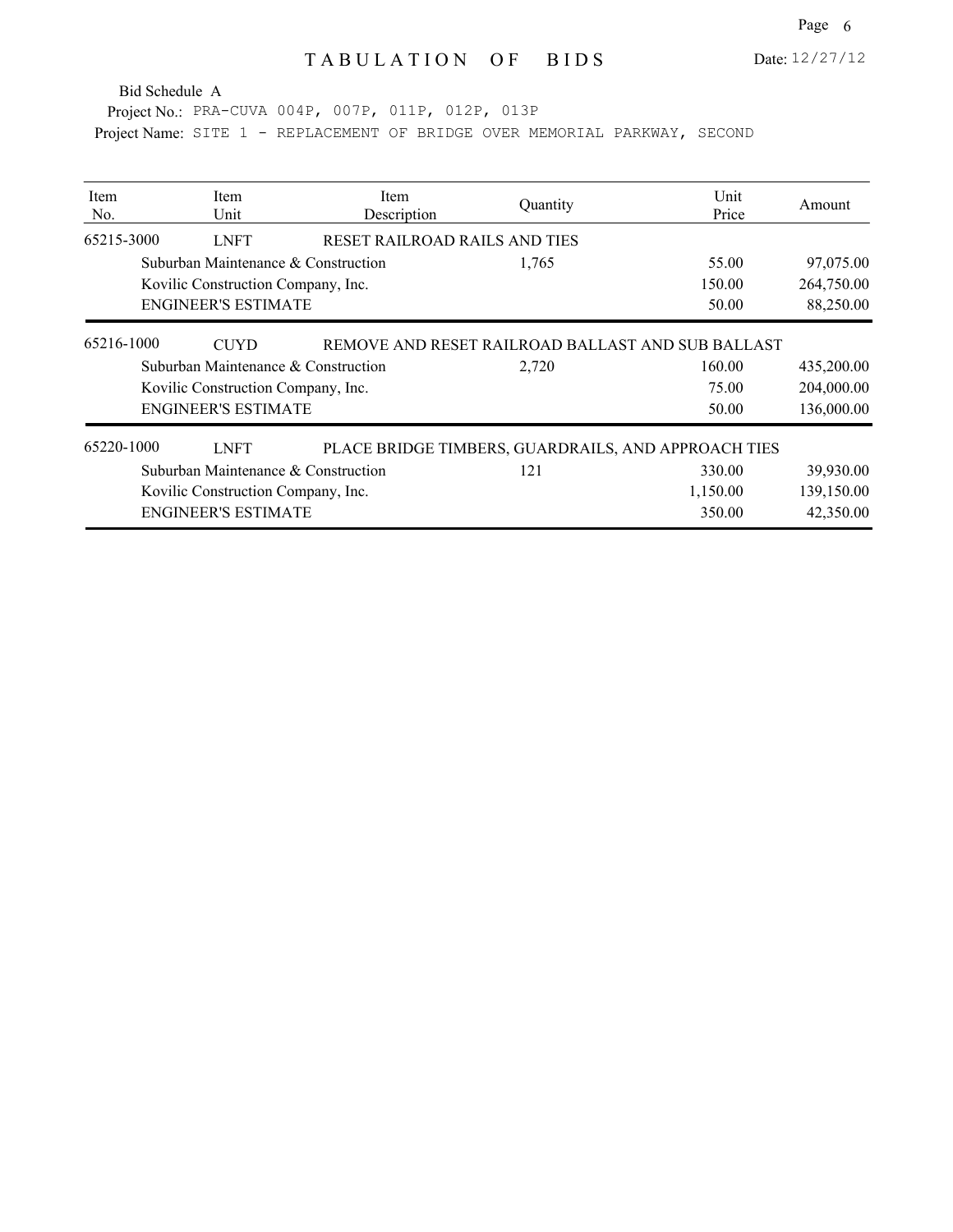Project No.: PRA-CUVA 004P, 007P, 011P, 012P, 013P Project Name: SITE 1 - REPLACEMENT OF BRIDGE OVER MEMORIAL PARKWAY, SECOND

#### BID TOTAL CHECK PASS

| <b>Bidder</b>                       | Bidder's<br><b>Bid Amount</b> | Computed<br><b>Bid Amount</b> | Error |
|-------------------------------------|-------------------------------|-------------------------------|-------|
| Suburban Maintenance & Construction | 1,753,715.00                  | 1,753,715.00                  |       |
| Kovilic Construction Company, Inc.  | 2,019,785.00                  | 2,019,785.00                  |       |

The apparent low bidder is 57 % above the engineer's estimate.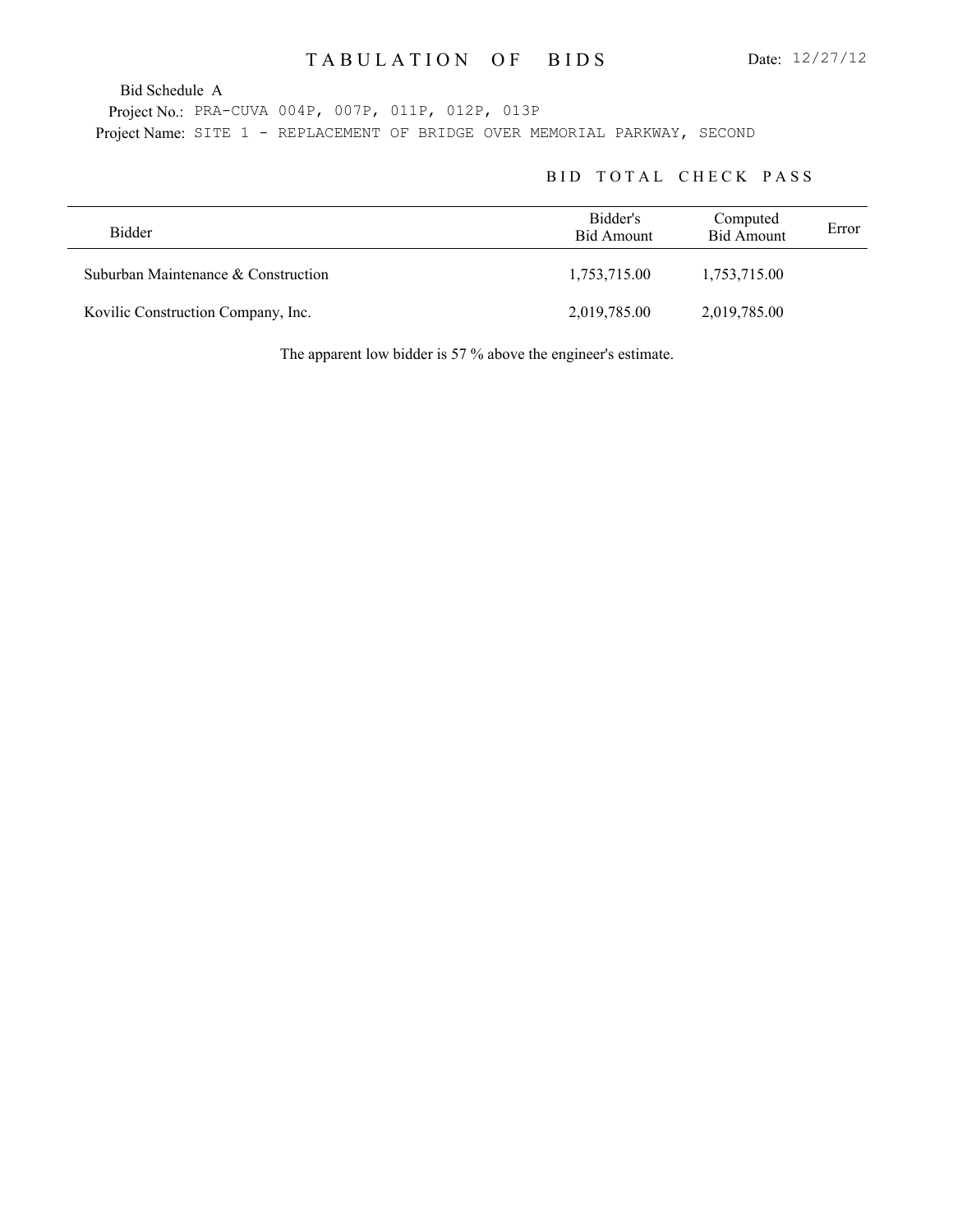Bid Schedule A

Project No.: PRA-CUVA 004P, 007P, 011P, 012P, 013P Project Name: SITE 1 - REPLACEMENT OF BRIDGE OVER MEMORIAL PARKWAY, SECOND

### BID ITEM CHECK PASS

| 31dder<br>. | tem<br>NO. | ≺ıdder'<br>$\overline{\phantom{0}}$<br>'10n | `omnuter<br>–<br>'101 |
|-------------|------------|---------------------------------------------|-----------------------|
|             |            |                                             |                       |

No extension errors in this Schedule.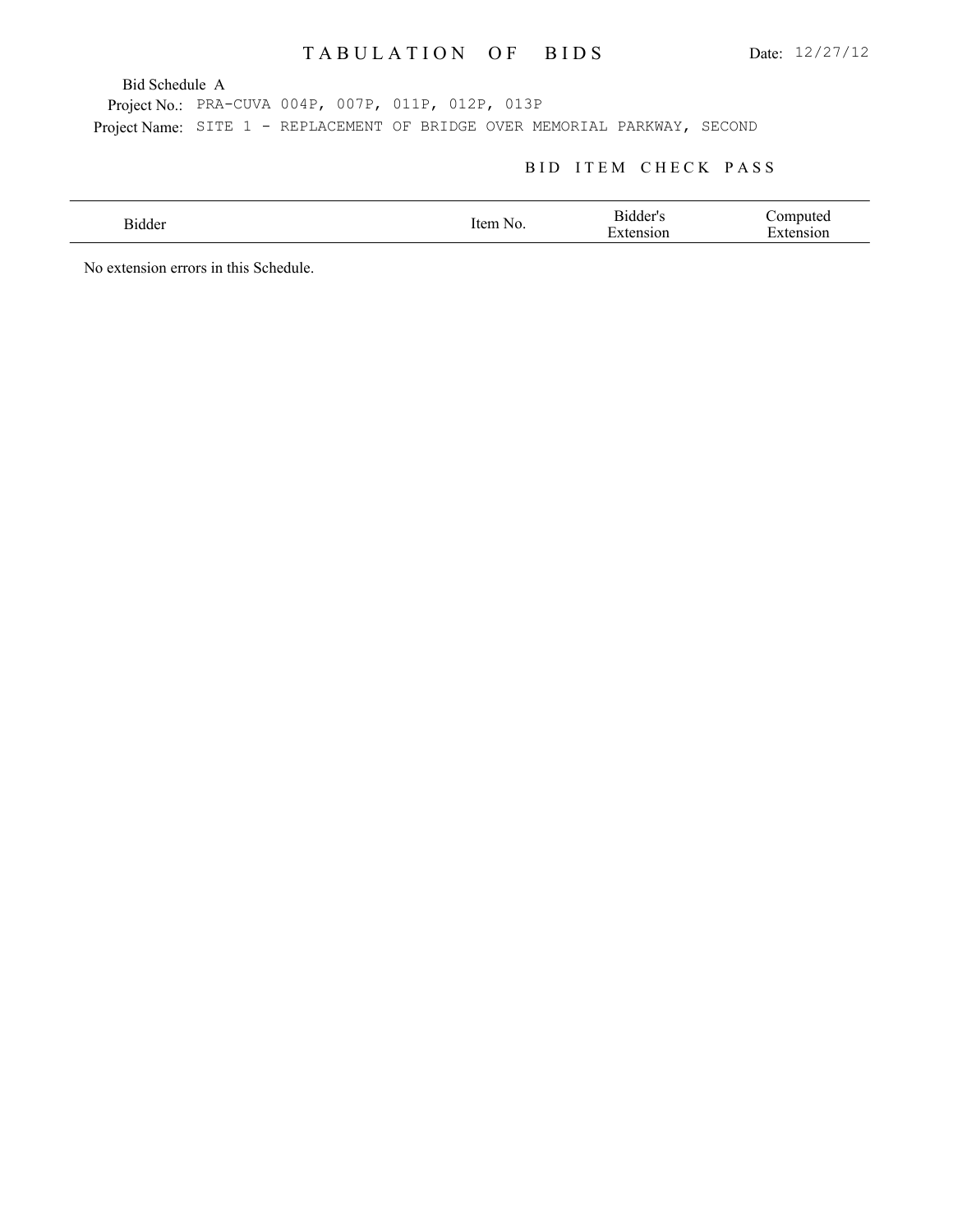### Project No.: PRA-CUVA 004P, 007P, 011P, 012P, 013P Project Name: SITE 2 - REPLACEMENT OF BRIDGE 441 (RAIL TOP CULVERT), SECOND ADVERTISEMENT Bid Schedule - Option B

State: OH

County: SUMMIT AND CUYAHOGA CUYAHOGA VALLEY NATIONAL PARK Opened at: Sterling, VA By: Shirley Anderson Date: 12/27/2012

| I certify that this Bid Tabulation accurately reflects the bids received and publicly opened for this solicitation. |                  |  |  |  |
|---------------------------------------------------------------------------------------------------------------------|------------------|--|--|--|
| Signed: Shirley Anderson                                                                                            |                  |  |  |  |
| Title: Contract Specialist                                                                                          | Date: 12/27/2012 |  |  |  |
| Contract Awarded to: Suburban Maintenance & Construction, Inc.                                                      | Date: 02/08/2013 |  |  |  |

| Contractor                                                                                | <b>Bid Amount</b> | Responsive |
|-------------------------------------------------------------------------------------------|-------------------|------------|
| Suburban Maintenance & Construction<br>16330 York Road<br>North Royalton, OH 44133        | 207,210.50        |            |
| Kovilic Construction Company, Inc.<br>3721 N. Carnation Street<br>Franklin Park, IL 60131 | 303,025.00        |            |
| <b>Engineer's Estimate</b>                                                                | 154,000.00        |            |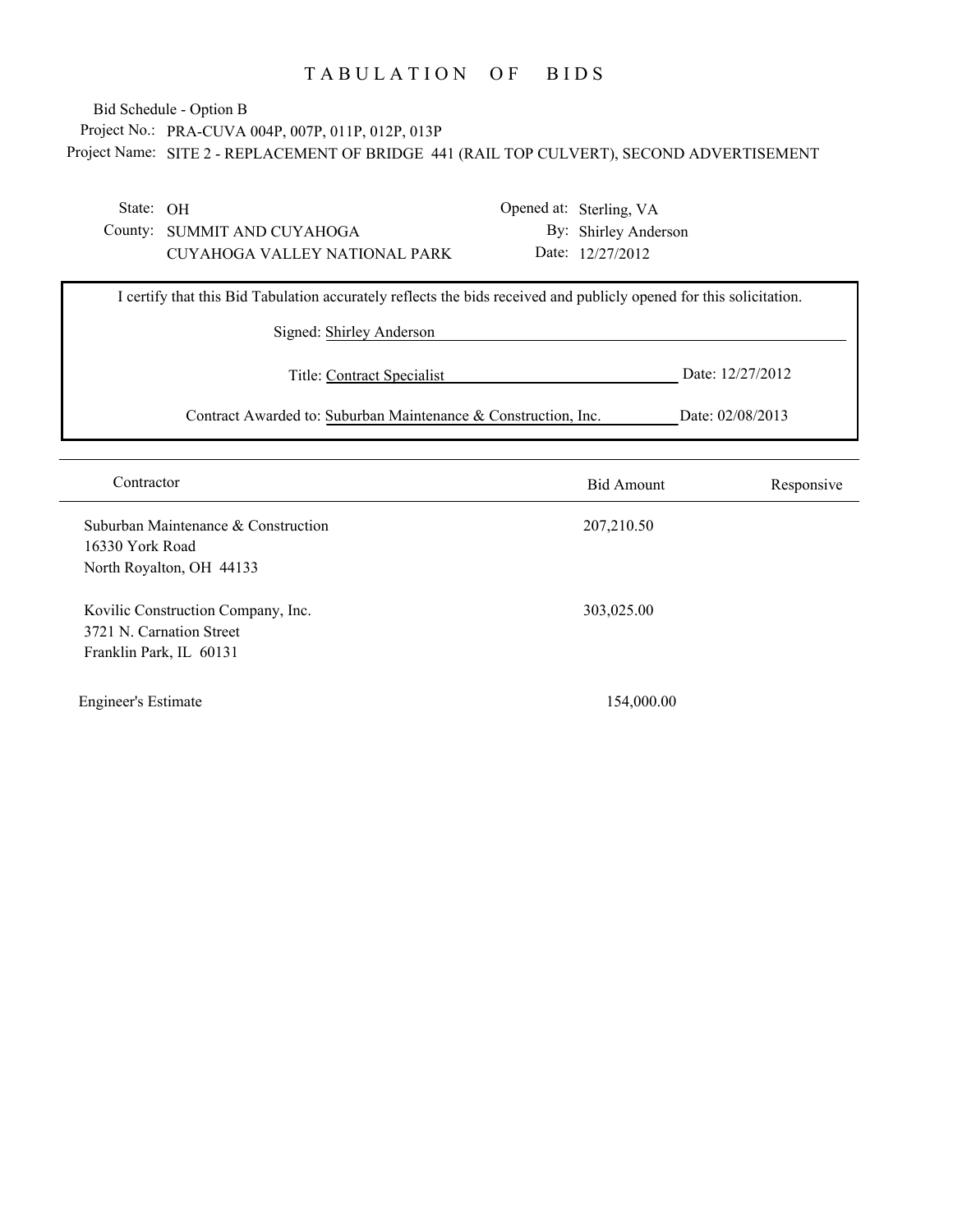Bid Schedule - Option B

Project No.: PRA-CUVA 004P, 007P, 011P, 012P, 013P Project Name: SITE 2 - REPLACEMENT OF BRIDGE 441 (RAIL TOP CULVERT), SECOND

| Item<br>No. | Item<br>Unit                                                                                                           | Item<br>Description                            | Quantity   | Unit<br>Price                       | Amount                              |
|-------------|------------------------------------------------------------------------------------------------------------------------|------------------------------------------------|------------|-------------------------------------|-------------------------------------|
| 15101-0000  | <b>LPSM</b><br>Suburban Maintenance & Construction<br>Kovilic Construction Company, Inc.<br><b>ENGINEER'S ESTIMATE</b> | <b>MOBILIZATION</b>                            | ALL        | 50,000.00<br>28,000.00<br>14,217.50 | 50,000.00<br>28,000.00<br>14,217.50 |
| 15201-0000  | <b>LPSM</b>                                                                                                            | CONSTRUCTION SURVEY AND STAKING                |            |                                     |                                     |
|             | Suburban Maintenance & Construction<br>Kovilic Construction Company, Inc.<br><b>ENGINEER'S ESTIMATE</b>                |                                                | <b>ALL</b> | 2,500.00<br>3,000.00<br>3,500.00    | 2,500.00<br>3,000.00<br>3,500.00    |
| 15401-0000  | <b>LPSM</b><br>Suburban Maintenance & Construction<br>Kovilic Construction Company, Inc.<br><b>ENGINEER'S ESTIMATE</b> | <b>CONTRACTOR TESTING</b>                      | ALL        | 3,000.00<br>3,000.00<br>3,500.00    | 3,000.00<br>3,000.00<br>3,500.00    |
| 15705-0100  | <b>LNFT</b><br>Suburban Maintenance & Construction<br>Kovilic Construction Company, Inc.<br><b>ENGINEER'S ESTIMATE</b> | SOIL EROSION CONTROL, SILT FENCE               | 485        | 3.50<br>3.00<br>4.00                | 1,697.50<br>1,455.00<br>1,940.00    |
| 15705-1800  | <b>LNFT</b>                                                                                                            | SOIL EROSION CONTROL, TEMPORARY DIVERSION BERM |            |                                     |                                     |
|             | Suburban Maintenance & Construction<br>Kovilic Construction Company, Inc.<br><b>ENGINEER'S ESTIMATE</b>                |                                                | 35         | 200.00<br>100.00<br>20.00           | 7,000.00<br>3,500.00<br>700.00      |
| 15705-2000  | <b>LNFT</b>                                                                                                            | SOIL EROSION CONTROL, TURBIDITY BARRIER        |            |                                     |                                     |
|             | Suburban Maintenance & Construction<br>Kovilic Construction Company, Inc.<br><b>ENGINEER'S ESTIMATE</b>                |                                                | 20         | 25.00<br>100.00<br>8.00             | 500.00<br>2,000.00<br>160.00        |
| 15706-2200  | <b>EACH</b>                                                                                                            | SOIL EROSION CONTROL, FILTER BAG               |            |                                     |                                     |
|             | Suburban Maintenance & Construction<br>Kovilic Construction Company, Inc.<br><b>ENGINEER'S ESTIMATE</b>                |                                                |            | 750.00<br>5,000.00<br>240.00        | 750.00<br>5,000.00<br>240.00        |
| 20103-0000  | SQYD<br>Suburban Maintenance & Construction<br>Kovilic Construction Company, Inc.<br><b>ENGINEER'S ESTIMATE</b>        | <b>CLEARING AND GRUBBING</b>                   | 165        | 12.50<br>10.00<br>13.50             | 2,062.50<br>1,650.00<br>2,227.50    |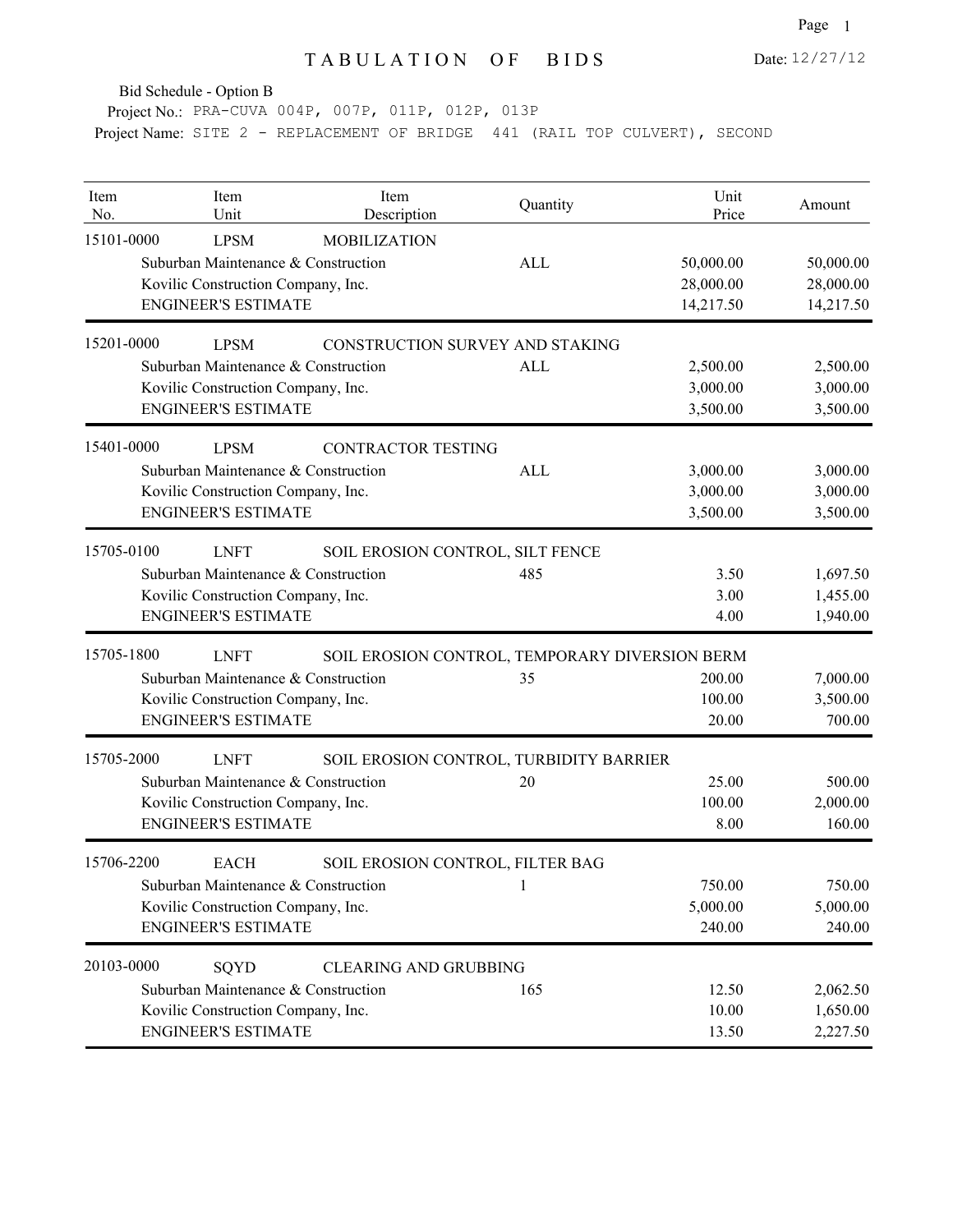Date: 12/27/12

Bid Schedule - Option B

Project No.: PRA-CUVA 004P, 007P, 011P, 012P, 013P Project Name: SITE 2 - REPLACEMENT OF BRIDGE 441 (RAIL TOP CULVERT), SECOND

| Item<br>No. | Item<br>Unit                        | Item<br>Description                     | Quantity | Unit<br>Price | Amount    |
|-------------|-------------------------------------|-----------------------------------------|----------|---------------|-----------|
| 20302-0100  | <b>LNFT</b>                         | REMOVAL OF BOX CULVERT                  |          |               |           |
|             | Suburban Maintenance & Construction |                                         | 32       | 969.00        | 31,008.00 |
|             | Kovilic Construction Company, Inc.  |                                         |          | 500.00        | 16,000.00 |
|             | <b>ENGINEER'S ESTIMATE</b>          |                                         |          | 225.00        | 7,200.00  |
| 20801-0000  | <b>CUYD</b>                         | STRUCTURE EXCAVATION                    |          |               |           |
|             | Suburban Maintenance & Construction |                                         | 150      | 17.00         | 2,550.00  |
|             | Kovilic Construction Company, Inc.  |                                         |          | 100.00        | 15,000.00 |
|             | <b>ENGINEER'S ESTIMATE</b>          |                                         |          | 26.00         | 3,900.00  |
| 25101-3000  | <b>CUYD</b>                         | PLACED RIPRAP, CLASS 3                  |          |               |           |
|             | Suburban Maintenance & Construction |                                         | 120      | 80.00         | 9,600.00  |
|             | Kovilic Construction Company, Inc.  |                                         |          | 150.00        | 18,000.00 |
|             | <b>ENGINEER'S ESTIMATE</b>          |                                         |          | 75.00         | 9,000.00  |
| 30302-1000  | <b>LNFT</b>                         | DITCH RECONDITIONING                    |          |               |           |
|             | Suburban Maintenance & Construction |                                         | 50       | 10.00         | 500.00    |
|             | Kovilic Construction Company, Inc.  |                                         |          | 100.00        | 5,000.00  |
|             | <b>ENGINEER'S ESTIMATE</b>          |                                         |          | 18.00         | 900.00    |
| 30502-0700  | SQYD                                | AGGREGATE-TOPSOIL COURSE, 4-INCH DEPTH  |          |               |           |
|             | Suburban Maintenance & Construction |                                         | 165      | 18.00         | 2,970.00  |
|             | Kovilic Construction Company, Inc.  |                                         |          | 10.00         | 1,650.00  |
|             | <b>ENGINEER'S ESTIMATE</b>          |                                         |          | 23.00         | 3,795.00  |
| 55201-0200  | <b>CUYD</b>                         | STRUCTURAL CONCRETE, CLASS A (AE)       |          |               |           |
|             | Suburban Maintenance & Construction |                                         | 50       | 400.00        | 20,000.00 |
|             | Kovilic Construction Company, Inc.  |                                         |          | 1,250.00      | 62,500.00 |
|             | <b>ENGINEER'S ESTIMATE</b>          |                                         |          | 900.00        | 45,000.00 |
| 55401-1000  | LB                                  | REINFORCING STEEL                       |          |               |           |
|             | Suburban Maintenance & Construction |                                         | 7,100    | 2.00          | 14,200.00 |
|             | Kovilic Construction Company, Inc.  |                                         |          | 3.00          | 21,300.00 |
|             | <b>ENGINEER'S ESTIMATE</b>          |                                         |          | 1.00          | 7,100.00  |
| 60220-0000  | <b>LNFT</b>                         | PRECAST REINFORCED CONCRETE BOX CULVERT |          |               |           |
|             | Suburban Maintenance & Construction |                                         | 22       | 1,150.00      | 25,300.00 |
|             | Kovilic Construction Company, Inc.  |                                         |          | 2,500.00      | 55,000.00 |
|             | <b>ENGINEER'S ESTIMATE</b>          |                                         |          | 1,500.00      | 33,000.00 |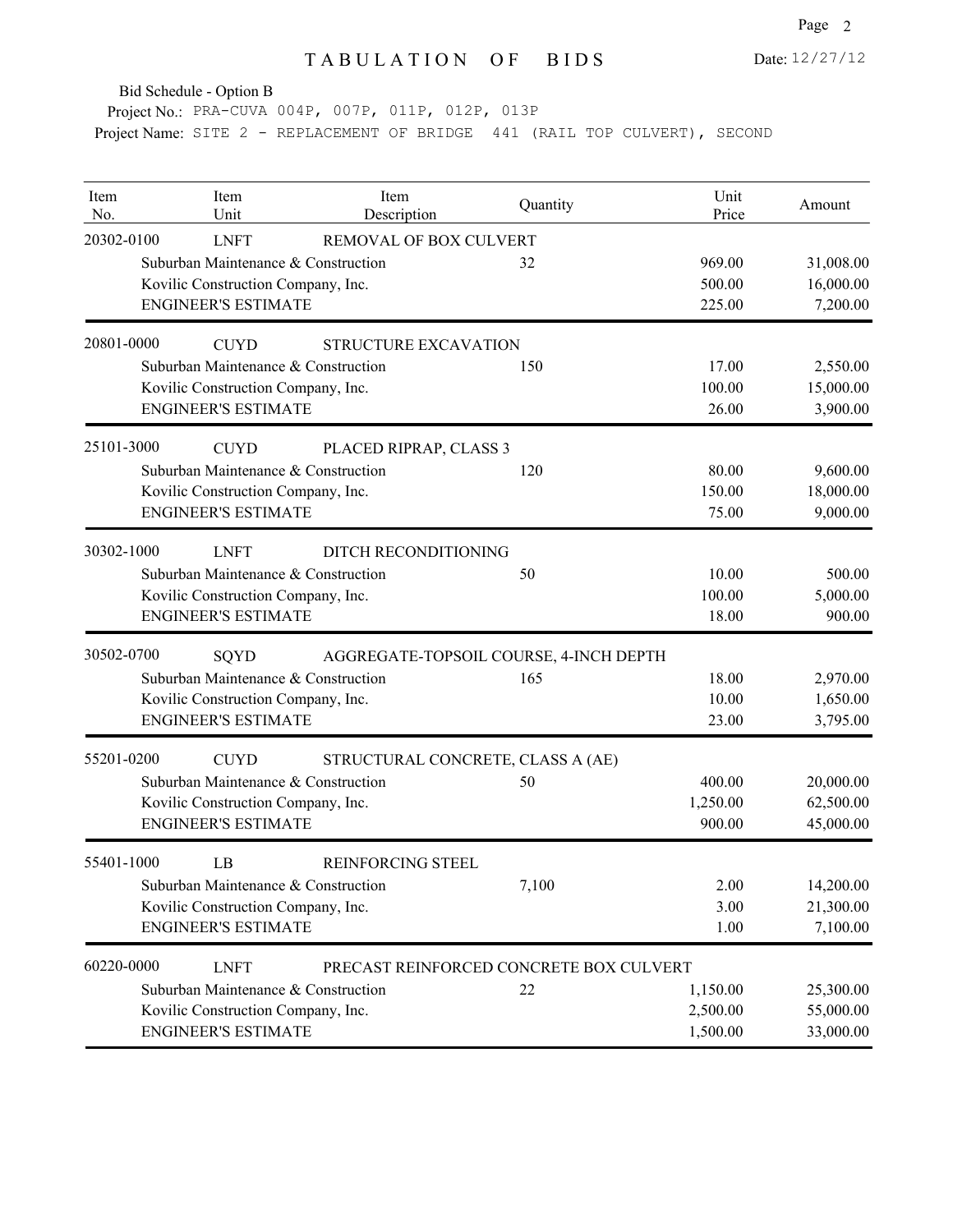Date: 12/27/12

Bid Schedule - Option B

Project No.: PRA-CUVA 004P, 007P, 011P, 012P, 013P Project Name: SITE 2 - REPLACEMENT OF BRIDGE 441 (RAIL TOP CULVERT), SECOND

| Item<br>No. | Item<br>Unit                        | Item<br>Description                               | Quantity | Unit<br>Price | Amount    |
|-------------|-------------------------------------|---------------------------------------------------|----------|---------------|-----------|
| 62502-0000  | SQYD                                | TURF ESTABLISHMENT                                |          |               |           |
|             | Suburban Maintenance & Construction |                                                   | 165      | 3.50          | 577.50    |
|             | Kovilic Construction Company, Inc.  |                                                   |          | 8.00          | 1,320.00  |
|             | <b>ENGINEER'S ESTIMATE</b>          |                                                   |          | 1.00          | 165.00    |
| 62635-3000  | <b>EACH</b>                         | <b>CUTTINGS, WILLOW POLE</b>                      |          |               |           |
|             | Suburban Maintenance & Construction |                                                   | 48       | 25.00         | 1,200.00  |
|             | Kovilic Construction Company, Inc.  |                                                   |          | 25.00         | 1,200.00  |
|             | <b>ENGINEER'S ESTIMATE</b>          |                                                   |          | 20.00         | 960.00    |
| 62901-1100  | SQYD                                | ROLLED EROSION CONTROL PRODUCT, TYPE 4            |          |               |           |
|             | Suburban Maintenance & Construction |                                                   | 30       | 4.50          | 135.00    |
|             | Kovilic Construction Company, Inc.  |                                                   |          | 10.00         | 300.00    |
|             | <b>ENGINEER'S ESTIMATE</b>          |                                                   |          | 6.00          | 180.00    |
| 63316-1000  | <b>EACH</b>                         | REMOVE AND RESET SIGN                             |          |               |           |
|             | Suburban Maintenance & Construction |                                                   | 1        | 250.00        | 250.00    |
|             | Kovilic Construction Company, Inc.  |                                                   |          | 250.00        | 250.00    |
|             | <b>ENGINEER'S ESTIMATE</b>          |                                                   |          | 350.00        | 350.00    |
| 63511-0100  | <b>CTSM</b>                         | TEMPORARY TRAFFIC CONTROL, RAILROAD FLAGGER       |          |               |           |
|             | Suburban Maintenance & Construction |                                                   | 1        | 4,000.00      | 4,000.00  |
|             | Kovilic Construction Company, Inc.  |                                                   |          | 4,000.00      | 4,000.00  |
|             | <b>ENGINEER'S ESTIMATE</b>          |                                                   |          | 4,000.00      | 4,000.00  |
| 65201-3000  | <b>LNFT</b>                         | REMOVE EXISTING RAILS AND TIES                    |          |               |           |
|             | Suburban Maintenance & Construction |                                                   | 111      | 60.00         | 6,660.00  |
|             | Kovilic Construction Company, Inc.  |                                                   |          | 150.00        | 16,650.00 |
|             | <b>ENGINEER'S ESTIMATE</b>          |                                                   |          | 15.00         | 1,665.00  |
| 65215-3000  | <b>LNFT</b>                         | RESET RAILROAD RAILS AND TIES                     |          |               |           |
|             | Suburban Maintenance & Construction |                                                   | 111      | 50.00         | 5,550.00  |
|             | Kovilic Construction Company, Inc.  |                                                   |          | 250.00        | 27,750.00 |
|             | <b>ENGINEER'S ESTIMATE</b>          |                                                   |          | 50.00         | 5,550.00  |
| 65216-1000  | <b>CUYD</b>                         | REMOVE AND RESET RAILROAD BALLAST AND SUB BALLAST |          |               |           |
|             | Suburban Maintenance & Construction |                                                   | 95       | 160.00        | 15,200.00 |
|             | Kovilic Construction Company, Inc.  |                                                   |          | 100.00        | 9,500.00  |
|             | <b>ENGINEER'S ESTIMATE</b>          |                                                   |          | 50.00         | 4,750.00  |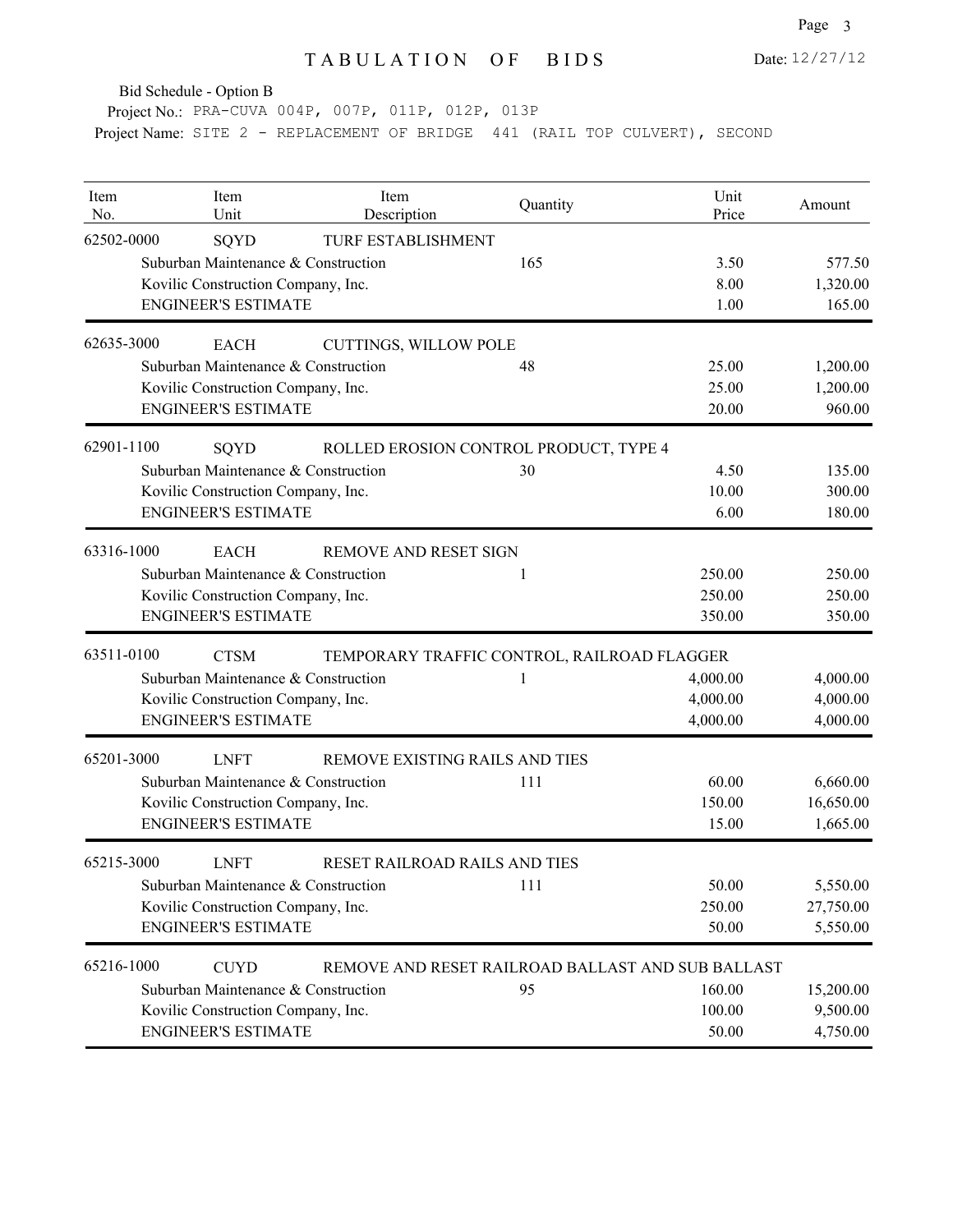Bid Schedule - Option B

Project No.: PRA-CUVA 004P, 007P, 011P, 012P, 013P Project Name: SITE 2 - REPLACEMENT OF BRIDGE 441 (RAIL TOP CULVERT), SECOND

#### BID TOTAL CHECK PASS

| Bidder                              | Bidder's<br>Bid Amount | Computed<br><b>Bid Amount</b> | Error |
|-------------------------------------|------------------------|-------------------------------|-------|
| Suburban Maintenance & Construction | 207,210.50             | 207,210.50                    |       |
| Kovilic Construction Company, Inc.  | 303,025.00             | 303,025.00                    |       |

The apparent low bidder is 35 % above the engineer's estimate.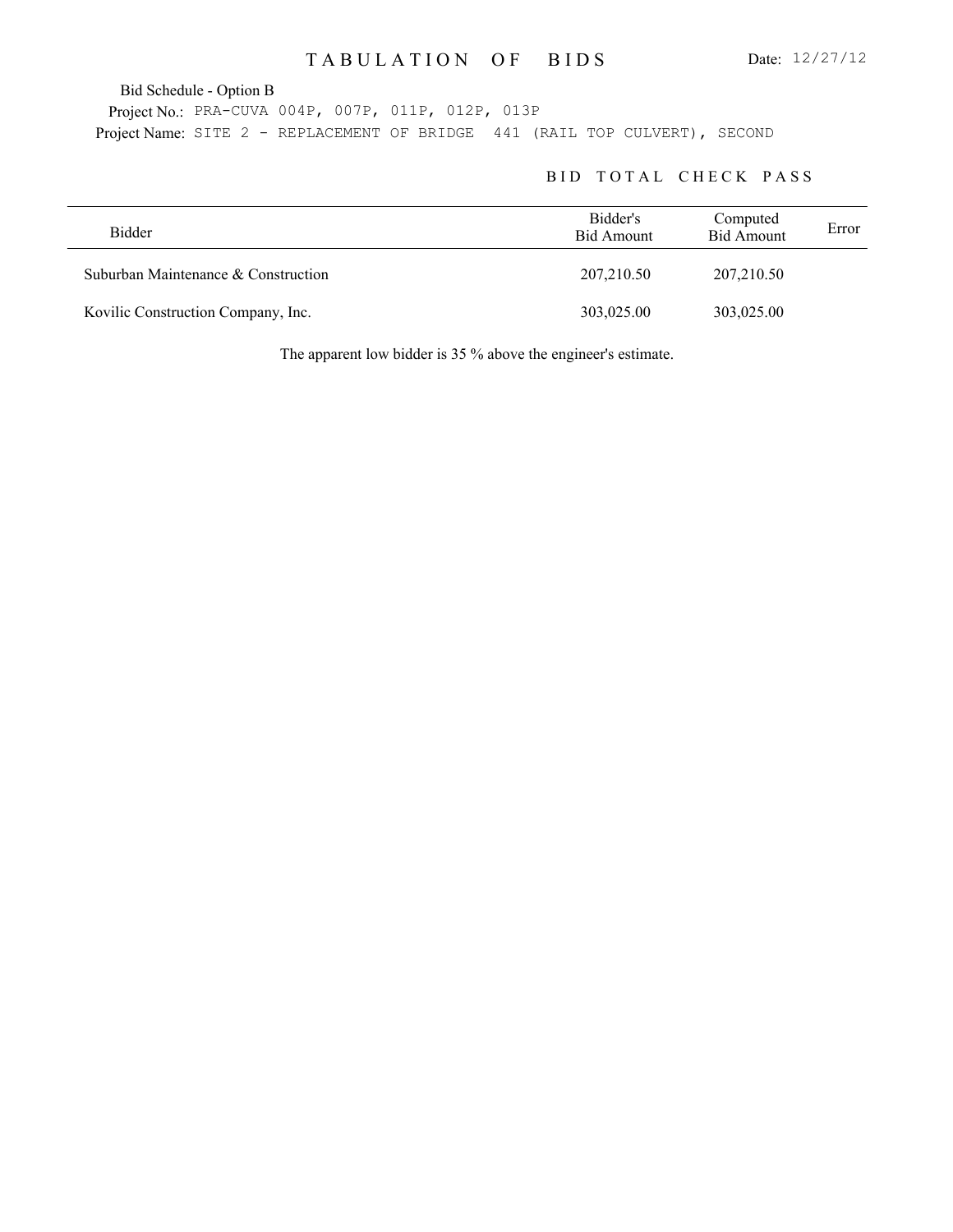Bid Schedule - Option B

Project No.: PRA-CUVA 004P, 007P, 011P, 012P, 013P Project Name: SITE 2 - REPLACEMENT OF BRIDGE 441 (RAIL TOP CULVERT), SECOND

### BID ITEM CHECK PASS

| 31dder<br>. | ltem<br>NO. | -Bidder"<br>$\mathbf{\tau}$<br>10n | ∖∩mn<br>nuted<br>$\overline{\phantom{0}}$<br><b>SIOI</b> |
|-------------|-------------|------------------------------------|----------------------------------------------------------|
|             |             |                                    |                                                          |

No extension errors in this Schedule.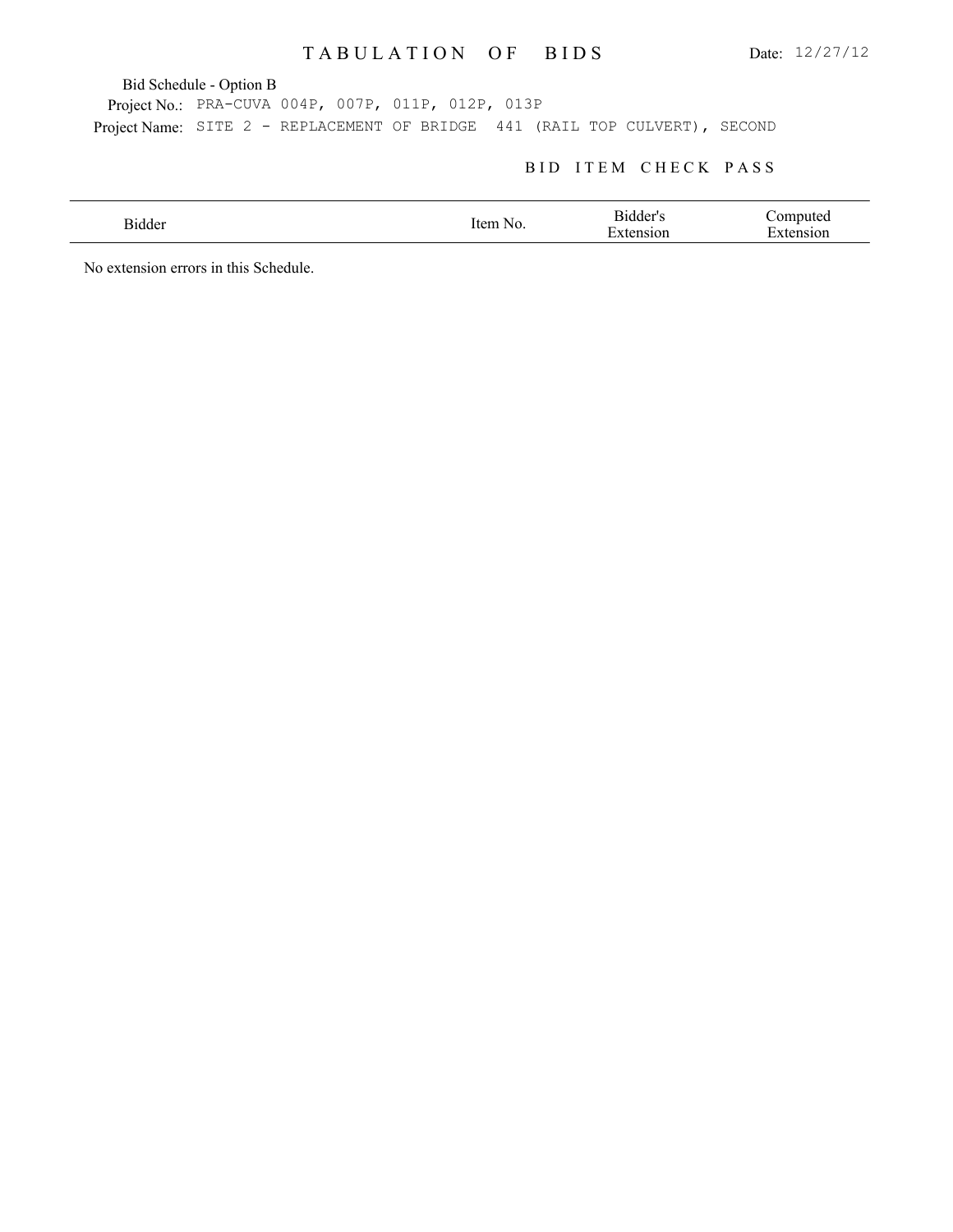## Project No.: PRA-CUVA 004P, 007P, 011P, 012P, 013P Project Name: SITE 3 - REHABILITATION OF BRIDGE OVER FURNACE RUN, SECOND ADVERTISEMENT Bid Schedule - Option C

State: OH

County: SUMMIT AND CUYAHOGA CUYAHOGA VALLEY NATIONAL PARK Opened at: Sterling, VA By: Shirley Anderson Date: 12/27/2012

| I certify that this Bid Tabulation accurately reflects the bids received and publicly opened for this solicitation. |                  |  |  |
|---------------------------------------------------------------------------------------------------------------------|------------------|--|--|
| Signed: Shirley Anderson                                                                                            |                  |  |  |
| Title: Contract Specialist                                                                                          | Date: 12/27/2012 |  |  |
| Contract Awarded to: Suburban Maintenance & Construction, Inc.                                                      | Date:02/08/2013  |  |  |

| Contractor                                                                                | <b>Bid Amount</b> | Responsive |
|-------------------------------------------------------------------------------------------|-------------------|------------|
| Suburban Maintenance & Construction<br>16330 York Road<br>North Royalton, OH 44133        | 514,410.50        |            |
| Kovilic Construction Company, Inc.<br>3721 N. Carnation Street<br>Franklin Park, IL 60131 | 581,011.00        |            |
| <b>Engineer's Estimate</b>                                                                | 474,000.00        |            |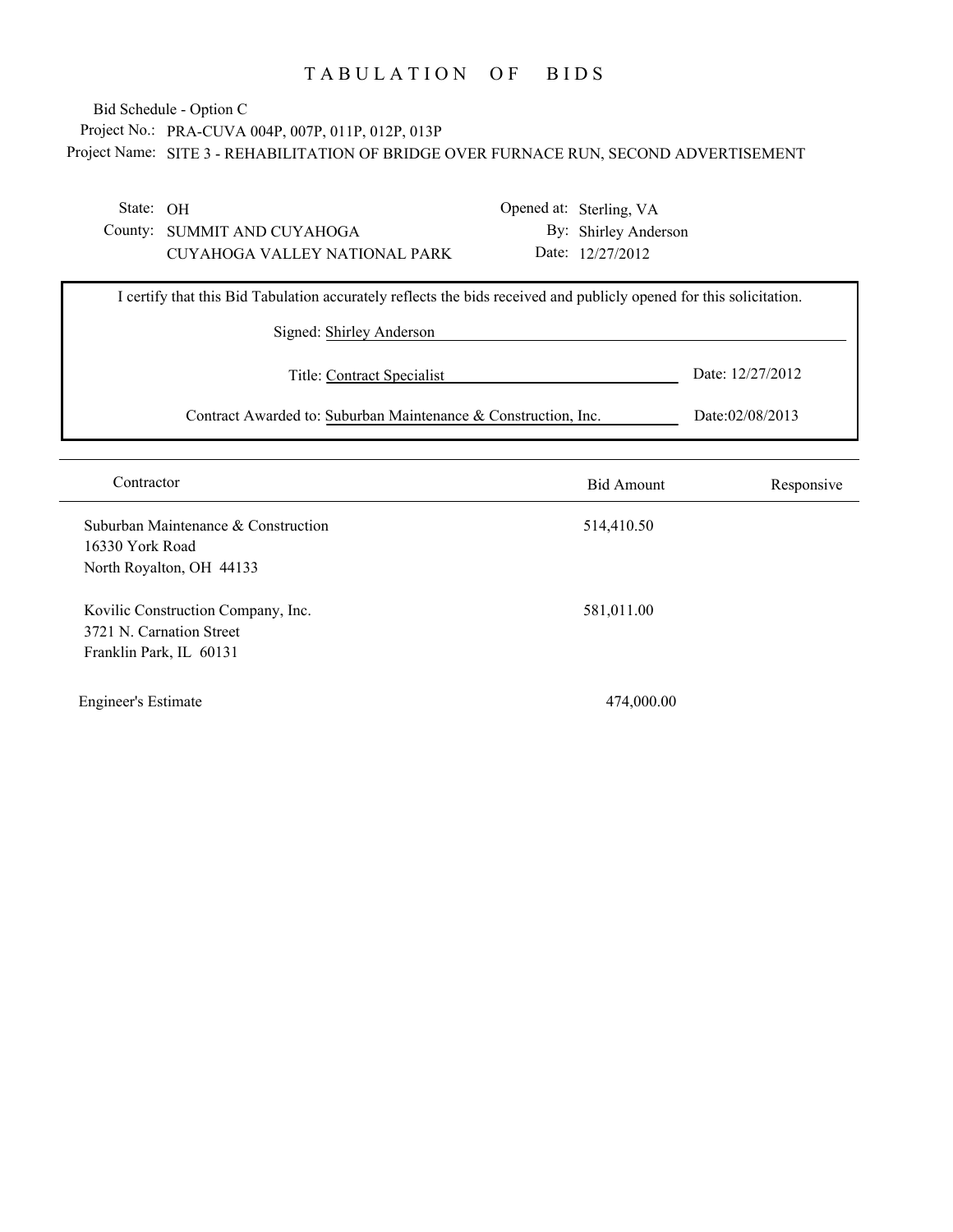Bid Schedule - Option C

Project No.: PRA-CUVA 004P, 007P, 011P, 012P, 013P

Project Name: SITE 3 - REHABILITATION OF BRIDGE OVER FURNACE RUN, SECOND ADVERTISEMENT

| Item<br>No. | Item<br>Unit                                                                                                           | Item<br>Description                            | Quantity   | Unit<br>Price                       | Amount                              |
|-------------|------------------------------------------------------------------------------------------------------------------------|------------------------------------------------|------------|-------------------------------------|-------------------------------------|
| 15101-0000  | <b>LPSM</b><br>Suburban Maintenance & Construction<br>Kovilic Construction Company, Inc.<br><b>ENGINEER'S ESTIMATE</b> | <b>MOBILIZATION</b>                            | <b>ALL</b> | 55,000.00<br>28,000.00<br>36,515.00 | 55,000.00<br>28,000.00<br>36,515.00 |
| 15201-0000  | <b>LPSM</b>                                                                                                            | CONSTRUCTION SURVEY AND STAKING                |            |                                     |                                     |
|             | Suburban Maintenance & Construction<br>Kovilic Construction Company, Inc.<br><b>ENGINEER'S ESTIMATE</b>                |                                                | <b>ALL</b> | 3,000.00<br>5,000.00<br>10,000.00   | 3,000.00<br>5,000.00<br>10,000.00   |
| 15401-0000  | <b>LPSM</b>                                                                                                            | <b>CONTRACTOR TESTING</b>                      |            |                                     |                                     |
|             | Suburban Maintenance & Construction<br>Kovilic Construction Company, Inc.<br><b>ENGINEER'S ESTIMATE</b>                |                                                | <b>ALL</b> | 3,000.00<br>5,000.00<br>10,000.00   | 3,000.00<br>5,000.00<br>10,000.00   |
| 15705-0100  | <b>LNFT</b>                                                                                                            | SOIL EROSION CONTROL, SILT FENCE               |            |                                     |                                     |
|             | Suburban Maintenance & Construction<br>Kovilic Construction Company, Inc.<br><b>ENGINEER'S ESTIMATE</b>                |                                                | 450        | 3.50<br>3.00<br>4.00                | 1,575.00<br>1,350.00<br>1,800.00    |
| 15705-1800  | <b>LNFT</b>                                                                                                            | SOIL EROSION CONTROL, TEMPORARY DIVERSION BERM |            |                                     |                                     |
|             | Suburban Maintenance & Construction<br>Kovilic Construction Company, Inc.<br><b>ENGINEER'S ESTIMATE</b>                |                                                | 480        | 200.00<br>100.00<br>30.00           | 96,000.00<br>48,000.00<br>14,400.00 |
| 15705-2000  | <b>LNFT</b>                                                                                                            | SOIL EROSION CONTROL, TURBIDITY BARRIER        |            |                                     |                                     |
|             | Suburban Maintenance & Construction<br>Kovilic Construction Company, Inc.<br><b>ENGINEER'S ESTIMATE</b>                |                                                | 100        | 15.00<br>100.00<br>8.00             | 1,500.00<br>10,000.00<br>800.00     |
| 15706-2200  | <b>EACH</b>                                                                                                            | SOIL EROSION CONTROL, FILTER BAG               |            |                                     |                                     |
|             | Suburban Maintenance & Construction<br>Kovilic Construction Company, Inc.<br><b>ENGINEER'S ESTIMATE</b>                |                                                | 1          | 750.00<br>5,000.00<br>240.00        | 750.00<br>5,000.00<br>240.00        |
| 20103-0000  | SQYD                                                                                                                   | <b>CLEARING AND GRUBBING</b>                   |            |                                     |                                     |
|             | Suburban Maintenance & Construction<br>Kovilic Construction Company, Inc.<br><b>ENGINEER'S ESTIMATE</b>                |                                                | 525        | 4.00<br>10.00<br>24.00              | 2,100.00<br>5,250.00<br>12,600.00   |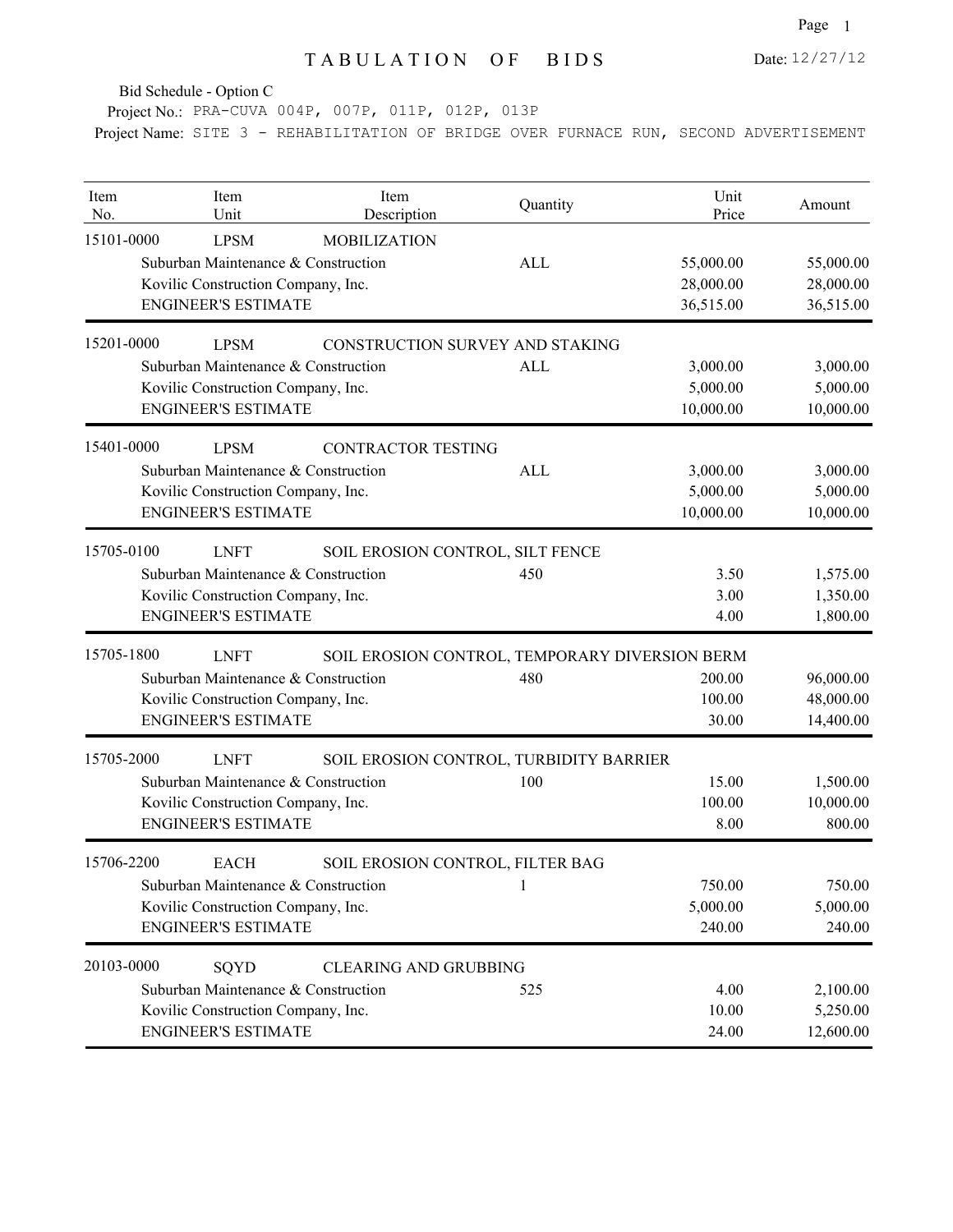Date: 12/27/12

Bid Schedule - Option C

Project No.: PRA-CUVA 004P, 007P, 011P, 012P, 013P

Project Name: SITE 3 - REHABILITATION OF BRIDGE OVER FURNACE RUN, SECOND ADVERTISEMENT

| Item<br>No. | Item<br>Unit                        | Item<br>Description                    | Quantity | Unit<br>Price | Amount     |
|-------------|-------------------------------------|----------------------------------------|----------|---------------|------------|
| 25101-4000  | <b>CUYD</b>                         | PLACED RIPRAP, CLASS 4                 |          |               |            |
|             | Suburban Maintenance & Construction |                                        | 860      | 85.00         | 73,100.00  |
|             | Kovilic Construction Company, Inc.  |                                        |          | 150.00        | 129,000.00 |
|             | <b>ENGINEER'S ESTIMATE</b>          |                                        |          | 140.00        | 120,400.00 |
| 30502-0700  | SQYD                                | AGGREGATE-TOPSOIL COURSE, 4-INCH DEPTH |          |               |            |
|             | Suburban Maintenance & Construction |                                        | 527      | 18.00         | 9,486.00   |
|             | Kovilic Construction Company, Inc.  |                                        |          | 10.00         | 5,270.00   |
|             | <b>ENGINEER'S ESTIMATE</b>          |                                        |          | 18.50         | 9,749.50   |
| 55205-0000  | SQYD                                | <b>REPAIR CONCRETE</b>                 |          |               |            |
|             | Suburban Maintenance & Construction |                                        | 4        | 1,000.00      | 4,000.00   |
|             | Kovilic Construction Company, Inc.  |                                        |          | 1,500.00      | 6,000.00   |
|             | <b>ENGINEER'S ESTIMATE</b>          |                                        |          | 1,700.00      | 6,800.00   |
| 55501-0000  | <b>LPSM</b>                         | STRUCTURAL STEEL (REPAIR)              |          |               |            |
|             | Suburban Maintenance & Construction |                                        | ALL      | 45,000.00     | 45,000.00  |
|             | Kovilic Construction Company, Inc.  |                                        |          | 30,000.00     | 30,000.00  |
|             | <b>ENGINEER'S ESTIMATE</b>          |                                        |          | 5,000.00      | 5,000.00   |
| 56301-2000  | <b>LPSM</b>                         | PAINTING, STEEL STRUCTURE              |          |               |            |
|             | Suburban Maintenance & Construction |                                        | ALL      | 115,000.00    | 115,000.00 |
|             | Kovilic Construction Company, Inc.  |                                        |          | 75,000.00     | 75,000.00  |
|             | <b>ENGINEER'S ESTIMATE</b>          |                                        |          | 180,000.00    | 180,000.00 |
| 62030-0000  | <b>LNFT</b>                         | REPOINT STONE MASONRY                  |          |               |            |
|             | Suburban Maintenance & Construction |                                        | 50       | 50.00         | 2,500.00   |
|             | Kovilic Construction Company, Inc.  |                                        |          | 30.00         | 1,500.00   |
|             | <b>ENGINEER'S ESTIMATE</b>          |                                        |          | 18.00         | 900.00     |
| 62502-0000  | SQYD                                | <b>TURF ESTABLISHMENT</b>              |          |               |            |
|             | Suburban Maintenance & Construction |                                        | 527      | 3.50          | 1,844.50   |
|             | Kovilic Construction Company, Inc.  |                                        |          | 8.00          | 4,216.00   |
|             | <b>ENGINEER'S ESTIMATE</b>          |                                        |          | 1.50          | 790.50     |
| 62635-3000  | <b>EACH</b>                         | CUTTINGS, WILLOW POLE                  |          |               |            |
|             | Suburban Maintenance & Construction |                                        | 63       | 25.00         | 1,575.00   |
|             | Kovilic Construction Company, Inc.  |                                        |          | 25.00         | 1,575.00   |
|             | <b>ENGINEER'S ESTIMATE</b>          |                                        |          | 20.00         | 1,260.00   |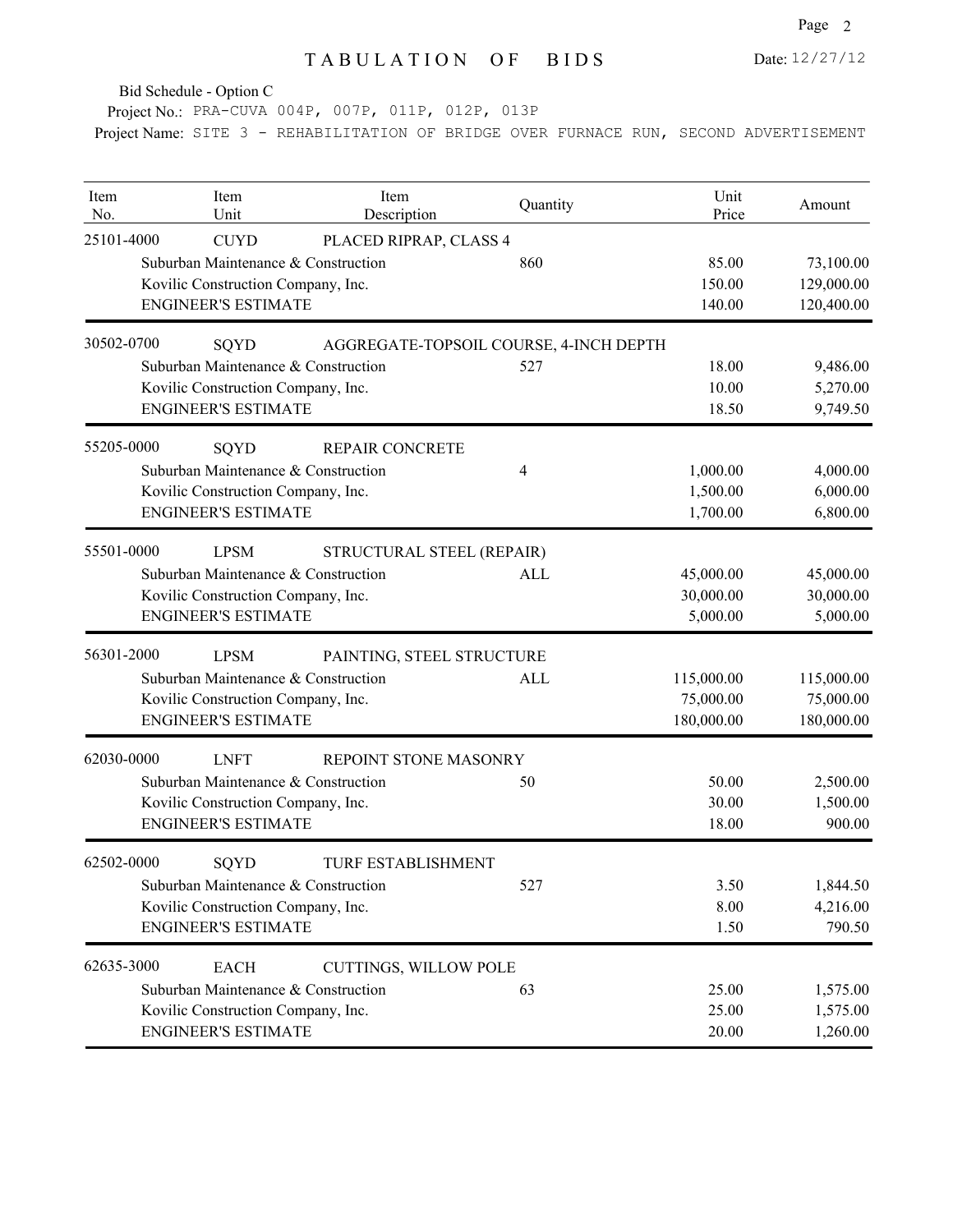Bid Schedule - Option C

Project No.: PRA-CUVA 004P, 007P, 011P, 012P, 013P

Project Name: SITE 3 - REHABILITATION OF BRIDGE OVER FURNACE RUN, SECOND ADVERTISEMENT

| Item<br>No. | Item<br>Unit                        | Item<br>Description                                 | Quantity | Unit<br>Price | Amount     |
|-------------|-------------------------------------|-----------------------------------------------------|----------|---------------|------------|
| 63511-0100  | <b>CTSM</b>                         | TEMPORARY TRAFFIC CONTROL, RAILROAD FLAGGER         |          |               |            |
|             | Suburban Maintenance & Construction |                                                     |          | 4,000.00      | 4,000.00   |
|             | Kovilic Construction Company, Inc.  |                                                     |          | 4,000.00      | 4,000.00   |
|             | <b>ENGINEER'S ESTIMATE</b>          |                                                     |          | 4,000.00      | 4,000.00   |
| 64604-1000  | <b>LNFT</b>                         | FIXTURE, HANDRAIL                                   |          |               |            |
|             | Suburban Maintenance & Construction |                                                     | 68       | 500.00        | 34,000.00  |
|             | Kovilic Construction Company, Inc.  |                                                     |          | 150.00        | 10,200.00  |
|             | <b>ENGINEER'S ESTIMATE</b>          |                                                     |          | 75.00         | 5,100.00   |
| 65201-3000  | <b>LNFT</b>                         | REMOVE EXISTING RAILS AND TIES                      |          |               |            |
|             | Suburban Maintenance & Construction |                                                     | 163      | 60.00         | 9,780.00   |
|             | Kovilic Construction Company, Inc.  |                                                     |          | 150.00        | 24,450.00  |
|             | <b>ENGINEER'S ESTIMATE</b>          |                                                     |          | 15.00         | 2,445.00   |
| 65215-3000  | <b>LNFT</b>                         | RESET RAILROAD RAILS AND TIES                       |          |               |            |
|             | Suburban Maintenance & Construction |                                                     | 163      | 50.00         | 8,150.00   |
|             | Kovilic Construction Company, Inc.  |                                                     |          | 250.00        | 40,750.00  |
|             | <b>ENGINEER'S ESTIMATE</b>          |                                                     |          | 50.00         | 8,150.00   |
| 65220-1000  | <b>LNFT</b>                         | PLACE BRIDGE TIMBERS, GUARDRAILS, AND APPROACH TIES |          |               |            |
|             | Suburban Maintenance & Construction |                                                     | 123      | 350.00        | 43,050.00  |
|             | Kovilic Construction Company, Inc.  |                                                     |          | 1,150.00      | 141,450.00 |
|             | <b>ENGINEER'S ESTIMATE</b>          |                                                     |          | 350.00        | 43,050.00  |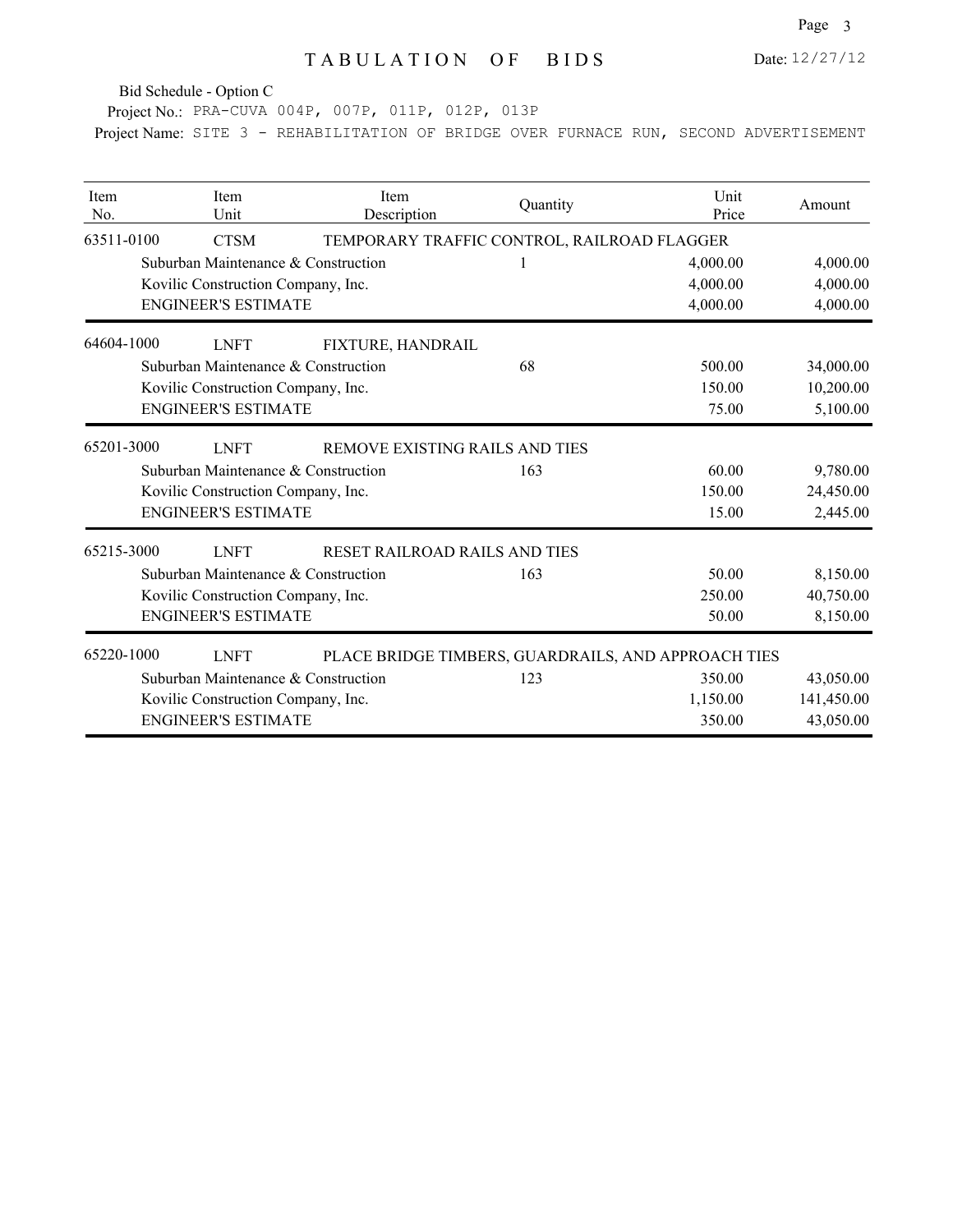Bid Schedule - Option C

Project No.: PRA-CUVA 004P, 007P, 011P, 012P, 013P Project Name: SITE 3 - REHABILITATION OF BRIDGE OVER FURNACE RUN, SECOND ADVERTISEMENT

### BID TOTAL CHECK PASS

| Bidder                              | Bidder's<br>Bid Amount | Computed<br><b>Bid Amount</b> | Error |
|-------------------------------------|------------------------|-------------------------------|-------|
| Suburban Maintenance & Construction | 514,410.50             | 514,410.50                    |       |
| Kovilic Construction Company, Inc.  | 581,011.00             | 581,011.00                    |       |

The apparent low bidder is 9 % above the engineer's estimate.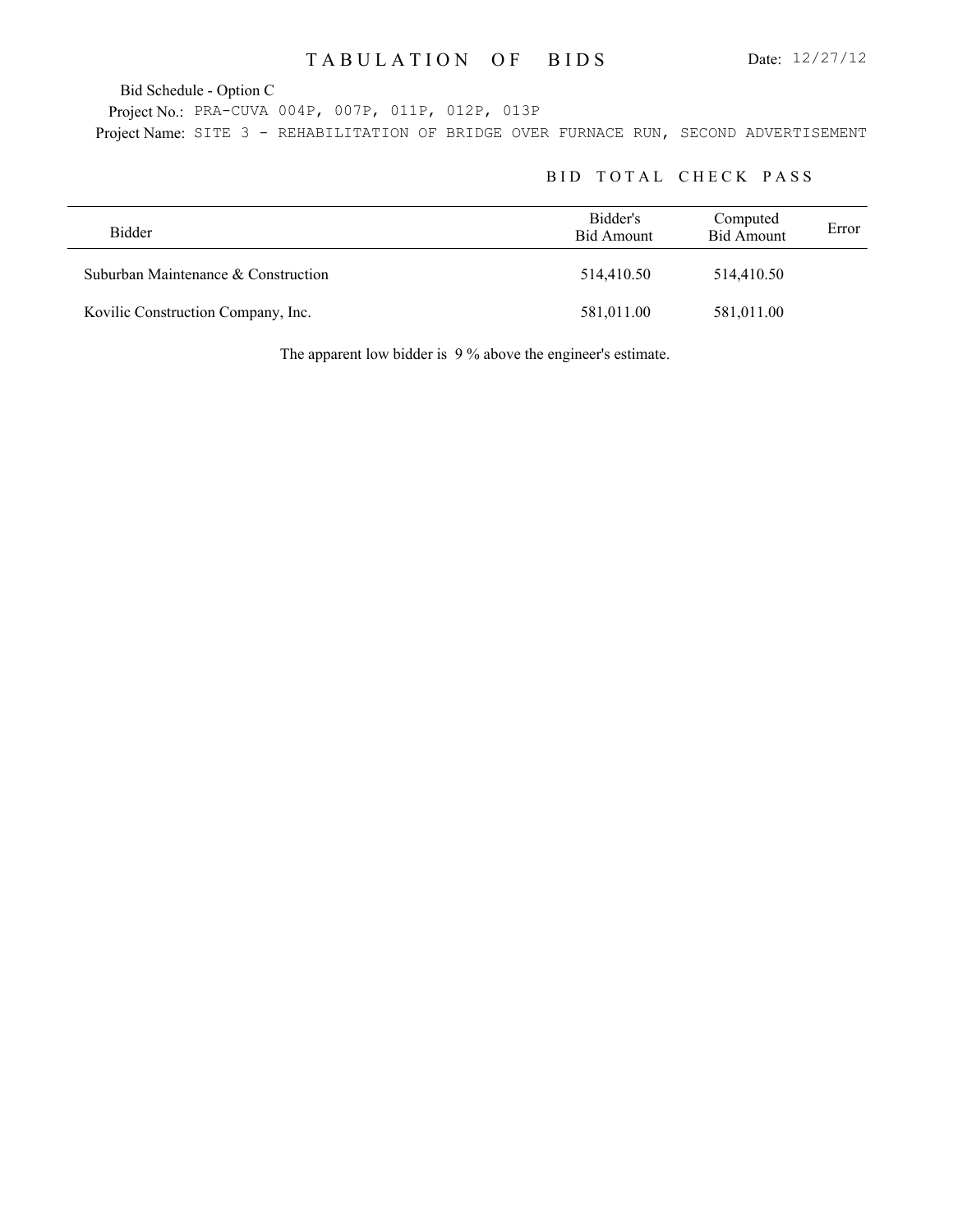Bid Schedule - Option C

Project No.: PRA-CUVA 004P, 007P, 011P, 012P, 013P Project Name: SITE 3 - REHABILITATION OF BRIDGE OVER FURNACE RUN, SECOND ADVERTISEMENT

#### BID ITEM CHECK PASS

| 31dder<br>. | rtem<br>NG<br>., | -Bidder"<br>$\mathbf{\tau}$<br>`10n | `omnute<br>∽<br>`O1 |
|-------------|------------------|-------------------------------------|---------------------|
|             |                  |                                     |                     |

No extension errors in this Schedule.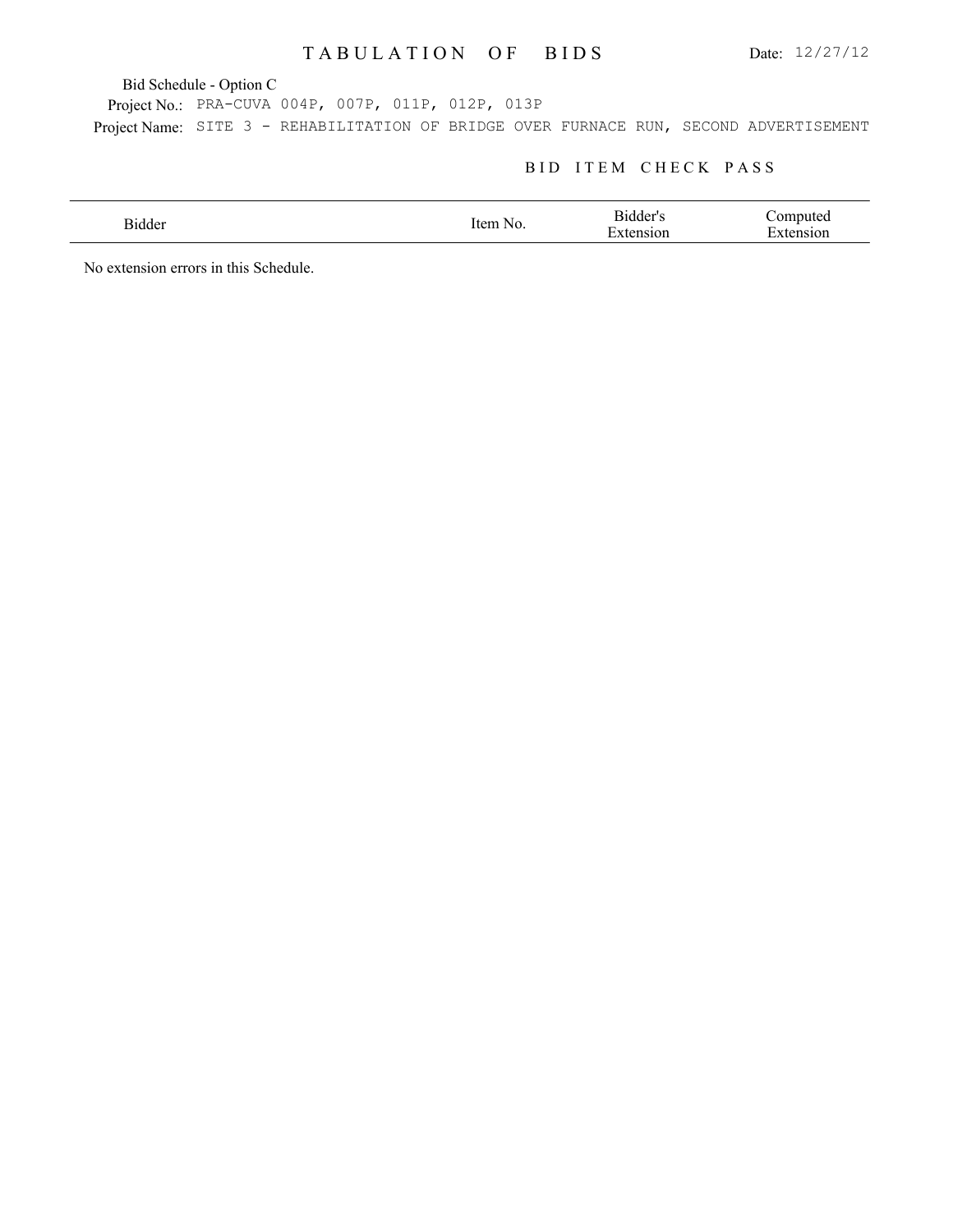# Project No.: PRA-CUVA 004P, 007P, 011P, 012P, 013P Project Name: SITE 4 - REHABILITATION OF BRIDGE OVER DOGWOOD CREEK, SECOND ADVERTISEMENT Bid Schedule - Option D

| State: OH<br>County: SUMMIT AND CUYAHOGA<br>CUYAHOGA VALLEY NATIONAL PARK                 |                                                                                                                     | Opened at: Sterling, VA<br>By: Shirley Anderson<br>Date: 12/27/2012 |                                                          |
|-------------------------------------------------------------------------------------------|---------------------------------------------------------------------------------------------------------------------|---------------------------------------------------------------------|----------------------------------------------------------|
|                                                                                           | I certify that this Bid Tabulation accurately reflects the bids received and publicly opened for this solicitation. |                                                                     |                                                          |
|                                                                                           |                                                                                                                     |                                                                     | Date: $\qquad \qquad$                                    |
|                                                                                           |                                                                                                                     |                                                                     | Date: $\frac{1}{\sqrt{1-\frac{1}{2}} \cdot \frac{1}{2}}$ |
| Contractor                                                                                |                                                                                                                     | <b>Bid Amount</b>                                                   | Responsive                                               |
| Suburban Maintenance & Construction<br>16330 York Road<br>North Royalton, OH 44133        |                                                                                                                     | 183,518.50                                                          |                                                          |
| Kovilic Construction Company, Inc.<br>3721 N. Carnation Street<br>Franklin Park, IL 60131 |                                                                                                                     | 230,940.00                                                          |                                                          |
| <b>Engineer's Estimate</b>                                                                |                                                                                                                     | 152,000.00                                                          |                                                          |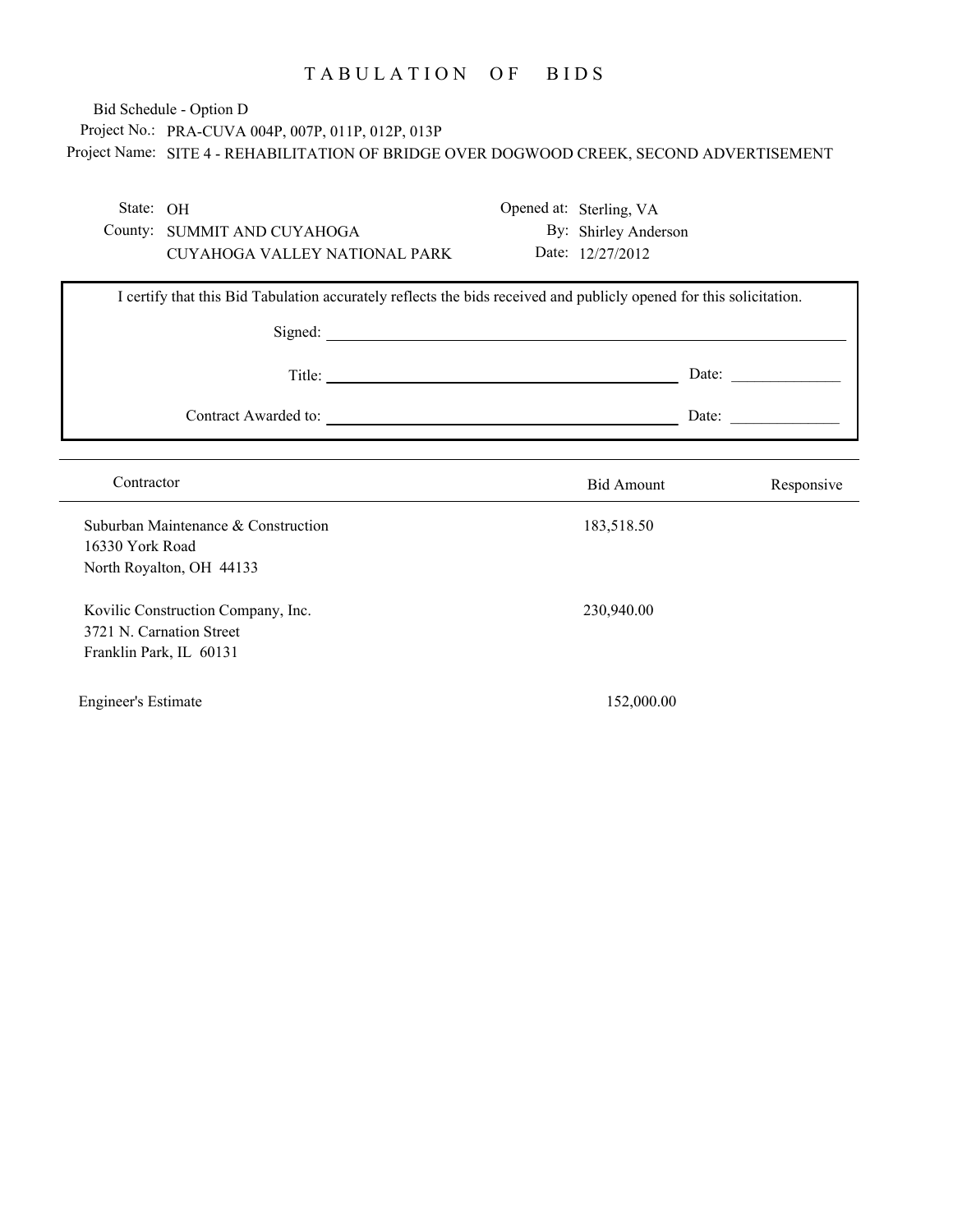Bid Schedule - Option D

Project No.: PRA-CUVA 004P, 007P, 011P, 012P, 013P Project Name: SITE 4 - REHABILITATION OF BRIDGE OVER DOGWOOD CREEK, SECOND

| Item<br>No. | Item<br>Unit                                                                                                           | Item<br>Description              | Quantity                                      | Unit<br>Price                       | Amount                              |
|-------------|------------------------------------------------------------------------------------------------------------------------|----------------------------------|-----------------------------------------------|-------------------------------------|-------------------------------------|
| 15101-0000  | <b>LPSM</b><br>Suburban Maintenance & Construction<br>Kovilic Construction Company, Inc.<br><b>ENGINEER'S ESTIMATE</b> | <b>MOBILIZATION</b>              | <b>ALL</b>                                    | 50,000.00<br>25,000.00<br>15,935.25 | 50,000.00<br>25,000.00<br>15,935.25 |
| 15201-0000  | <b>LPSM</b>                                                                                                            | CONSTRUCTION SURVEY AND STAKING  |                                               |                                     |                                     |
|             | Suburban Maintenance & Construction<br>Kovilic Construction Company, Inc.<br><b>ENGINEER'S ESTIMATE</b>                |                                  | <b>ALL</b>                                    | 3,000.00<br>5,000.00<br>3,150.00    | 3,000.00<br>5,000.00<br>3,150.00    |
| 15401-0000  | <b>LPSM</b><br>Suburban Maintenance & Construction<br>Kovilic Construction Company, Inc.<br><b>ENGINEER'S ESTIMATE</b> | <b>CONTRACTOR TESTING</b>        | <b>ALL</b>                                    | 3,000.00<br>5,000.00<br>3,150.00    | 3,000.00<br>5,000.00<br>3,150.00    |
| 15705-0100  | <b>LNFT</b><br>Suburban Maintenance & Construction<br>Kovilic Construction Company, Inc.<br><b>ENGINEER'S ESTIMATE</b> | SOIL EROSION CONTROL, SILT FENCE | 560                                           | 3.50<br>3.00<br>4.25                | 1,960.00<br>1,680.00<br>2,380.00    |
| 15705-2000  | <b>LNFT</b><br>Suburban Maintenance & Construction<br>Kovilic Construction Company, Inc.<br><b>ENGINEER'S ESTIMATE</b> |                                  | SOIL EROSION CONTROL, TURBIDITY BARRIER<br>15 | 15.00<br>100.00<br>8.50             | 225.00<br>1,500.00<br>127.50        |
| 20103-0000  | SQYD<br>Suburban Maintenance & Construction<br>Kovilic Construction Company, Inc.<br><b>ENGINEER'S ESTIMATE</b>        | <b>CLEARING AND GRUBBING</b>     | 345                                           | 5.80<br>10.00<br>19.00              | 2,001.00<br>3,450.00<br>6,555.00    |
| 30502-0700  | SQYD<br>Suburban Maintenance & Construction<br>Kovilic Construction Company, Inc.<br><b>ENGINEER'S ESTIMATE</b>        |                                  | AGGREGATE-TOPSOIL COURSE, 4-INCH DEPTH<br>345 | 18.00<br>10.00<br>17.00             | 6,210.00<br>3,450.00<br>5,865.00    |
| 55205-0000  | SQYD<br>Suburban Maintenance & Construction<br>Kovilic Construction Company, Inc.<br><b>ENGINEER'S ESTIMATE</b>        | REPAIR CONCRETE                  | 4                                             | 1,000.00<br>1,500.00<br>1,785.00    | 4,000.00<br>6,000.00<br>7,140.00    |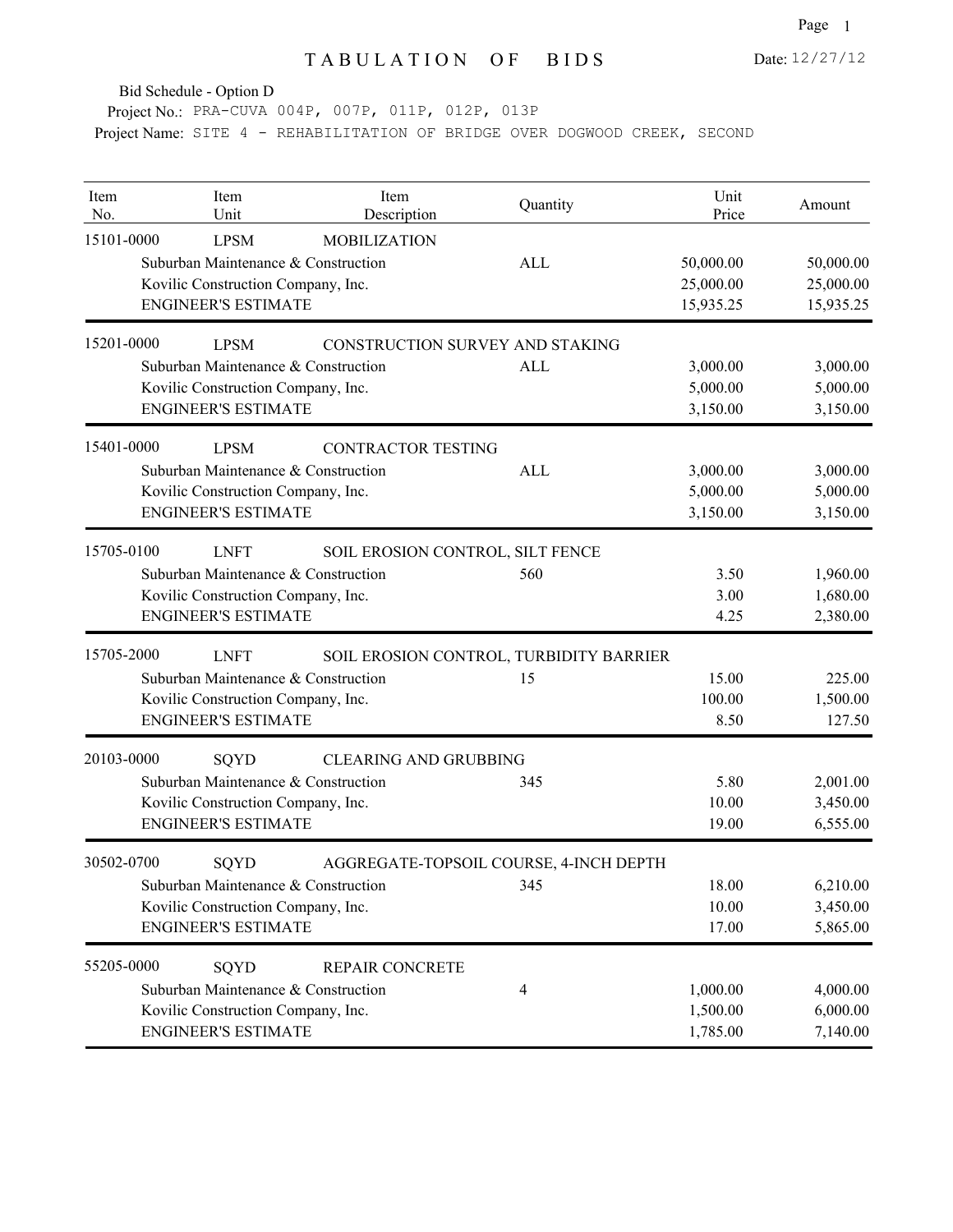Bid Schedule - Option D

Project No.: PRA-CUVA 004P, 007P, 011P, 012P, 013P Project Name: SITE 4 - REHABILITATION OF BRIDGE OVER DOGWOOD CREEK, SECOND

| Item<br>No. | Item<br>Unit                        | Item<br>Description            | Quantity                                    | Unit<br>Price | Amount    |
|-------------|-------------------------------------|--------------------------------|---------------------------------------------|---------------|-----------|
| 56301-2000  | <b>LPSM</b>                         | PAINTING, STEEL STRUCTURE      |                                             |               |           |
|             | Suburban Maintenance & Construction |                                | ALL                                         | 60,000.00     | 60,000.00 |
|             | Kovilic Construction Company, Inc.  |                                |                                             | 45,000.00     | 45,000.00 |
|             | <b>ENGINEER'S ESTIMATE</b>          |                                |                                             | 52,500.00     | 52,500.00 |
| 62030-0000  | <b>LNFT</b>                         | REPOINT STONE MASONRY          |                                             |               |           |
|             | Suburban Maintenance & Construction |                                | 500                                         | 15.00         | 7,500.00  |
|             | Kovilic Construction Company, Inc.  |                                |                                             | 30.00         | 15,000.00 |
|             | <b>ENGINEER'S ESTIMATE</b>          |                                |                                             | 19.00         | 9,500.00  |
| 62502-0000  | SQYD                                | TURF ESTABLISHMENT             |                                             |               |           |
|             | Suburban Maintenance & Construction |                                | 345                                         | 2.50          | 862.50    |
|             | Kovilic Construction Company, Inc.  |                                |                                             | 8.00          | 2,760.00  |
|             | <b>ENGINEER'S ESTIMATE</b>          |                                |                                             | 2.65          | 914.25    |
| 62901-1100  | SQYD                                |                                | ROLLED EROSION CONTROL PRODUCT, TYPE 4      |               |           |
|             | Suburban Maintenance & Construction |                                | 220                                         | 3.50          | 770.00    |
|             | Kovilic Construction Company, Inc.  |                                |                                             | 10.00         | 2,200.00  |
|             | <b>ENGINEER'S ESTIMATE</b>          |                                |                                             | 5.25          | 1,155.00  |
| 63316-1000  | <b>EACH</b>                         | <b>REMOVE AND RESET SIGN</b>   |                                             |               |           |
|             | Suburban Maintenance & Construction |                                | 1                                           | 250.00        | 250.00    |
|             | Kovilic Construction Company, Inc.  |                                |                                             | 250.00        | 250.00    |
|             | <b>ENGINEER'S ESTIMATE</b>          |                                |                                             | 368.00        | 368.00    |
| 63511-0100  | <b>CTSM</b>                         |                                | TEMPORARY TRAFFIC CONTROL, RAILROAD FLAGGER |               |           |
|             | Suburban Maintenance & Construction |                                | 1                                           | 4,000.00      | 4,000.00  |
|             | Kovilic Construction Company, Inc.  |                                |                                             | 4,000.00      | 4,000.00  |
|             | <b>ENGINEER'S ESTIMATE</b>          |                                |                                             | 4,000.00      | 4,000.00  |
| 65201-3000  | <b>LNFT</b>                         | REMOVE EXISTING RAILS AND TIES |                                             |               |           |
|             | Suburban Maintenance & Construction |                                | 111                                         | 60.00         | 6,660.00  |
|             | Kovilic Construction Company, Inc.  |                                |                                             | 150.00        | 16,650.00 |
|             | <b>ENGINEER'S ESTIMATE</b>          |                                |                                             | 16.00         | 1,776.00  |
| 65215-3000  | <b>LNFT</b>                         | RESET RAILROAD RAILS AND TIES  |                                             |               |           |
|             | Suburban Maintenance & Construction |                                | 124                                         | 50.00         | 6,200.00  |
|             | Kovilic Construction Company, Inc.  |                                |                                             | 250.00        | 31,000.00 |
|             | <b>ENGINEER'S ESTIMATE</b>          |                                |                                             | 53.00         | 6,572.00  |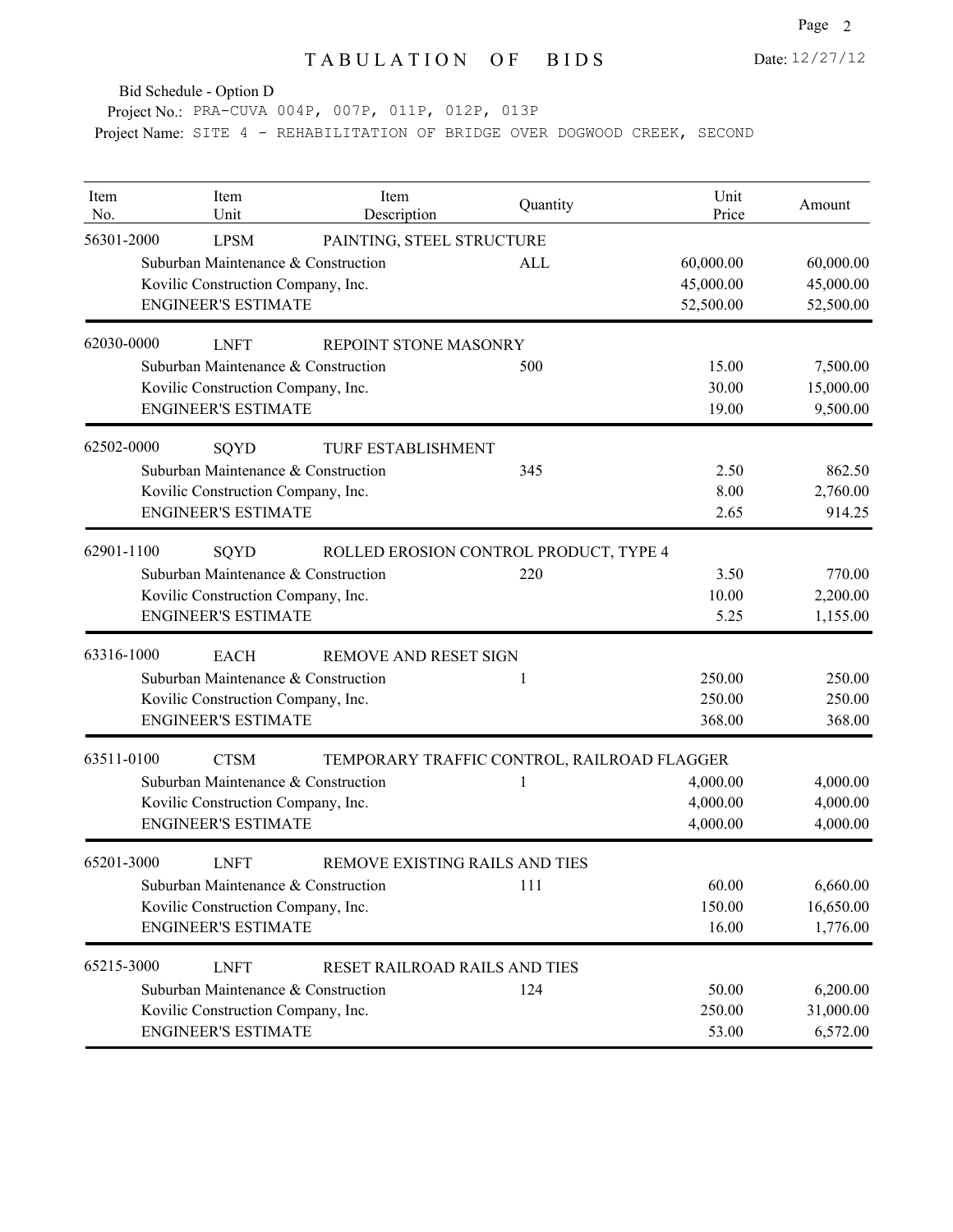Date: 12/27/12

Project No.: PRA-CUVA 004P, 007P, 011P, 012P, 013P Project Name: SITE 4 - REHABILITATION OF BRIDGE OVER DOGWOOD CREEK, SECOND Bid Schedule - Option D

| Item<br>No. | Item<br>Unit               | Item<br>Description                 | Quantity                                            | Unit<br>Price | Amount    |
|-------------|----------------------------|-------------------------------------|-----------------------------------------------------|---------------|-----------|
| 65220-1000  | <b>LNFT</b>                |                                     | PLACE BRIDGE TIMBERS, GUARDRAILS, AND APPROACH TIES |               |           |
|             |                            | Suburban Maintenance & Construction | 84                                                  | 320.00        | 26,880.00 |
|             |                            | Kovilic Construction Company, Inc.  |                                                     | 750.00        | 63,000.00 |
|             | <b>ENGINEER'S ESTIMATE</b> |                                     |                                                     | 368.00        | 30,912.00 |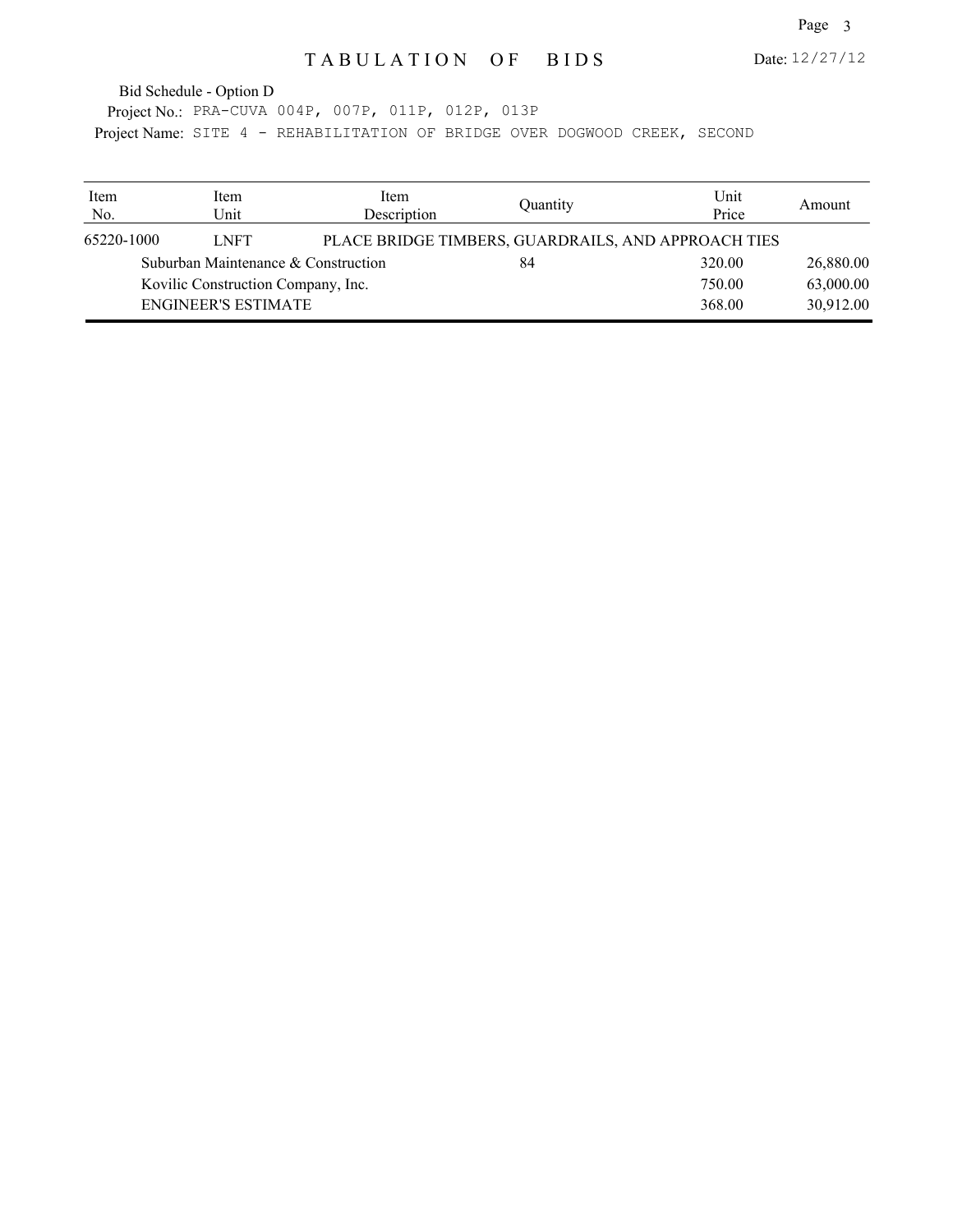Bid Schedule - Option D

Project No.: PRA-CUVA 004P, 007P, 011P, 012P, 013P Project Name: SITE 4 - REHABILITATION OF BRIDGE OVER DOGWOOD CREEK, SECOND

#### BID TOTAL CHECK PASS

| <b>Bidder</b>                       | Bidder's<br>Bid Amount | Computed<br><b>Bid Amount</b> | Error |
|-------------------------------------|------------------------|-------------------------------|-------|
| Suburban Maintenance & Construction | 183,518.50             | 183,518.50                    |       |
| Kovilic Construction Company, Inc.  | 230,940.00             | 230,940.00                    |       |

The apparent low bidder is 21 % above the engineer's estimate.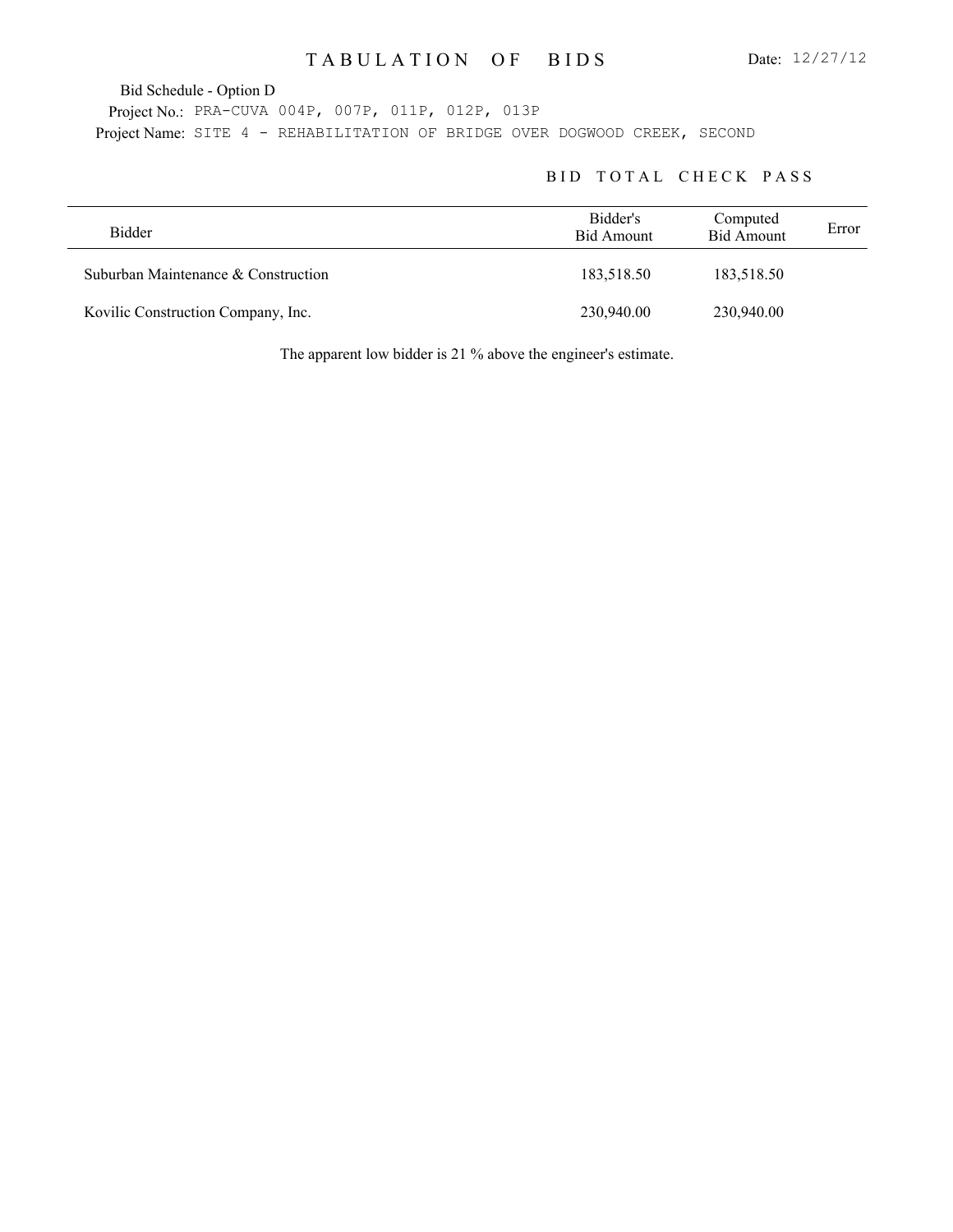Bid Schedule - Option D

Project No.: PRA-CUVA 004P, 007P, 011P, 012P, 013P Project Name: SITE 4 - REHABILITATION OF BRIDGE OVER DOGWOOD CREEK, SECOND

### BID ITEM CHECK PASS

| Bidder | ıtem<br>NO.<br>$\sim$ $\sim$ | - Bidder"<br>$\mathbf -$<br>10r | `omputed |
|--------|------------------------------|---------------------------------|----------|
|        |                              |                                 |          |

No extension errors in this Schedule.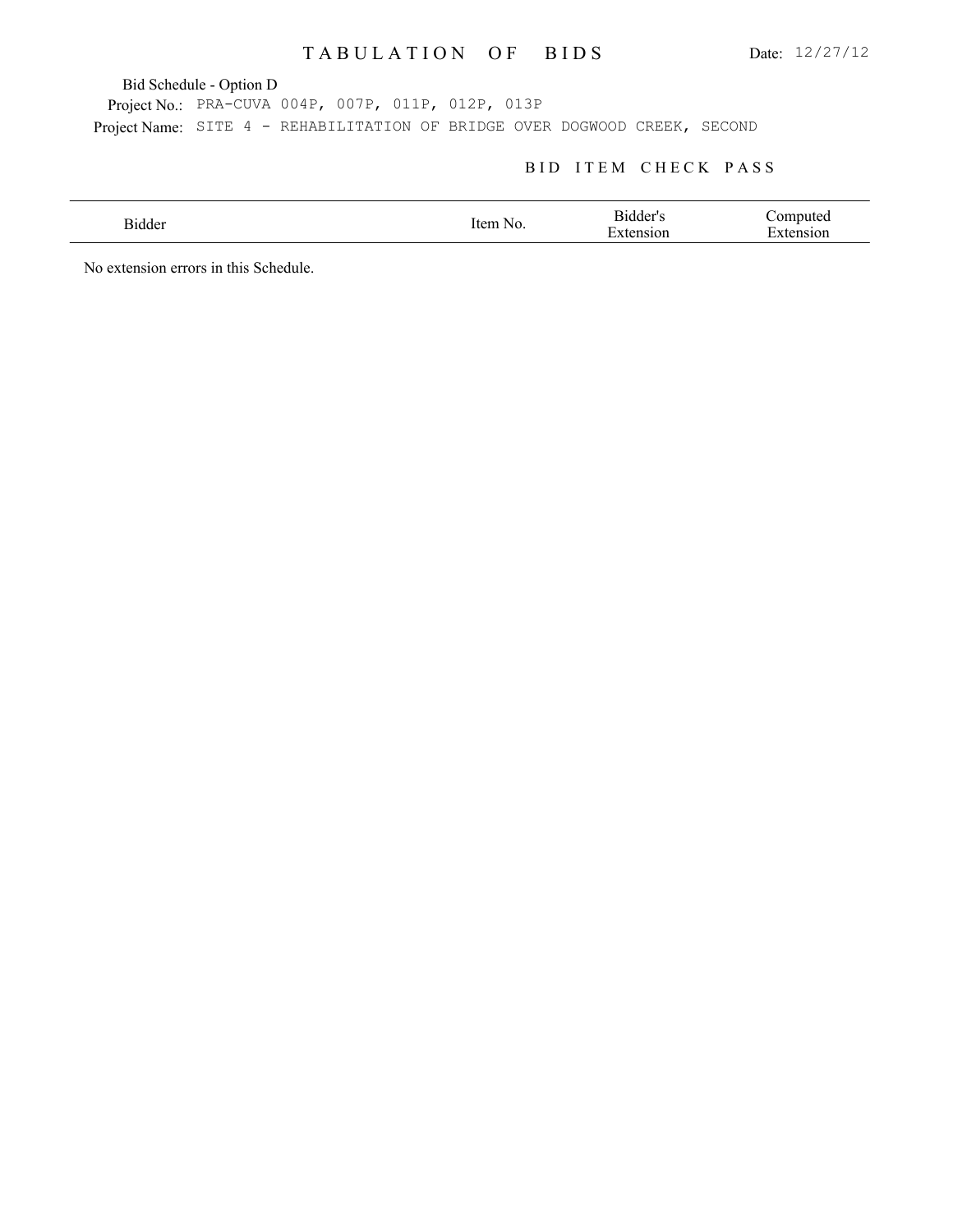# Project No.: PRA-CUVA 004P, 007P, 011P, 012P, 013P Project Name: SITE 5 - REHABILITATION OF BRIDGE OVER CHIPPEWA CREEK, SECOND ADVERTISEMENT Bid Schedule - Option E

| State: OH<br>County: SUMMIT AND CUYAHOGA                                                  |                                                                                                                     | Opened at: Sterling, VA<br>By: Shirley Anderson |                                                          |
|-------------------------------------------------------------------------------------------|---------------------------------------------------------------------------------------------------------------------|-------------------------------------------------|----------------------------------------------------------|
| CUYAHOGA VALLEY NATIONAL PARK                                                             |                                                                                                                     | Date: 12/27/2012                                |                                                          |
|                                                                                           | I certify that this Bid Tabulation accurately reflects the bids received and publicly opened for this solicitation. |                                                 |                                                          |
|                                                                                           |                                                                                                                     |                                                 |                                                          |
|                                                                                           | Title:                                                                                                              |                                                 | Date: $\qquad \qquad$                                    |
|                                                                                           |                                                                                                                     |                                                 | Date: $\frac{1}{\sqrt{1-\frac{1}{2}} \cdot \frac{1}{2}}$ |
| Contractor                                                                                |                                                                                                                     | <b>Bid Amount</b>                               | Responsive                                               |
| Suburban Maintenance & Construction<br>16330 York Road<br>North Royalton, OH 44133        |                                                                                                                     | 576,711.25                                      |                                                          |
| Kovilic Construction Company, Inc.<br>3721 N. Carnation Street<br>Franklin Park, IL 60131 |                                                                                                                     | 769,455.00                                      |                                                          |
| <b>Engineer's Estimate</b>                                                                |                                                                                                                     | 683,000.00                                      |                                                          |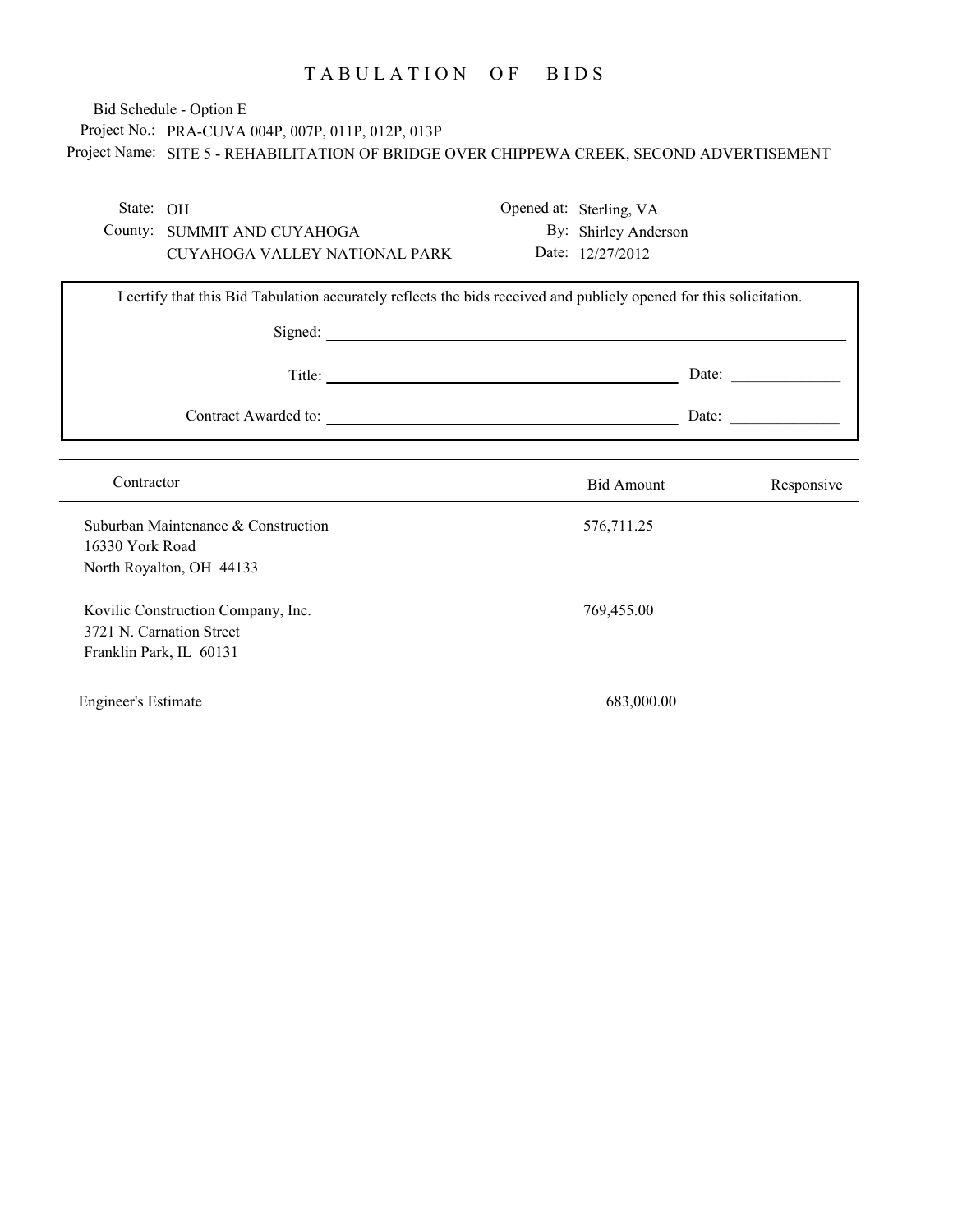Date: 12/27/12

Bid Schedule - Option E

Project No.: PRA-CUVA 004P, 007P, 011P, 012P, 013P Project Name: SITE 5 - REHABILITATION OF BRIDGE OVER CHIPPEWA CREEK, SECOND

| Item<br>No. | Item<br>Unit                                       | Item<br>Description                            | Quantity   | Unit<br>Price | Amount    |
|-------------|----------------------------------------------------|------------------------------------------------|------------|---------------|-----------|
| 15101-0000  | <b>LPSM</b><br>Suburban Maintenance & Construction | <b>MOBILIZATION</b>                            | ALL        | 50,000.00     | 50,000.00 |
|             | Kovilic Construction Company, Inc.                 |                                                |            | 55,000.00     | 55,000.00 |
|             | <b>ENGINEER'S ESTIMATE</b>                         |                                                |            | 59,930.50     | 59,930.50 |
| 15201-0000  | <b>LPSM</b>                                        | CONSTRUCTION SURVEY AND STAKING                |            |               |           |
|             | Suburban Maintenance & Construction                |                                                | <b>ALL</b> | 3,000.00      | 3,000.00  |
|             | Kovilic Construction Company, Inc.                 |                                                |            | 5,000.00      | 5,000.00  |
|             | <b>ENGINEER'S ESTIMATE</b>                         |                                                |            | 14,700.00     | 14,700.00 |
| 15401-0000  | <b>LPSM</b>                                        | <b>CONTRACTOR TESTING</b>                      |            |               |           |
|             | Suburban Maintenance & Construction                |                                                | ALL        | 3,000.00      | 3,000.00  |
|             | Kovilic Construction Company, Inc.                 |                                                |            | 5,000.00      | 5,000.00  |
|             | <b>ENGINEER'S ESTIMATE</b>                         |                                                |            | 14,700.00     | 14,700.00 |
| 15705-0100  | <b>LNFT</b>                                        | SOIL EROSION CONTROL, SILT FENCE               |            |               |           |
|             | Suburban Maintenance & Construction                |                                                | 635        | 3.50          | 2,222.50  |
|             | Kovilic Construction Company, Inc.                 |                                                |            | 3.00          | 1,905.00  |
|             | <b>ENGINEER'S ESTIMATE</b>                         |                                                |            | 7.35          | 4,667.25  |
| 15705-1800  | <b>LNFT</b>                                        | SOIL EROSION CONTROL, TEMPORARY DIVERSION BERM |            |               |           |
|             | Suburban Maintenance & Construction                |                                                | 275        | 200.00        | 55,000.00 |
|             | Kovilic Construction Company, Inc.                 |                                                |            | 100.00        | 27,500.00 |
|             | <b>ENGINEER'S ESTIMATE</b>                         |                                                |            | 32.00         | 8,800.00  |
| 15705-2000  | <b>LNFT</b>                                        | SOIL EROSION CONTROL, TURBIDITY BARRIER        |            |               |           |
|             | Suburban Maintenance & Construction                |                                                | 255        | 15.00         | 3,825.00  |
|             | Kovilic Construction Company, Inc.                 |                                                |            | 100.00        | 25,500.00 |
|             | <b>ENGINEER'S ESTIMATE</b>                         |                                                |            | 8.50          | 2,167.50  |
| 15706-2200  | <b>EACH</b>                                        | SOIL EROSION CONTROL, FILTER BAG               |            |               |           |
|             | Suburban Maintenance & Construction                |                                                | $\perp$    | 750.00        | 750.00    |
|             | Kovilic Construction Company, Inc.                 |                                                |            | 5,000.00      | 5,000.00  |
|             | <b>ENGINEER'S ESTIMATE</b>                         |                                                |            | 252.00        | 252.00    |
| 20103-0000  | SQYD                                               | <b>CLEARING AND GRUBBING</b>                   |            |               |           |
|             | Suburban Maintenance & Construction                |                                                | 535        | 3.75          | 2,006.25  |
|             | Kovilic Construction Company, Inc.                 |                                                |            | 10.00         | 5,350.00  |
|             | <b>ENGINEER'S ESTIMATE</b>                         |                                                |            | 18.50         | 9,897.50  |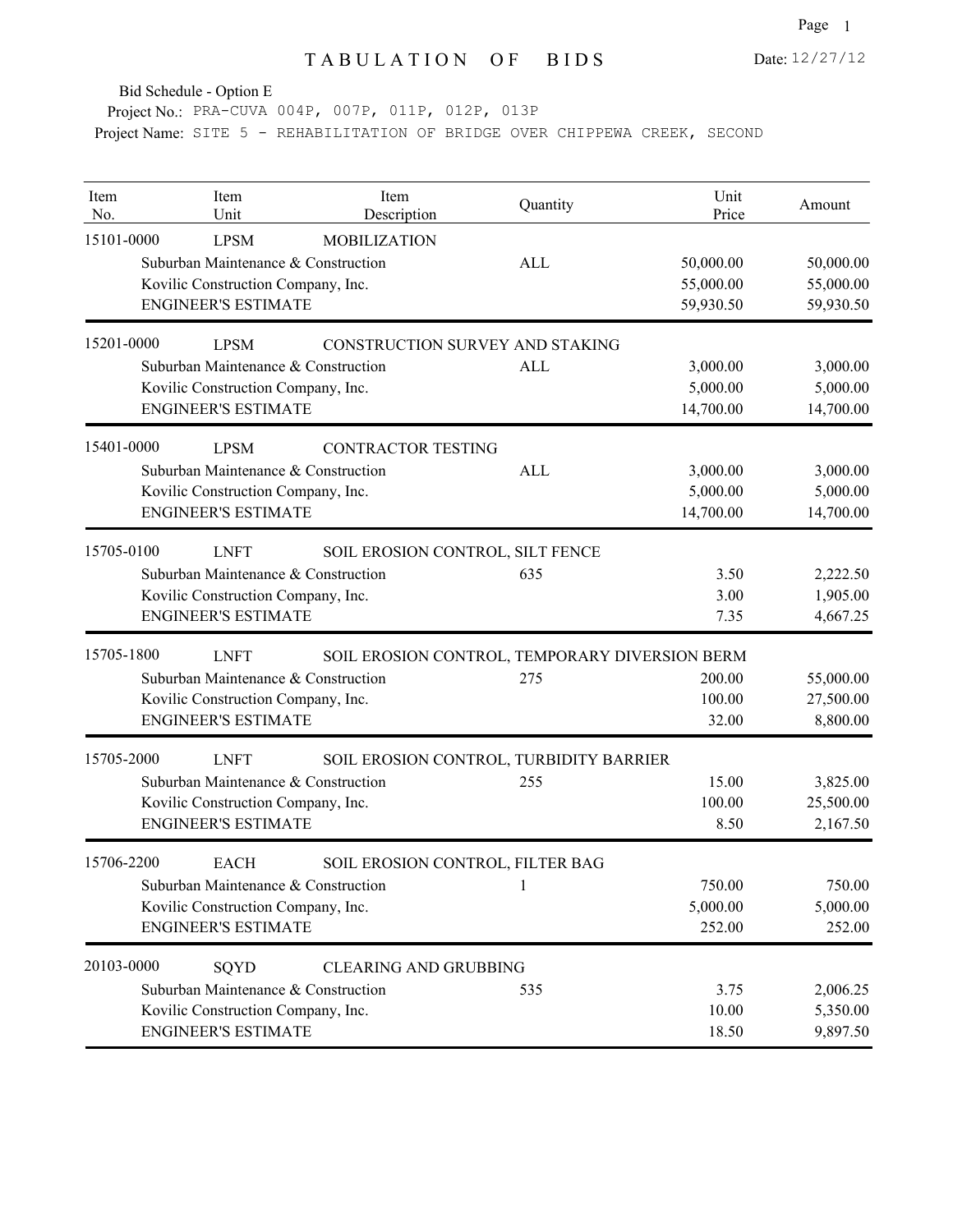Bid Schedule - Option E

Project No.: PRA-CUVA 004P, 007P, 011P, 012P, 013P Project Name: SITE 5 - REHABILITATION OF BRIDGE OVER CHIPPEWA CREEK, SECOND

| Item<br>No. | Item<br>Unit                                                                                                           | Item<br>Description                         | Quantity | Unit<br>Price                          | Amount                                 |
|-------------|------------------------------------------------------------------------------------------------------------------------|---------------------------------------------|----------|----------------------------------------|----------------------------------------|
| 25101-3000  | <b>CUYD</b><br>Suburban Maintenance & Construction<br>Kovilic Construction Company, Inc.<br><b>ENGINEER'S ESTIMATE</b> | PLACED RIPRAP, CLASS 3                      | 850      | 85.00<br>125.00<br>79.00               | 72,250.00<br>106,250.00<br>67,150.00   |
| 30502-0700  | SQYD                                                                                                                   | AGGREGATE-TOPSOIL COURSE, 4-INCH DEPTH      |          |                                        |                                        |
|             | Suburban Maintenance & Construction<br>Kovilic Construction Company, Inc.<br><b>ENGINEER'S ESTIMATE</b>                |                                             | 535      | 18.00<br>10.00<br>17.50                | 9,630.00<br>5,350.00<br>9,362.50       |
| 55205-0000  | SQYD<br>Suburban Maintenance & Construction<br>Kovilic Construction Company, Inc.<br><b>ENGINEER'S ESTIMATE</b>        | <b>REPAIR CONCRETE</b>                      | 4        | 1,000.00<br>1,500.00<br>1,785.00       | 4,000.00<br>6,000.00<br>7,140.00       |
| 56301-2000  | <b>LPSM</b><br>Suburban Maintenance & Construction<br>Kovilic Construction Company, Inc.<br><b>ENGINEER'S ESTIMATE</b> | PAINTING, STEEL STRUCTURE                   | ALL      | 230,000.00<br>207,000.00<br>389,000.00 | 230,000.00<br>207,000.00<br>389,000.00 |
| 62502-0000  | SQYD<br>Suburban Maintenance & Construction<br>Kovilic Construction Company, Inc.<br><b>ENGINEER'S ESTIMATE</b>        | TURF ESTABLISHMENT                          | 535      | 2.50<br>10.00<br>2.65                  | 1,337.50<br>5,350.00<br>1,417.75       |
| 62635-3000  | <b>EACH</b><br>Suburban Maintenance & Construction<br>Kovilic Construction Company, Inc.<br><b>ENGINEER'S ESTIMATE</b> | CUTTINGS, WILLOW POLE                       | 92       | 25.00<br>25.00<br>21.00                | 2,300.00<br>2,300.00<br>1,932.00       |
| 63511-0100  | <b>CTSM</b><br>Suburban Maintenance & Construction<br>Kovilic Construction Company, Inc.<br><b>ENGINEER'S ESTIMATE</b> | TEMPORARY TRAFFIC CONTROL, RAILROAD FLAGGER | 1        | 4,000.00<br>4,000.00<br>4,000.00       | 4,000.00<br>4,000.00<br>4,000.00       |
| 64604-1000  | <b>LNFT</b><br>Suburban Maintenance & Construction<br>Kovilic Construction Company, Inc.<br><b>ENGINEER'S ESTIMATE</b> | FIXTURE, HANDRAIL                           | 115      | 350.00<br>150.00<br>79.00              | 40,250.00<br>17,250.00<br>9,085.00     |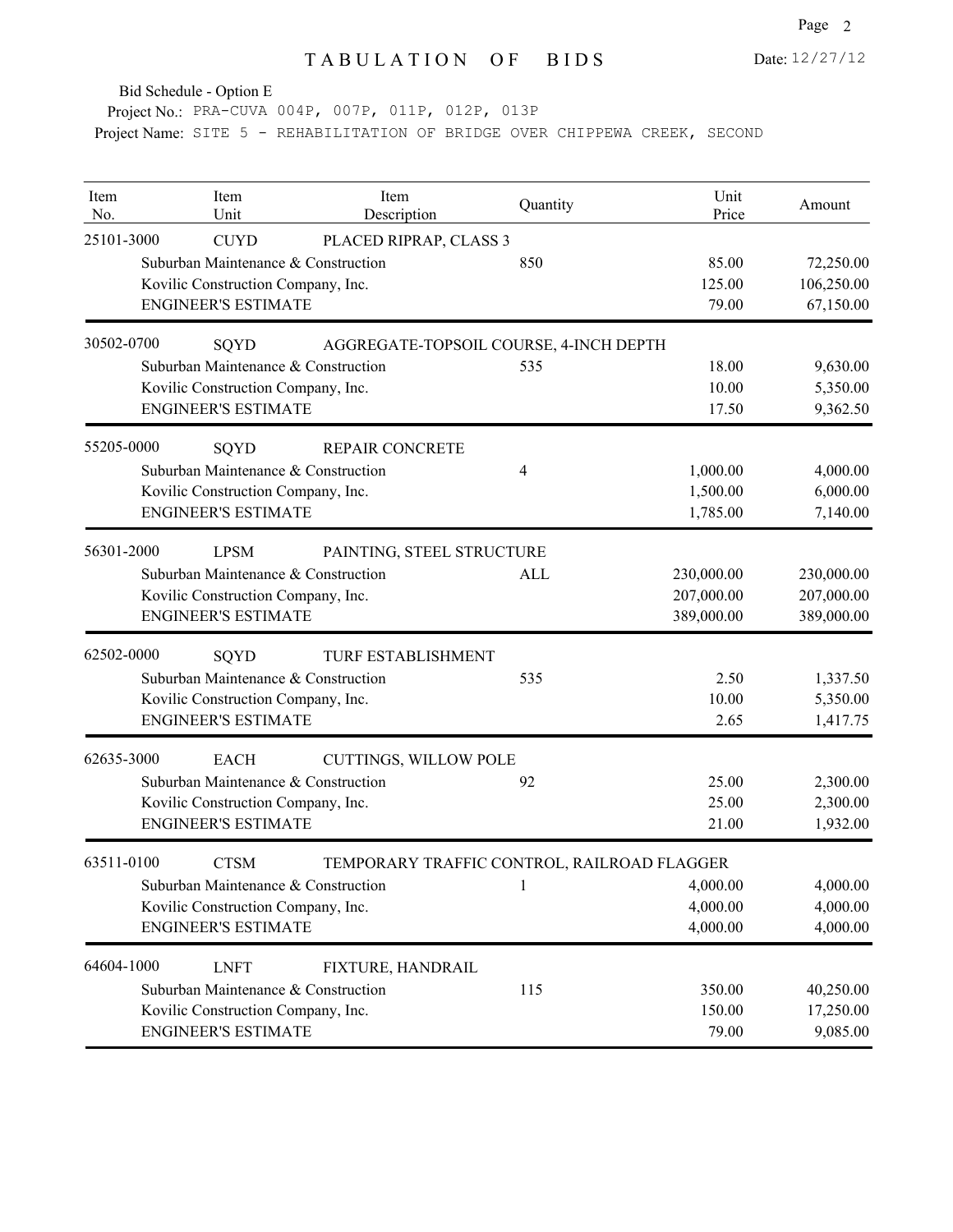Date: 12/27/12

Bid Schedule - Option E

Project No.: PRA-CUVA 004P, 007P, 011P, 012P, 013P Project Name: SITE 5 - REHABILITATION OF BRIDGE OVER CHIPPEWA CREEK, SECOND

| <b>Item</b><br>No. | Item<br>Unit                        | <b>Item</b><br>Description     | Quantity                                            | Unit<br>Price | Amount     |
|--------------------|-------------------------------------|--------------------------------|-----------------------------------------------------|---------------|------------|
| 65201-3000         | <b>LNFT</b>                         | REMOVE EXISTING RAILS AND TIES |                                                     |               |            |
|                    | Suburban Maintenance & Construction |                                | 214                                                 | 60.00         | 12,840.00  |
|                    | Kovilic Construction Company, Inc.  |                                |                                                     | 150.00        | 32,100.00  |
|                    | <b>ENGINEER'S ESTIMATE</b>          |                                |                                                     | 16.00         | 3,424.00   |
| 65215-3000         | <b>LNFT</b>                         | RESET RAILROAD RAILS AND TIES  |                                                     |               |            |
|                    | Suburban Maintenance & Construction |                                | 214                                                 | 50.00         | 10,700.00  |
|                    | Kovilic Construction Company, Inc.  |                                |                                                     | 250.00        | 53,500.00  |
|                    | <b>ENGINEER'S ESTIMATE</b>          |                                |                                                     | 53.00         | 11,342.00  |
| 65220-1000         | <b>LNFT</b>                         |                                | PLACE BRIDGE TIMBERS, GUARDRAILS, AND APPROACH TIES |               |            |
|                    | Suburban Maintenance & Construction |                                | 174                                                 | 400.00        | 69,600.00  |
|                    | Kovilic Construction Company, Inc.  |                                |                                                     | 1,150.00      | 200,100.00 |
|                    | <b>ENGINEER'S ESTIMATE</b>          |                                |                                                     | 368.00        | 64,032.00  |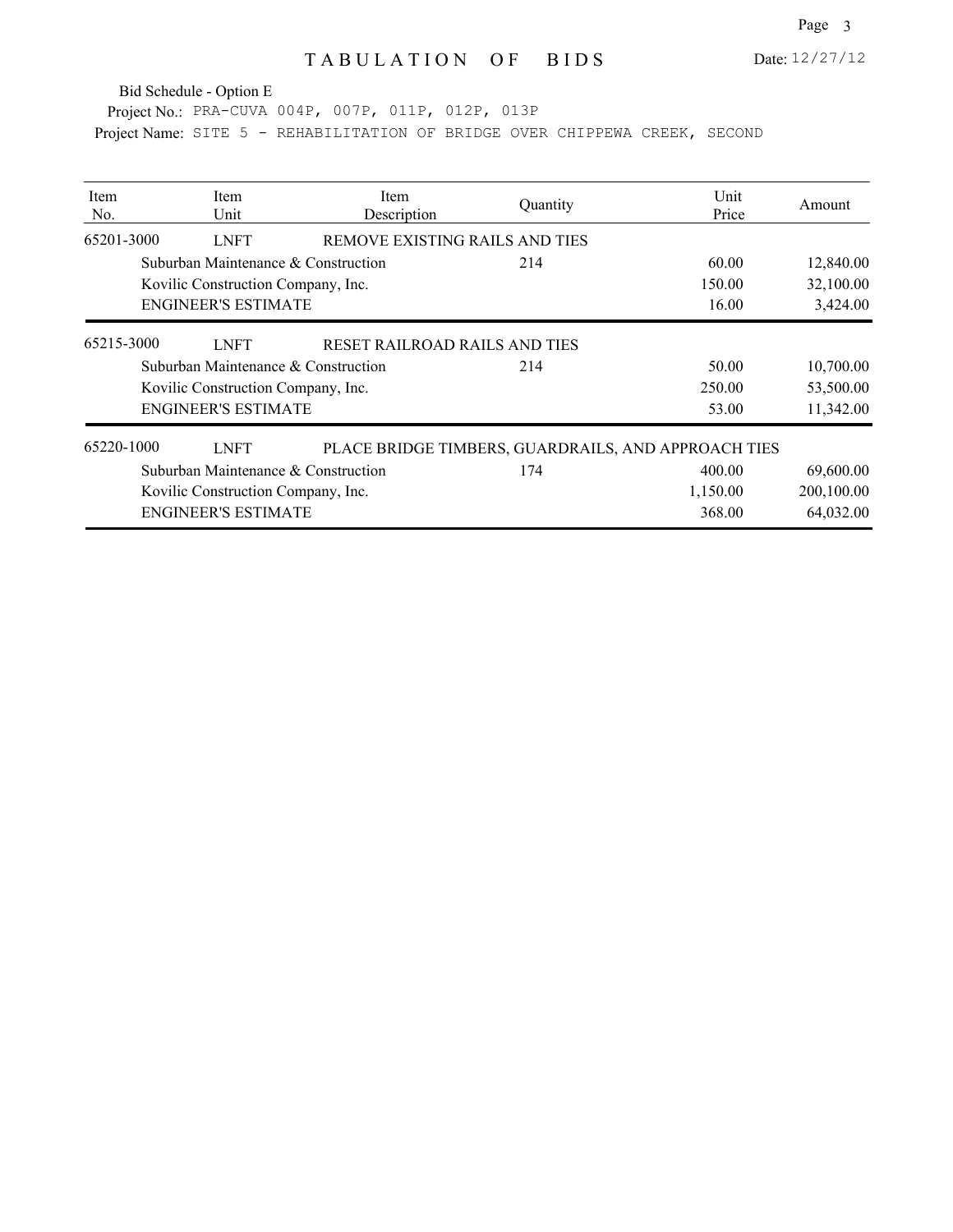Bid Schedule - Option E

Project No.: PRA-CUVA 004P, 007P, 011P, 012P, 013P Project Name: SITE 5 - REHABILITATION OF BRIDGE OVER CHIPPEWA CREEK, SECOND

#### BID TOTAL CHECK PASS

| Bidder                              | Bidder's<br>Bid Amount | Computed<br><b>Bid Amount</b> | Error |
|-------------------------------------|------------------------|-------------------------------|-------|
| Suburban Maintenance & Construction | 576,711.25             | 576,711.25                    |       |
| Kovilic Construction Company, Inc.  | 769,455.00             | 769,455.00                    |       |

The apparent low bidder is 16 % below the engineer's estimate.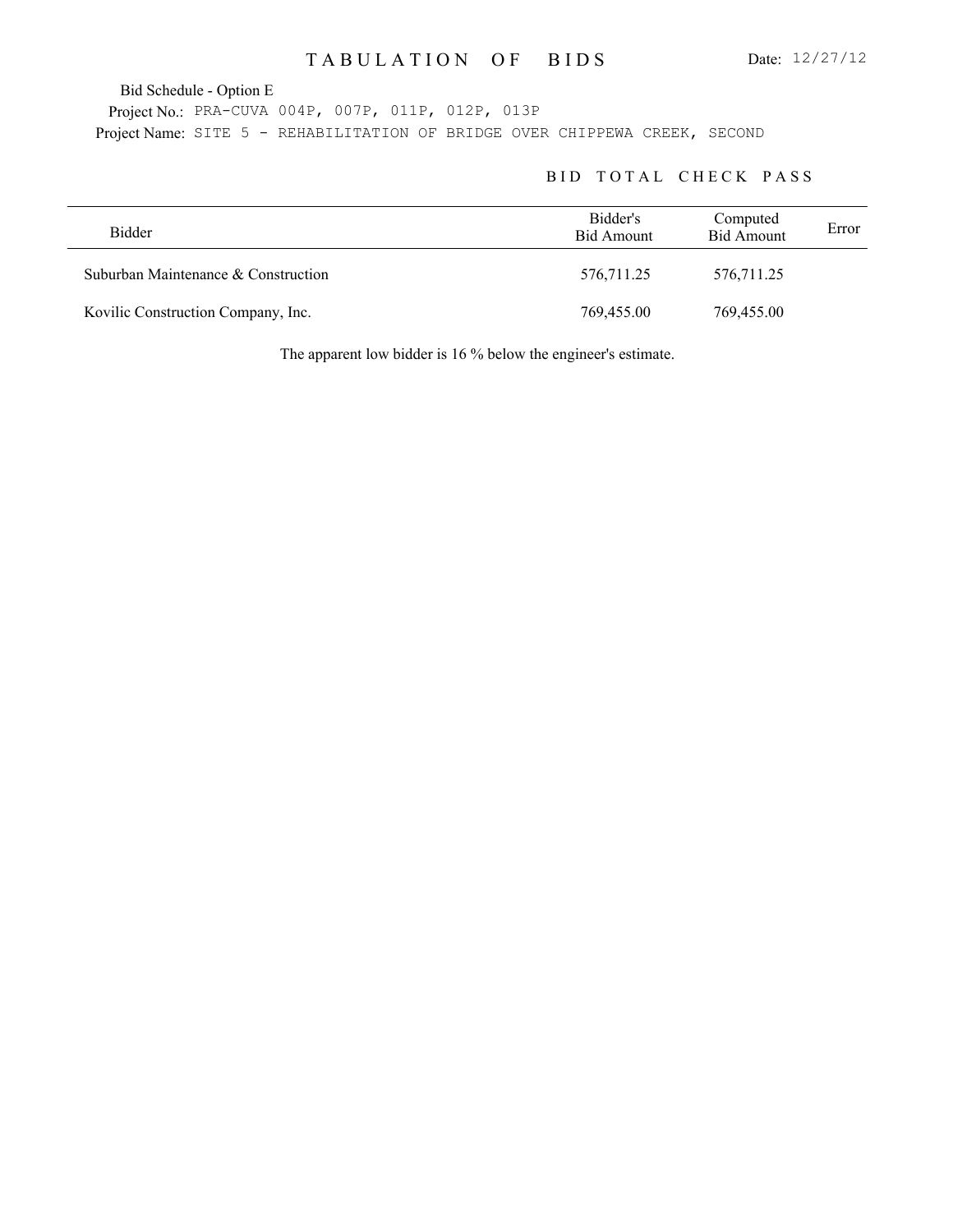Bid Schedule - Option E

Project No.: PRA-CUVA 004P, 007P, 011P, 012P, 013P Project Name: SITE 5 - REHABILITATION OF BRIDGE OVER CHIPPEWA CREEK, SECOND

#### BID ITEM CHECK PASS

| sidder | .tem<br>N <sub>C</sub><br>$\sim$ $\sim$ $\sim$ | - Bidder'<br>- 11<br>$\overline{\phantom{0}}$<br>١O٢ | ,,,,,,,<br>м. |
|--------|------------------------------------------------|------------------------------------------------------|---------------|
|        |                                                |                                                      |               |

No extension errors in this Schedule.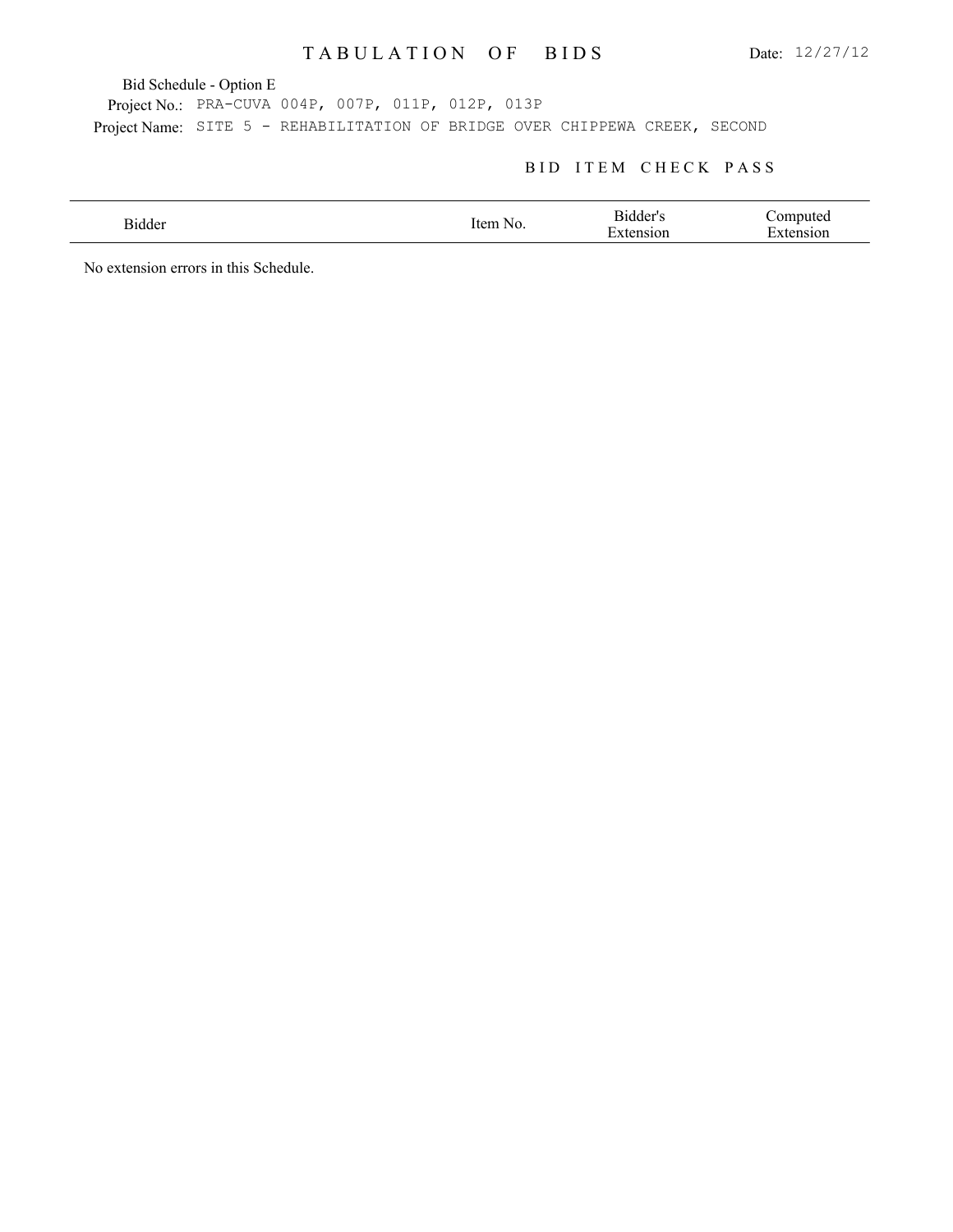# Project No.: PRA-CUVA 004P, 007P, 011P, 012P, 013P Project Name: SITE 6 - REPLACEMENT OF BRIDGE OVER BROOKSIDE CREEK, SECOND ADVERTISEMENT Bid Schedule - Option F

| State: OH                                           |                                                                 |                                                                                                                     | Opened at: Sterling, VA |                                                          |
|-----------------------------------------------------|-----------------------------------------------------------------|---------------------------------------------------------------------------------------------------------------------|-------------------------|----------------------------------------------------------|
|                                                     | County: SUMMIT AND CUYAHOGA                                     |                                                                                                                     | By: Shirley Anderson    |                                                          |
|                                                     | CUYAHOGA VALLEY NATIONAL PARK                                   |                                                                                                                     | Date: 12/27/2012        |                                                          |
|                                                     |                                                                 | I certify that this Bid Tabulation accurately reflects the bids received and publicly opened for this solicitation. |                         |                                                          |
|                                                     |                                                                 |                                                                                                                     |                         | Date:                                                    |
|                                                     |                                                                 | Contract Awarded to:                                                                                                |                         | Date: $\frac{1}{\sqrt{1-\frac{1}{2}} \cdot \frac{1}{2}}$ |
|                                                     |                                                                 |                                                                                                                     |                         |                                                          |
| Contractor                                          |                                                                 |                                                                                                                     | <b>Bid Amount</b>       | Responsive                                               |
| 3721 N. Carnation Street<br>Franklin Park, IL 60131 | Kovilic Construction Company, Inc.                              |                                                                                                                     | 293,535.00              |                                                          |
| 16330 York Road                                     | Suburban Maintenance & Construction<br>North Royalton, OH 44133 |                                                                                                                     | 349,905.00              |                                                          |
| <b>Engineer's Estimate</b>                          |                                                                 |                                                                                                                     | 262,000.00              |                                                          |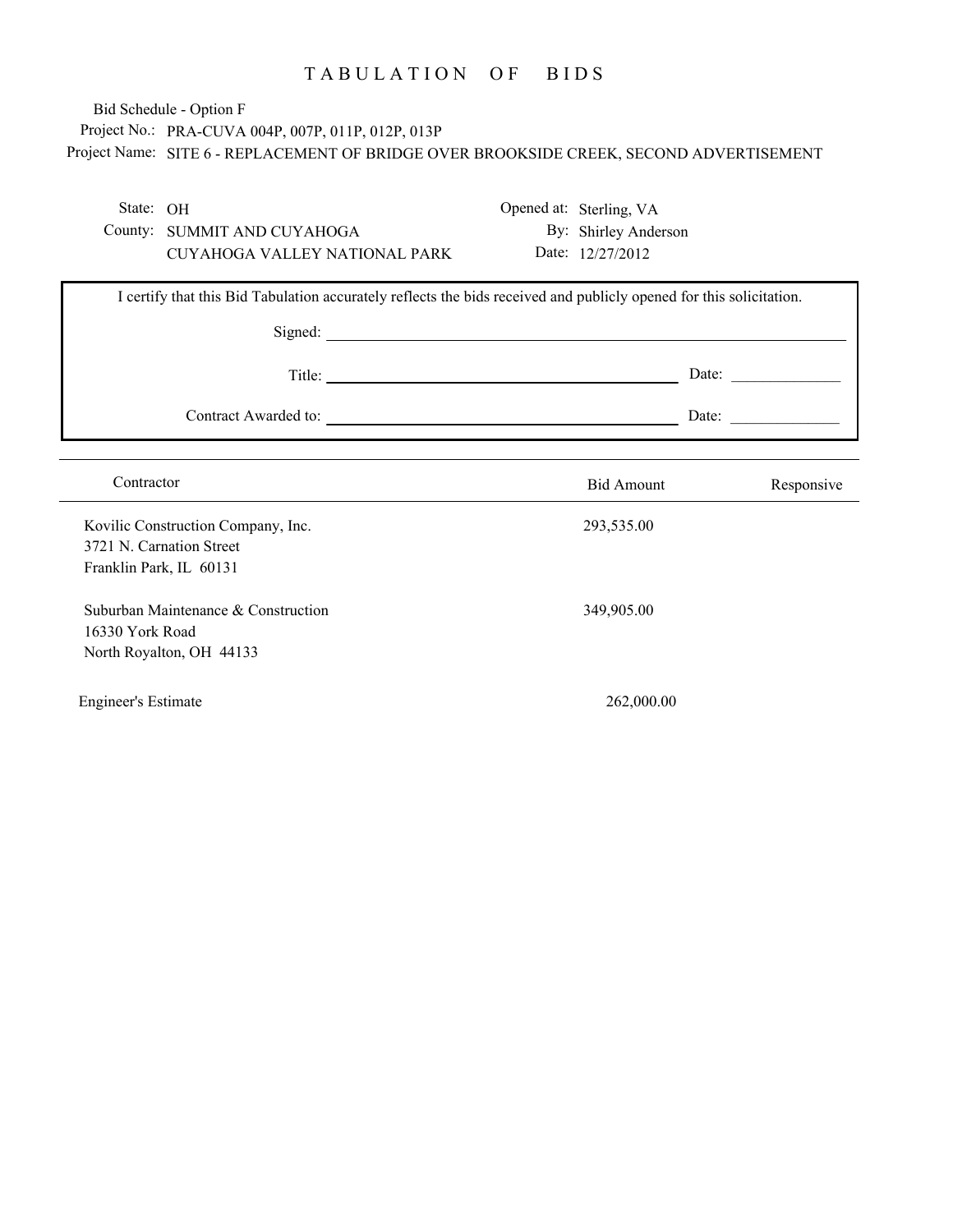Bid Schedule - Option F

Project No.: PRA-CUVA 004P, 007P, 011P, 012P, 013P Project Name: SITE 6 - REPLACEMENT OF BRIDGE OVER BROOKSIDE CREEK, SECOND

| Item<br>No. | Item<br>Unit                        | Item<br>Description                            | Quantity   | Unit<br>Price | Amount    |
|-------------|-------------------------------------|------------------------------------------------|------------|---------------|-----------|
| 15101-0000  | <b>LPSM</b>                         | <b>MOBILIZATION</b>                            |            |               |           |
|             | Kovilic Construction Company, Inc.  |                                                | ALL        | 25,000.00     | 25,000.00 |
|             | Suburban Maintenance & Construction |                                                |            | 50,000.00     | 50,000.00 |
|             | <b>ENGINEER'S ESTIMATE</b>          |                                                |            | 19,853.75     | 19,853.75 |
| 15201-0000  | <b>LPSM</b>                         | CONSTRUCTION SURVEY AND STAKING                |            |               |           |
|             | Kovilic Construction Company, Inc.  |                                                | <b>ALL</b> | 5,000.00      | 5,000.00  |
|             | Suburban Maintenance & Construction |                                                |            | 3,000.00      | 3,000.00  |
|             | <b>ENGINEER'S ESTIMATE</b>          |                                                |            | 5,800.00      | 5,800.00  |
| 15401-0000  | <b>LPSM</b>                         | <b>CONTRACTOR TESTING</b>                      |            |               |           |
|             | Kovilic Construction Company, Inc.  |                                                | <b>ALL</b> | 5,000.00      | 5,000.00  |
|             | Suburban Maintenance & Construction |                                                |            | 3,000.00      | 3,000.00  |
|             | <b>ENGINEER'S ESTIMATE</b>          |                                                |            | 5,800.00      | 5,800.00  |
| 15705-0100  | <b>LNFT</b>                         | SOIL EROSION CONTROL, SILT FENCE               |            |               |           |
|             | Kovilic Construction Company, Inc.  |                                                | 425        | 3.00          | 1,275.00  |
|             | Suburban Maintenance & Construction |                                                |            | 3.50          | 1,487.50  |
|             | <b>ENGINEER'S ESTIMATE</b>          |                                                |            | 4.25          | 1,806.25  |
| 15705-1800  | <b>LNFT</b>                         | SOIL EROSION CONTROL, TEMPORARY DIVERSION BERM |            |               |           |
|             | Kovilic Construction Company, Inc.  |                                                | 75         | 150.00        | 11,250.00 |
|             | Suburban Maintenance & Construction |                                                |            | 200.00        | 15,000.00 |
|             | <b>ENGINEER'S ESTIMATE</b>          |                                                |            | 32.00         | 2,400.00  |
| 15705-2000  | <b>LNFT</b>                         | SOIL EROSION CONTROL, TURBIDITY BARRIER        |            |               |           |
|             | Kovilic Construction Company, Inc.  |                                                | 130        | 100.00        | 13,000.00 |
|             | Suburban Maintenance & Construction |                                                |            | 15.00         | 1,950.00  |
|             | <b>ENGINEER'S ESTIMATE</b>          |                                                |            | 8.50          | 1,105.00  |
| 20103-0000  | SQYD                                | <b>CLEARING AND GRUBBING</b>                   |            |               |           |
|             | Kovilic Construction Company, Inc.  |                                                | 235        | 10.00         | 2,350.00  |
|             | Suburban Maintenance & Construction |                                                |            | 8.50          | 1,997.50  |
|             | <b>ENGINEER'S ESTIMATE</b>          |                                                |            | 8.00          | 1,880.00  |
| 20304-4000  | <b>LPSM</b>                         | REMOVAL OF BRIDGE SUPERSTRUCTURE               |            |               |           |
|             | Kovilic Construction Company, Inc.  |                                                | <b>ALL</b> | 15,000.00     | 15,000.00 |
|             | Suburban Maintenance & Construction |                                                |            | 40,000.00     | 40,000.00 |
|             | <b>ENGINEER'S ESTIMATE</b>          |                                                |            | 10,500.00     | 10,500.00 |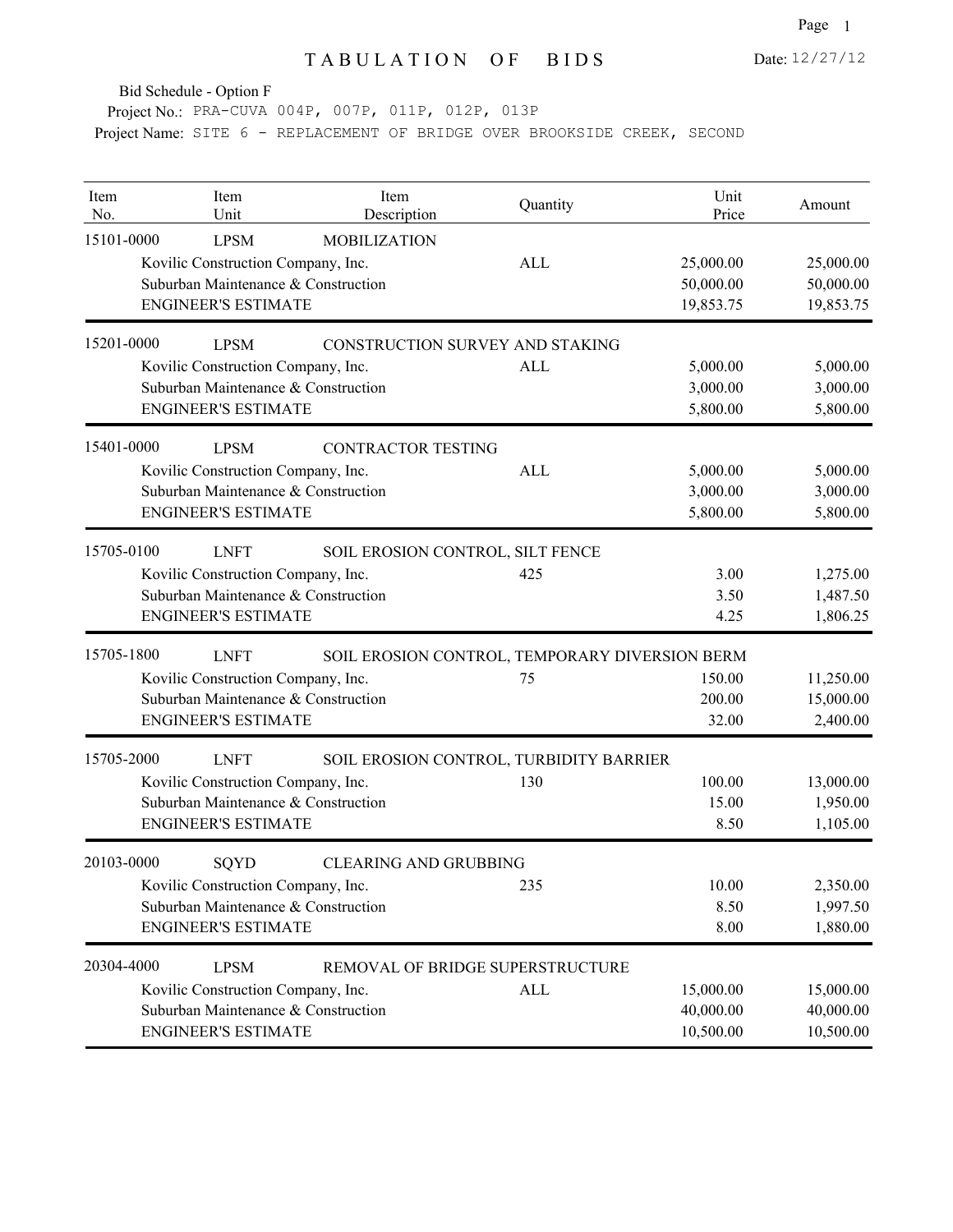Bid Schedule - Option F

Project No.: PRA-CUVA 004P, 007P, 011P, 012P, 013P Project Name: SITE 6 - REPLACEMENT OF BRIDGE OVER BROOKSIDE CREEK, SECOND

| Item<br>No. | Item<br>Unit                                                                                                           | Item<br>Description                    | Quantity   | Unit<br>Price                       | Amount                              |
|-------------|------------------------------------------------------------------------------------------------------------------------|----------------------------------------|------------|-------------------------------------|-------------------------------------|
| 20815-0000  | <b>LPSM</b><br>Kovilic Construction Company, Inc.<br>Suburban Maintenance & Construction<br><b>ENGINEER'S ESTIMATE</b> | <b>COFFERDAMS</b>                      | <b>ALL</b> | 30,000.00<br>50,000.00<br>63,000.00 | 30,000.00<br>50,000.00<br>63,000.00 |
| 25101-5000  | <b>CUYD</b><br>Kovilic Construction Company, Inc.<br>Suburban Maintenance & Construction<br><b>ENGINEER'S ESTIMATE</b> | PLACED RIPRAP, CLASS 5                 | 500        | 150.00<br>85.00<br>111.00           | 75,000.00<br>42,500.00<br>55,500.00 |
| 30502-0700  | SQYD<br>Kovilic Construction Company, Inc.<br>Suburban Maintenance & Construction<br><b>ENGINEER'S ESTIMATE</b>        | AGGREGATE-TOPSOIL COURSE, 4-INCH DEPTH | 240        | 10.00<br>18.00<br>16.00             | 2,400.00<br>4,320.00<br>3,840.00    |
| 55201-0200  | <b>CUYD</b><br>Kovilic Construction Company, Inc.<br>Suburban Maintenance & Construction<br><b>ENGINEER'S ESTIMATE</b> | STRUCTURAL CONCRETE, CLASS A (AE)      | 2          | 2,500.00<br>1,500.00<br>945.00      | 5,000.00<br>3,000.00<br>1,890.00    |
| 55302-3500  | <b>LNFT</b><br>Kovilic Construction Company, Inc.<br>Suburban Maintenance & Construction<br><b>ENGINEER'S ESTIMATE</b> | PRECAST, PRESTRESSED CONCRETE SLABS    | 122        | 120.00<br>285.00<br>315.00          | 14,640.00<br>34,770.00<br>38,430.00 |
| 56401-1000  | <b>EACH</b><br>Kovilic Construction Company, Inc.<br>Suburban Maintenance & Construction<br><b>ENGINEER'S ESTIMATE</b> | BEARING DEVICE, ELASTOMERIC            | 14         | 100.00<br>2,500.00<br>1,050.00      | 1,400.00<br>35,000.00<br>14,700.00  |
| 62026-1000  | SQYD<br>Kovilic Construction Company, Inc.<br>Suburban Maintenance & Construction<br><b>ENGINEER'S ESTIMATE</b>        | REMOVE AND RESET STONE MASONRY         | 5          | 500.00<br>1,800.00<br>541.00        | 2,500.00<br>9,000.00<br>2,705.00    |
| 62030-0000  | <b>LNFT</b><br>Kovilic Construction Company, Inc.<br>Suburban Maintenance & Construction<br><b>ENGINEER'S ESTIMATE</b> | REPOINT STONE MASONRY                  | 314        | 30.00<br>25.00<br>19.00             | 9,420.00<br>7,850.00<br>5,966.00    |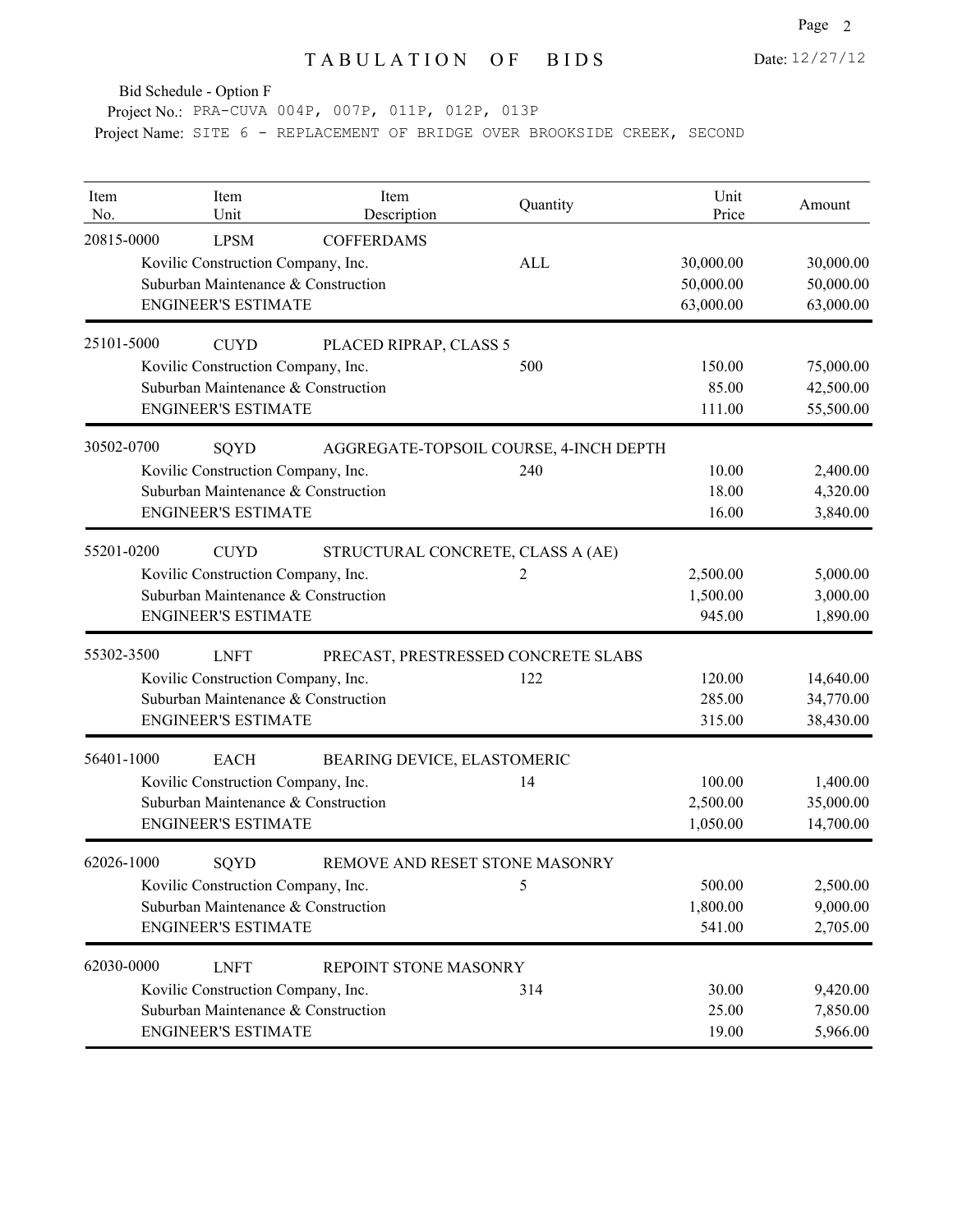Date: 12/27/12

Bid Schedule - Option F

Project No.: PRA-CUVA 004P, 007P, 011P, 012P, 013P Project Name: SITE 6 - REPLACEMENT OF BRIDGE OVER BROOKSIDE CREEK, SECOND

| Item<br>No. | Item<br>Unit                        | Item<br>Description            | Quantity                                          | Unit<br>Price | Amount    |
|-------------|-------------------------------------|--------------------------------|---------------------------------------------------|---------------|-----------|
| 62035-0000  | SQYD                                | CLEAN STONE MASONRY SURFACES   |                                                   |               |           |
|             | Kovilic Construction Company, Inc.  |                                | 70                                                | 45.00         | 3,150.00  |
|             | Suburban Maintenance & Construction |                                |                                                   | 10.00         | 700.00    |
|             | <b>ENGINEER'S ESTIMATE</b>          |                                |                                                   | 53.00         | 3,710.00  |
| 62502-0000  | SQYD                                | <b>TURF ESTABLISHMENT</b>      |                                                   |               |           |
|             | Kovilic Construction Company, Inc.  |                                | 240                                               | 10.00         | 2,400.00  |
|             | Suburban Maintenance & Construction |                                |                                                   | 2.50          | 600.00    |
|             | <b>ENGINEER'S ESTIMATE</b>          |                                |                                                   | 2.75          | 660.00    |
| 62635-3000  | <b>EACH</b>                         | CUTTINGS, WILLOW POLE          |                                                   |               |           |
|             | Kovilic Construction Company, Inc.  |                                | 62                                                | 25.00         | 1,550.00  |
|             | Suburban Maintenance & Construction |                                |                                                   | 25.00         | 1,550.00  |
|             | <b>ENGINEER'S ESTIMATE</b>          |                                |                                                   | 21.00         | 1,302.00  |
| 63511-0100  | <b>CTSM</b>                         |                                | TEMPORARY TRAFFIC CONTROL, RAILROAD FLAGGER       |               |           |
|             | Kovilic Construction Company, Inc.  |                                | 1                                                 | 4,000.00      | 4,000.00  |
|             | Suburban Maintenance & Construction |                                |                                                   | 4,000.00      | 4,000.00  |
|             | <b>ENGINEER'S ESTIMATE</b>          |                                |                                                   | 4,000.00      | 4,000.00  |
| 65201-3000  | <b>LNFT</b>                         | REMOVE EXISTING RAILS AND TIES |                                                   |               |           |
|             | Kovilic Construction Company, Inc.  |                                | 118                                               | 150.00        | 17,700.00 |
|             | Suburban Maintenance & Construction |                                |                                                   | 60.00         | 7,080.00  |
|             | <b>ENGINEER'S ESTIMATE</b>          |                                |                                                   | 16.00         | 1,888.00  |
| 65215-3000  | <b>LNFT</b>                         | RESET RAILROAD RAILS AND TIES  |                                                   |               |           |
|             | Kovilic Construction Company, Inc.  |                                | 118                                               | 250.00        | 29,500.00 |
|             | Suburban Maintenance & Construction |                                |                                                   | 50.00         | 5,900.00  |
|             | <b>ENGINEER'S ESTIMATE</b>          |                                |                                                   | 53.00         | 6,254.00  |
| 65216-1000  | <b>CUYD</b>                         |                                | REMOVE AND RESET RAILROAD BALLAST AND SUB BALLAST |               |           |
|             | Kovilic Construction Company, Inc.  |                                | 170                                               | 100.00        | 17,000.00 |
|             | Suburban Maintenance & Construction |                                |                                                   | 160.00        | 27,200.00 |
|             | <b>ENGINEER'S ESTIMATE</b>          |                                |                                                   | 53.00         | 9,010.00  |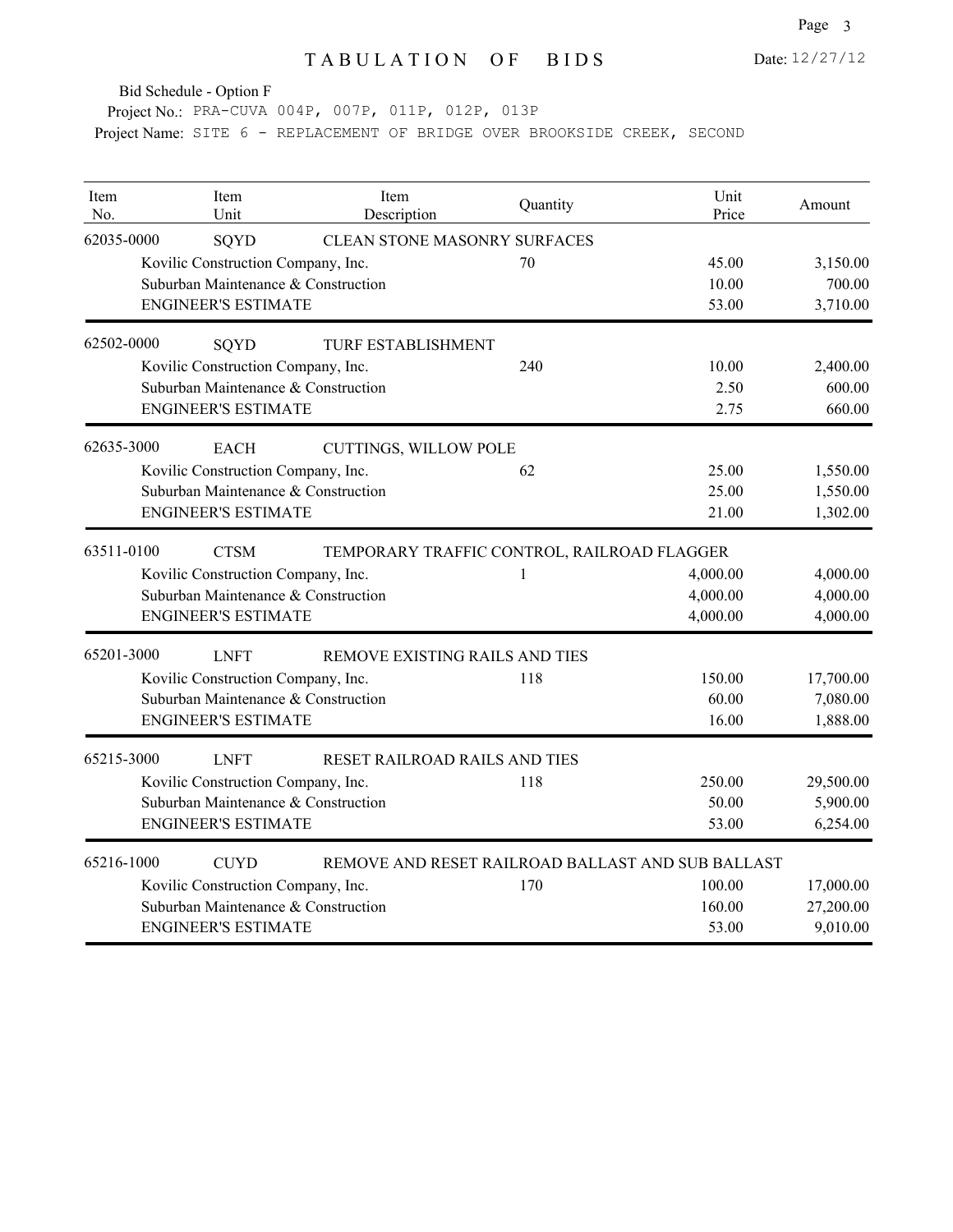Bid Schedule - Option F

Project No.: PRA-CUVA 004P, 007P, 011P, 012P, 013P Project Name: SITE 6 - REPLACEMENT OF BRIDGE OVER BROOKSIDE CREEK, SECOND

#### BID TOTAL CHECK PASS

| <b>Bidder</b>                       | Bidder's<br>Bid Amount | Computed<br><b>Bid Amount</b> | Error |
|-------------------------------------|------------------------|-------------------------------|-------|
| Kovilic Construction Company, Inc.  | 293,535.00             | 293,535.00                    |       |
| Suburban Maintenance & Construction | 349,905.00             | 349,905.00                    |       |

The apparent low bidder is 12 % above the engineer's estimate.